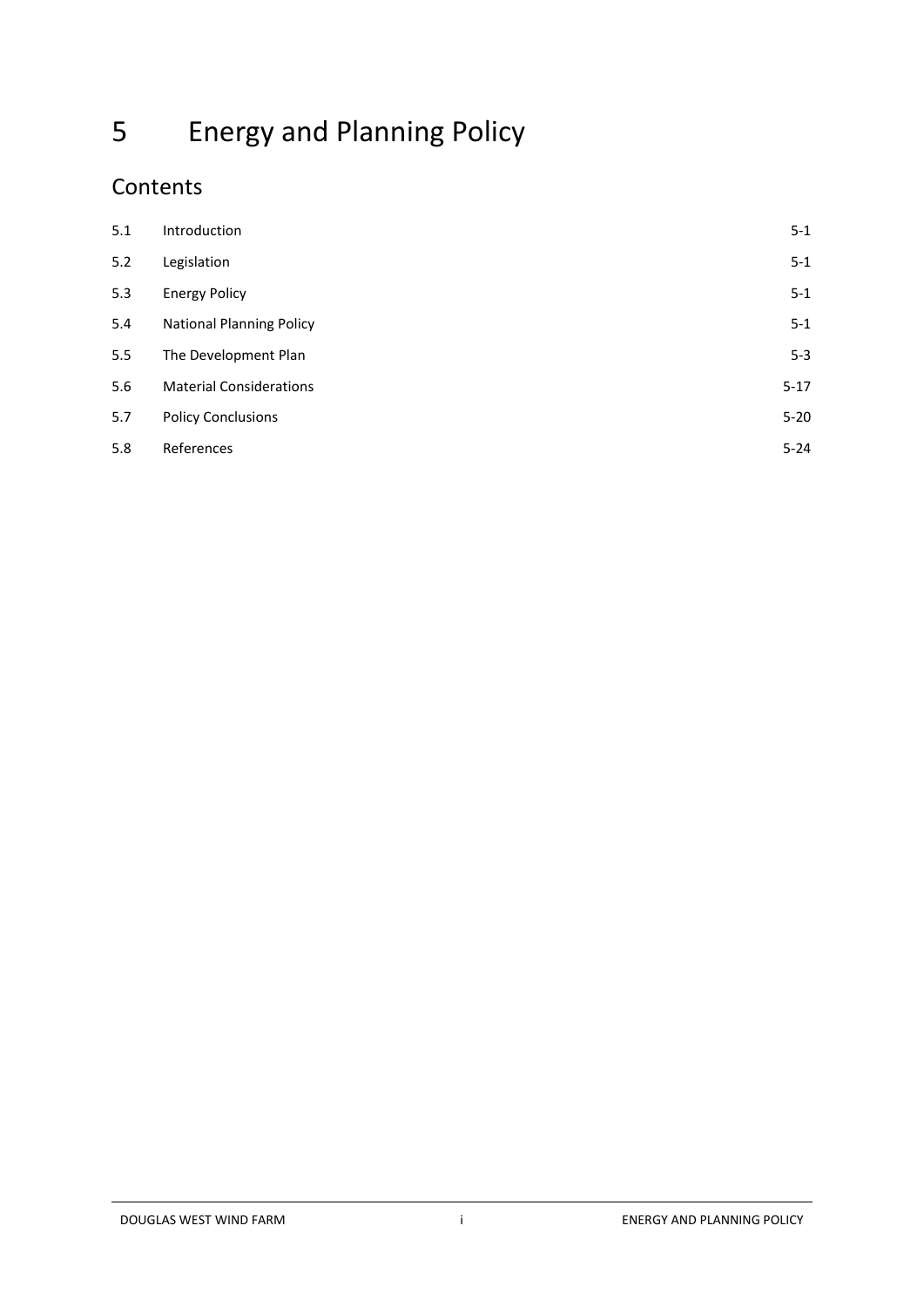This page is intentionally blank.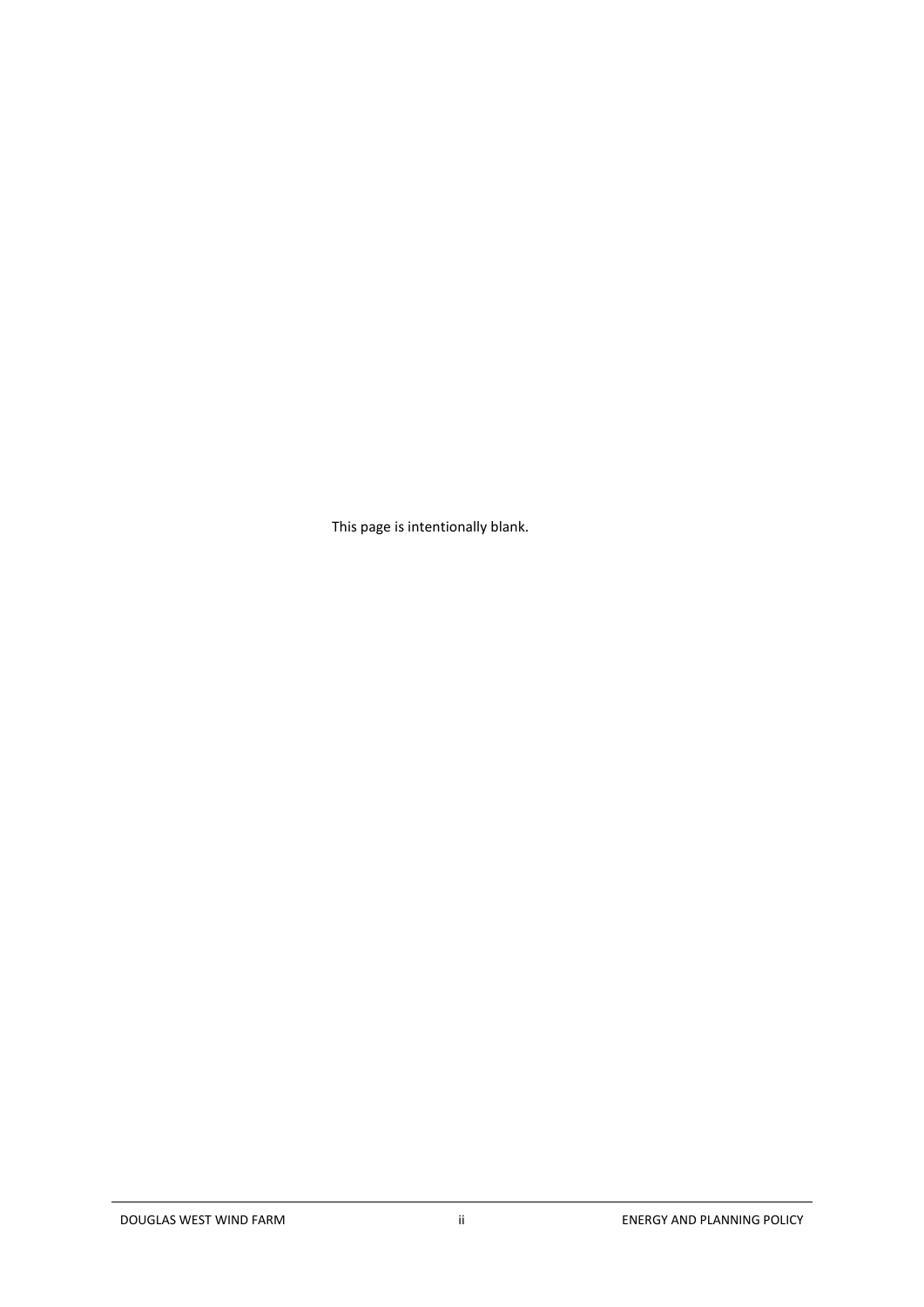# 5 Energy and Planning Policy

## <span id="page-2-0"></span>5.1 Introduction

- 5.1.1 This chapter sets out the energy and planning policy framework which is applicable to the Revised Development.
- 5.1.2 The aim of this chapter is to establish the general policy context surrounding the Revised Development and provide a summary assessment of the proposal against all relevant policies. A separate Planning Statement has been submitted alongside the planning application. The Planning Statement is separate from this Environmental Statement (ES) and assesses in full the Revised Development against the Development Plan and other Material Considerations.

### <span id="page-2-1"></span>5.2 Legislation

- 5.2.1 The Town and Country Planning (Scotland) Act 1997 (the 1997 Act) is the principal Act which governs planning in Scotland. The Act was amended in 2009 by the Planning etc. (Scotland) Act 2006 (the 2006 Act), with an emphasis of increased transparency, improved speed of decision making and improved public participation.
- 5.2.2 Section 25 of the 1997 Act states:

*"where, in making any determination under the planning Acts, regard is to be had to the development plan, the determination is, unless, material considerations indicate otherwise to be made in accordance with that plan..."* 

5.2.3 Section 37(2) of the 1997 Act states:

*"In dealing with such an application the authority shall have regard to the provisions of the development plan, so far as material to the application, and to any other material considerations".* 

- 5.2.4 Section 42 of the 1997 Act allows for applications to be made to vary conditions attached to an existing planning permission.
- 5.2.5 In addition, *The Town and Country Planning (Environmental Impact Assessment) (Scotland) Regulations 2011* (EIA Regulations) are of relevance. Development which falls within Schedule 2 of the EIA Regulations (i.e. an installation for the harnessing of wind power for energy production, where the development involves the installation of more than 2 turbines) constitutes EIA development where likely to have significant effects on the environment by virtue of factors such as its nature, size or location. This Environmental Statement has been prepared in accordance with the EIA Regulations as the Revised Development seeks permission to alter an EIA development (the Consented Development).

## <span id="page-2-3"></span><span id="page-2-2"></span>5.3 Energy Policy

#### *The Climate Change (Scotland) Act 2009*

5.3.1 The Scottish Government enacted the Climate Change (Scotland) Act 2009 (the 2009 Act), which received Royal Assent on 4 August 2009. The 2009 Act sets in statute the targets to reduce Scotland's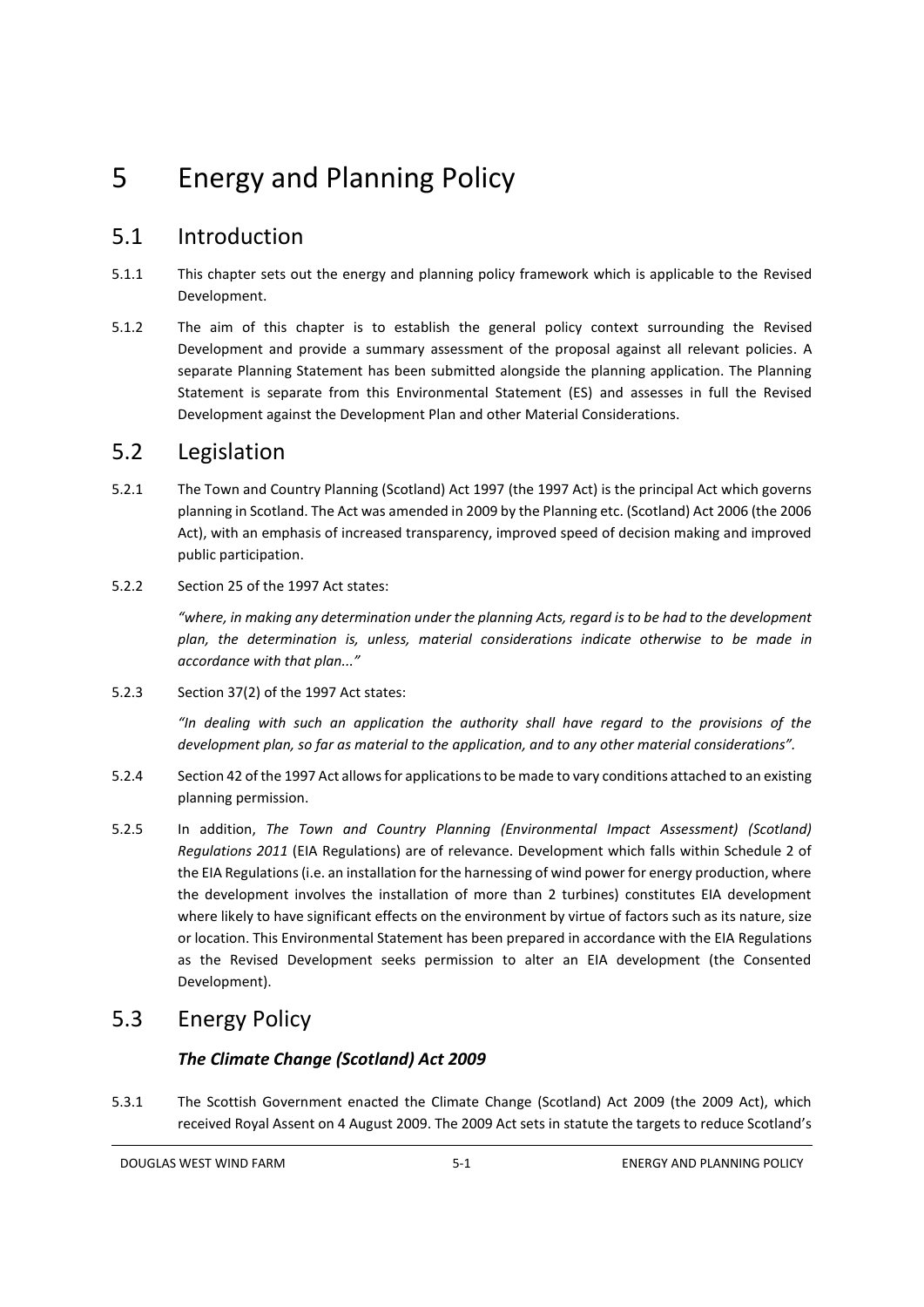emissions of greenhouse gas by 80 % by 2050 with an interim target of at least a 42 % reduction in emissions by 2020.

5.3.2 The Revised Development will generate up to 49 MW of electricity from renewable resources (wind) and will result in a saving of approximately 58,910 tCO2 per year through the displacement of carbonemitting generation. The Revised Development will therefore clearly contribute towards the targets set out within the 2009 Act.

#### *The Renewables Action Plan (Updated March 2011)*

- 5.3.3 The Renewables Action Plan identifies a number of objectives with regards to renewables, which include;
	- to maximise the economic, social and environmental potential of Scotland's renewables resource, across different technologies;
	- to ensure maximum returns for our domestic economy, in terms of jobs created, company wealth and IP generated, inward investment secured, and tonnes of carbon saved.
- 5.3.4 With regards to 'Onshore wind', the plan's vision is for the "*continued expansion of portfolio of onshore wind farms to help meet renewables target, with robust planning framework supporting timely processing of consents applications and ensuring wind farms are consented where they are environmentally acceptable."* (pg. 77)
- 5.3.5 The Revised Development would clearly contribute to the vision and objectives of the Action Plan by producing clean renewable energy from Scotland's natural resources on a site with no significant environmental constraints, whilst at the same time generating significant socio-economic benefits for a remote part of rural South Lanarkshire.

#### *2020 Routemap for Renewable Energy in Scotland*

- 5.3.6 The Routemap for Renewable Energy in Scotland 2011 is an update and extension to the Scottish Renewables Action Plan 2009. It reflects the challenge of the new target to meet an equivalent of 100 % demand for electricity from renewable energy by 2020, as well as our target of 11 % renewable heat. The Routemap should be read alongside the Electricity Generation Policy Statement (2013), which is discussed below.
- 5.3.7 The Routemap confirms that the Scottish Government is determined to ensure that Scotland benefits from the low carbon opportunity and renewable energy is at the heart of that ambition. The 2020 target is seen as a key mechanism by which Scotland can become a leading player in this market, exporting electricity directly to the EU through new grid interconnections as well as developing and exporting technical expertise in products and knowledge.
- 5.3.8 The Routemap also states that renewables have a key role to play in strengthening security of energy supply, in an era where energy markets can be volatile and subject to wider political forces. Utilising Scotland's own indigenous sources of renewable energy will provide an important element of the country's overall energy security.
- 5.3.9 In Section 1.2.5 the Routemap discusses issues surrounding matching demand to supply, and the contribution of intermittent generation to the energy mix. It confirms that wind farms, in comparison with other generators, are relatively efficient and adding new wind farms to the overall energy mix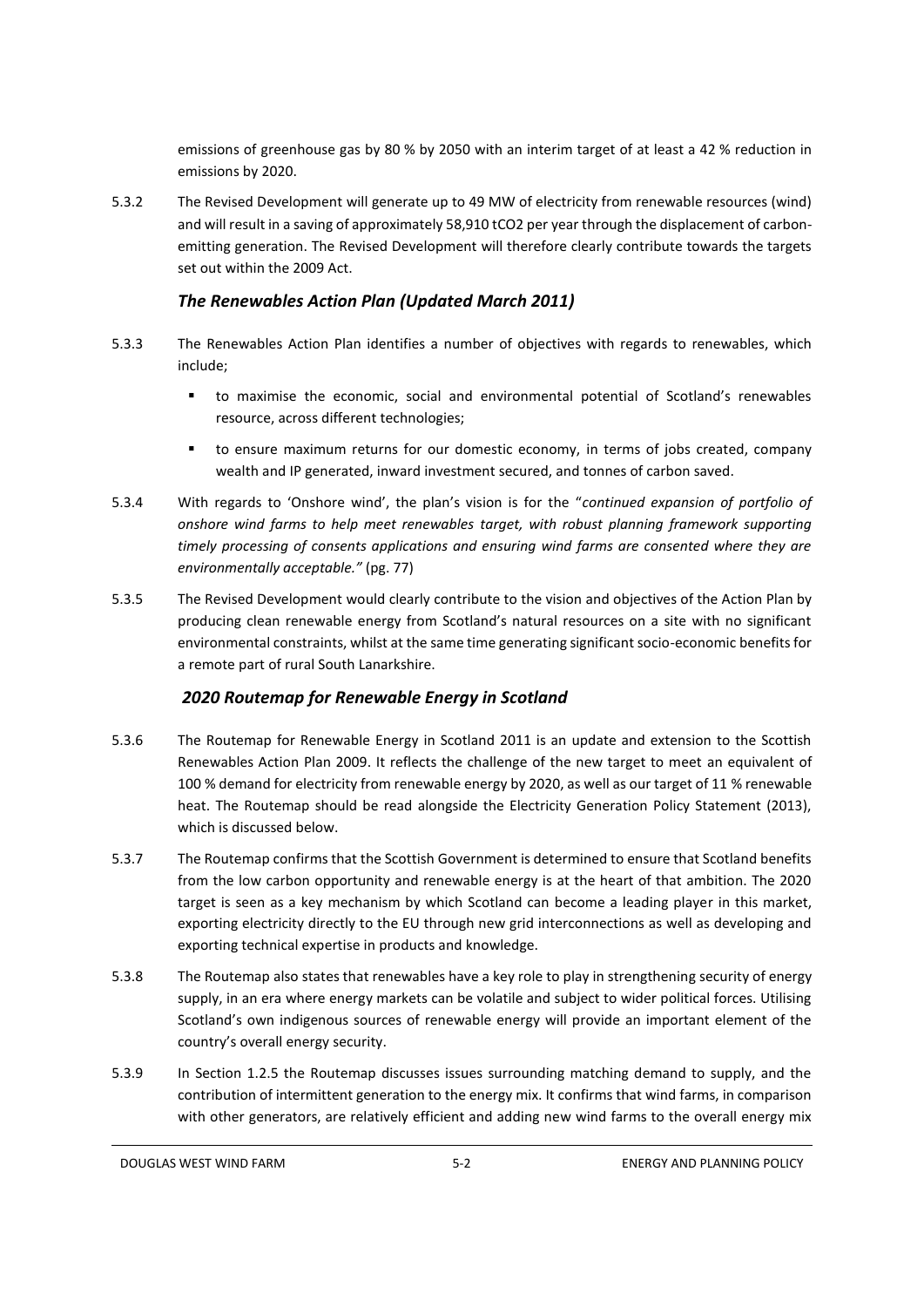has relatively little impact on the back-up already built into the system, in comparison with the electricity the wind farms generate. While there is an acknowledgement that wind farm output is variable, it can be forecast with some confidence and be useful as one component of a broad energy mix.

5.3.10 The 2020 Routemap notes that the Scottish Government is committed to the continued expansion of the portfolio of onshore wind farms. The Routemap identified the following ambition with regards to onshore wind farm development:

*"Our ambition is that by 2020, onshore wind developments ranging from small and community-scale to large power utility scale maximise engagement with communities; contribute electricity to renewables targets; and, through displacement of fossil fuel generation, help to reduce fossil fuel consumption." (Section 3.2, pg 68)*

#### *Electricity Generation Policy Statement (2013)*

- 5.3.11 The Scottish Government published an initial draft Electricity Generation Policy Statement (EGPS) in November 2010. A further revision of the EGPS was published in draft in March 2012 for consultation. The 2012 draft (which has now been finalised) set out the pathway to meeting the Scottish Government target of delivering the equivalent of at least 100% of gross electricity consumption from renewables by 2020. It set out how Scotland generates electricity, and gave an overview of the changes needed to meet Scottish Government targets and deliver a low carbon generating mix.
- 5.3.12 The EGPS sets out that to achieve the 100 % target, Scotland's installed generation capacity will need to almost double over the 10 year period to 2020, with wind (both onshore and offshore) accounting for around 13 GW of capacity by 2020.

#### *Scottish Government Letter to Heads of Planning (November 2015)*

- 5.3.13 A letter from the Scottish Government to all Local Authority Heads of Planning entitled 'Energy Targets and Scottish Planning Policy' was published on 11 November 2015. It sets out that despite some changes to UK policy, the Scottish Government's policy remains unchanged and that it "supports new onshore renewable energy developments, including onshore wind farms and particularly community owned and shared ownership schemes". Importantly, it adds that "this policy support continues in the situation where renewable energy targets have been reached".
- 5.3.14 In the letter, the Chief Planner re-emphasises that the Scottish Government's SPP (2014) and Electricity Generation Policy Statement (2013) set out the Scottish Government's current position on onshore wind farms. With regard to the 100% of gross electricity consumption from renewables target by 2020, it adds that the target is a statement of intent and that it is known that Scotland has the potential resource to deliver and exceed it. The letter adds that there is no cap on the support for renewable energy development, including onshore wind once the target has been reached.

#### *The Scottish Government Climate Change Plan (2017)*

5.3.15 The Scottish Ministers committed in 2016 to cut carbon dioxide emissions by 80% by 2050 with a new interim target of 50% by 2020. The previous interim target of 42% was attained in 2014. The Government has been clear in setting out that the sectors responsible for most emissions are energy, transport and agriculture and although significant progress has been made in decarbonising the energy sector (in particular with the closure of Scotland's last coal fired power station at Longannet)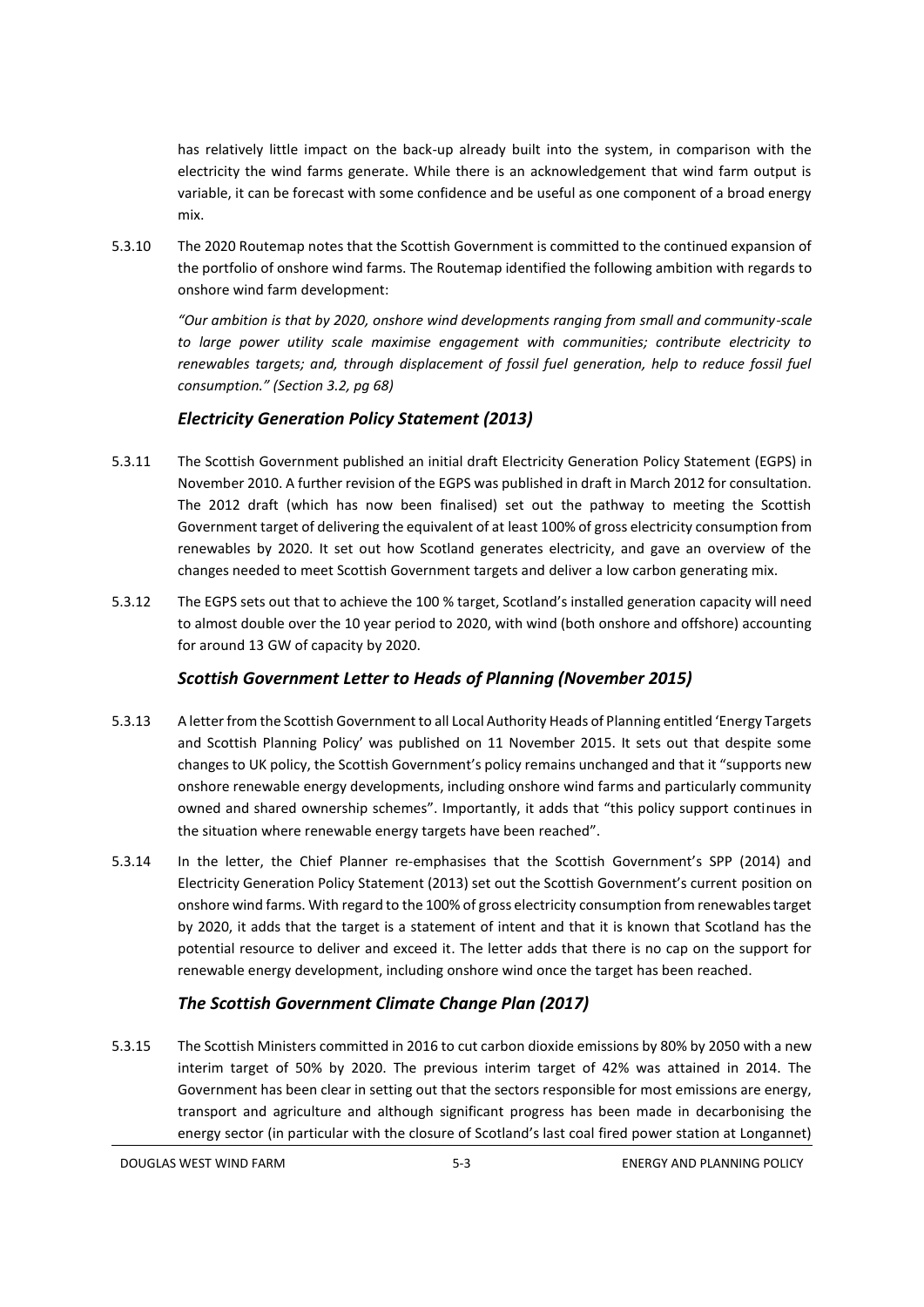the Climate Change Committee has stated that stronger policies are needed in a new Climate Change Plan and that little progress had been made in reducing emissions from transport and agriculture.

- 5.3.16 Against this backdrop, on 19 and 24 January 2017 the Scottish Government published three key energy policy documents, namely:
	- Draft Climate Change Plan;
	- Draft Scottish Energy Strategy 'The Future of Energy in Scotland'; and
	- Onshore Wind Policy Statement.
- 5.3.17 Together, these three policy documents represent the Government's intended energy and climate change strategy for the period to 2050. Whilst still at the consultation stage it is clear that the documents contain a strong reaffirmation of existing Government policy promoting the reduction of carbon emissions and the delivery of new renewable energy generation (amongst other matters) upon which significant weight can be placed.
- 5.3.18 In light of the importance of these documents, they are referred to in turn below in terms of their key content.
- 5.3.19 The Scottish Government published the draft Climate Change Plan ("CCP") 'the draft Third Report on Policies and Proposals 2017 – 2032 (RPP3)' on 19 January 2017. It has been laid in the Scottish Parliament under the provisions of the Climate Change (Scotland) Act 2009. The CCP addresses how the Scottish Government intends to meet its greenhouse gas emission reduction targets from 2017 -2032.
- 5.3.20 The Ministerial Foreword to the CCP sets out that it, together with the Energy Strategy are rooted in the ambition and vision of Scotland's Economic Strategy. It adds that to achieve the transformation to a low carbon economy and ambitious carbon reductions in various sectors "*we have developed policies and proposals in the context of the Scottish Government's wider objectives to create a dynamic, sustainable and inclusive economy. This is a huge opportunity – setting a course that will modernise and transform the economy over the next 15 years while setting us up for almost complete de-carbonisation by 2050"*.
- 5.3.21 Key points in the document can be summarised as follows:
	- By 2030 Scotland's electricity system will be wholly decarbonised and supply a growing share of Scotland's energy needs.
	- By 2030 electricity will be increasingly important as a power source for heat and transport as a result the total volume of electricity supplied within Scotland will increase to 2032.
	- The Scottish Government will not meet the ambitious emissions reductions targets on its own and the private sectors, amongst others has an important role to play.
	- **Section 5.2 refers to the planning system and the current consultation for planning reform.** Paragraph 5.2.1 adds "*ensuring the planning system supports decarbonisation is another essential element of the Scottish Government's approach to meeting the statutory climate change target".*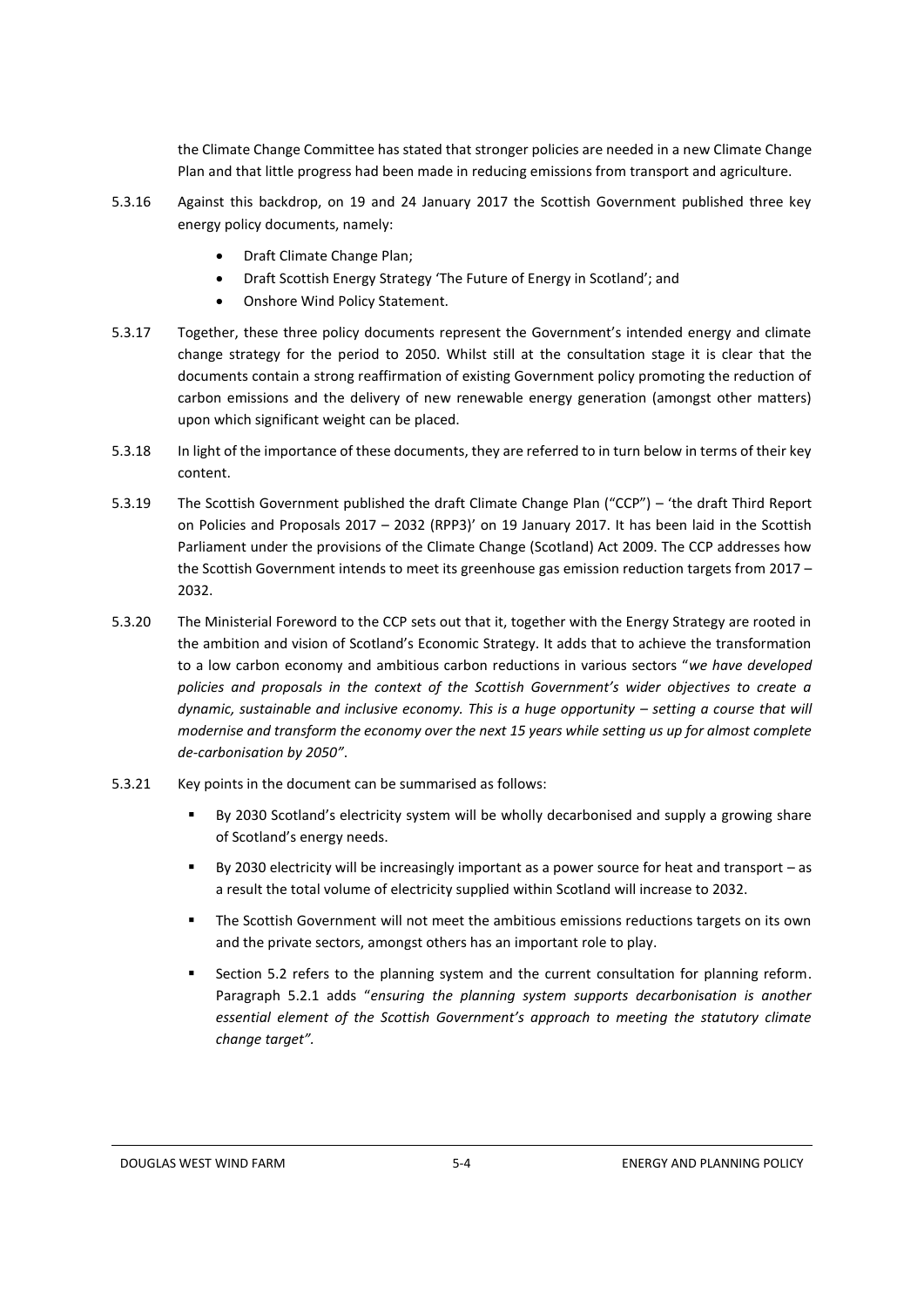#### *Draft Scottish Energy Strategy (January 2017)*

- 5.3.22 The introduction to the draft Scottish Energy Strategy ("SES") sets out that the Scottish Government has consistently made better energy provision a guiding objective and that the Government's approach has placed Scotland at the forefront of the challenge to decarbonise the global economy. Paragraph 3 sets out that the SES seeks to build on these strengths and that it explores choices faced, against the requirements of:
	- The continued, sustainable and inclusive growth of Scotland's economy; and
	- **Long term sustained decarbonisation as set out by Scotland's 2050 climate change targets.**
- 5.3.23 Paragraph 4 sets out that the SES as a companion to the draft CCP is "*designed to provide a long term vision to guide detailed energy policy decisions over the coming decades. The forecasts and targets set out here are consistent with the ambitions laid out by the Climate Change (Scotland) Act 2009. Driven by the same ambition, the publication of the draft Climate Change Plan and this draft Energy Strategy reinforce our position in the vanguard of the international move towards a low carbon future".*
- 5.3.24 Paragraph 5 sets out that taken together, these statements "*shape action to deliver: a modern, integrated, clean energy system… and a strong, low carbon economy – sharing the benefits across our communities, reducing social inequalities and creating a vibrant climate for innovation, investment and high value jobs".*
- 5.3.25 Paragraph 33 acknowledges that since the UK General Election in 2015 there have been substantial negative changes for "key renewable energy technologies arising from UK Ministers' decisions". This clearly relates to Westminster decisions to cut all new financial support for onshore wind energy and to implement highly restrictive planning policy changes in England against any further deployment of onshore wind. By way of contrast, the Scottish Government sets out that "*notwithstanding these changes, by 2015, renewable energy and its associated infrastructure is now a major industrial sector in its own right, helping to sustain economic growth and employment and of 14,000 jobs in Scotland. Renewable energy also generated £5.4 billion in turnover in Scotland, or 18.3% of the total UK turnover in this important sector".*
- 5.3.26 References to UK Government policy are continued and at paragraph 54 it is set out that "*it is now more important than ever that the Scottish Government sets its own vision for energy, with clear priorities and ambitions for future energy provision, articulating the opportunities for existing and emerging sectors within that system".*
- 5.3.27 Chapter 3 of the SES sets out the Government's 2050 vision. This includes the following objectives:

*"Scotland has achieved almost complete decarbonisation of the energy system – in line with domestic and international climate change targets – with the equivalent of half of all energy consumed delivered from renewable sources by 2030;* 

*Scotland is a world leader in renewable and low carbon technologies and services."* 

5.3.28 Paragraph 66 sets out that the SES focuses on five priorities, one of which is *"increasing renewable energy generation*". Paragraph 92 adds: "*the Scottish Government is committed to supporting the continued growth of the renewable energy sector in Scotland, as a key driver of economic growth and an essential feature of the future energy system".*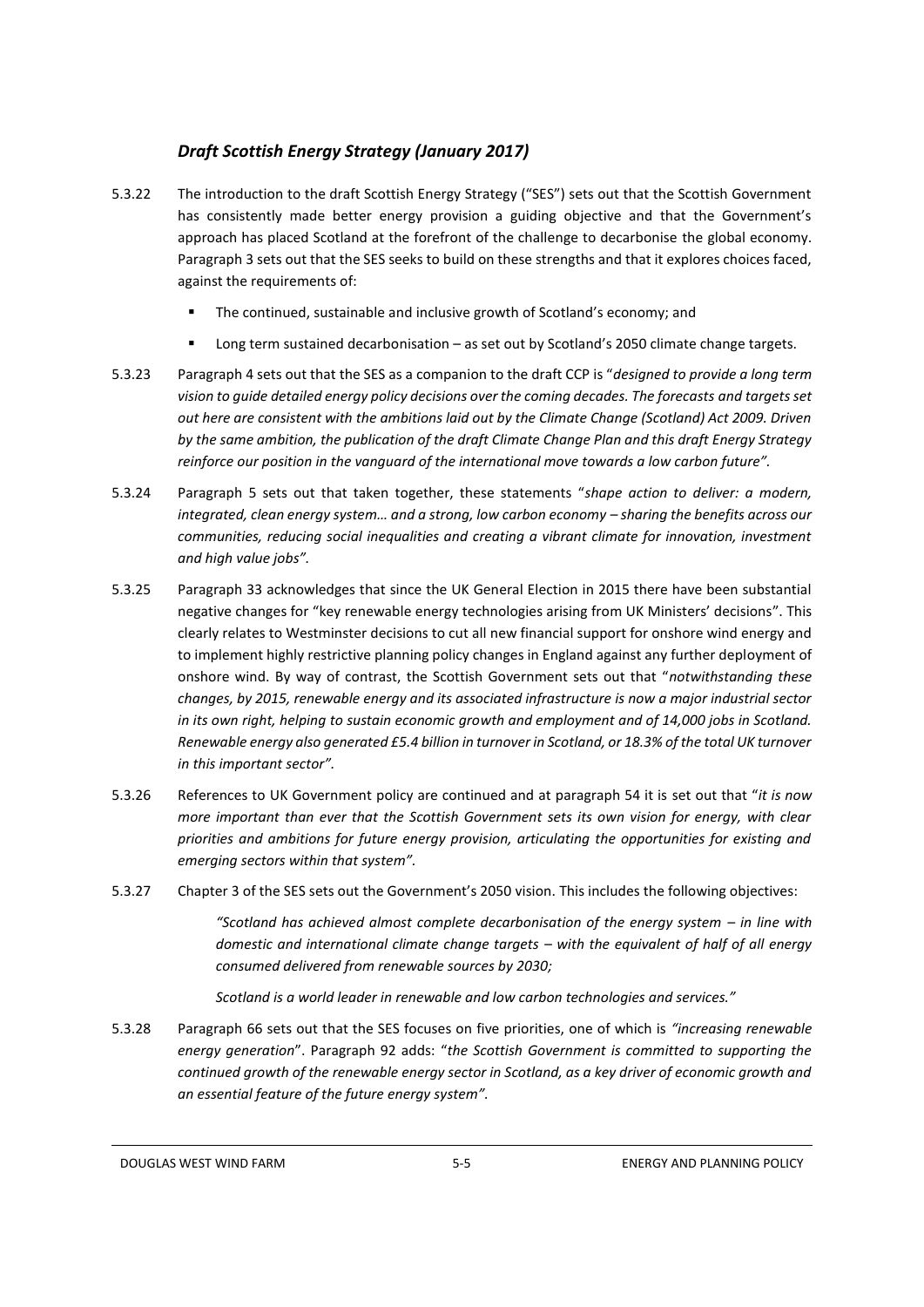- 5.3.29 Paragraph 95 confirms that 59.4% of Scotland's electricity consumption came from renewable sources in 2015. As noted above, the 2020 target is 100%, therefore there remains a considerable shortfall in relation to this target.
- 5.3.30 Paragraph 98 also makes reference to the Government's existing target of seeking to obtain 30% of all energy from renewable sources by 2020. It adds that the latest figures show that the country is only half way towards this target with only 15% of energy from renewables in 2014.
- 5.3.31 Paragraph 99 sets out that the given the climate change targets required to complete decarbonisation of the electricity sector "*with a significant contribution from renewables*" – it is anticipated that this will require between 11 and 17GW of installed renewable capacity by 2030. Reference is made to the progress that requires to be made in the heat and transport sectors. Clearly if these sectors do not deliver the required scale of carbon reduction then the electricity sector may need to make up shortfalls.
- 5.3.32 Page 40 of the SES sets out opportunities for the onshore wind sector and states that onshore wind currently provides the lowest cost renewable electricity at scale, and that to support the future development of the sector in Scotland the Government will:
	- Consult on a range of factors influencing the next phase of onshore wind (this is referred to in the accompanying Onshore Wind Policy Statement); and
	- Work with industry to meet the challenge of delivering onshore wind without subsidy, including the scope for use of public sector and corporate Power Purchase Agreements.
- 5.3.33 Paragraph 109 adds that given the continued uncertainties over UK revenue support (the Contracts for Difference scheme ("CfD")) means that the future deployment of renewable electricity technologies in Scotland is jeopardised. Paragraph 110 acknowledges that whilst onshore wind is the lowest cost renewable electricity technology, new projects now face a highly challenging route to market.
- 5.3.34 Overall, the SES contains unambiguous policy support for the further development of onshore wind as the technology that has an important role in helping to deliver the overall Strategy for the period out to 2050.

#### *Draft Onshore Wind Policy Statement (January 2017)*

- 5.3.35 The Onshore Wind Policy Statement ("OWPS") has been published alongside the CCP and SES. Chapter 1 sets out the Government's "case for onshore wind". The statements in this section of the document are not subject to consultation and form the Government's policy position. Key points are as follows.
- 5.3.36 The first paragraph sets out that onshore wind is essential to Scotland's transformation "to a fully decarbonised energy system by 2050 and brings opportunities which underpin our vision to grow a low carbon economy and build a fairer society".
- 5.3.37 It adds that the statement "*reaffirms the Scottish Government's existing onshore wind policy set out in previous publications*" and it seeks views on a number of issues related to supporting the sector. The priority areas referred to in the document include:
	- Route to market;
	- **Re-powering; and**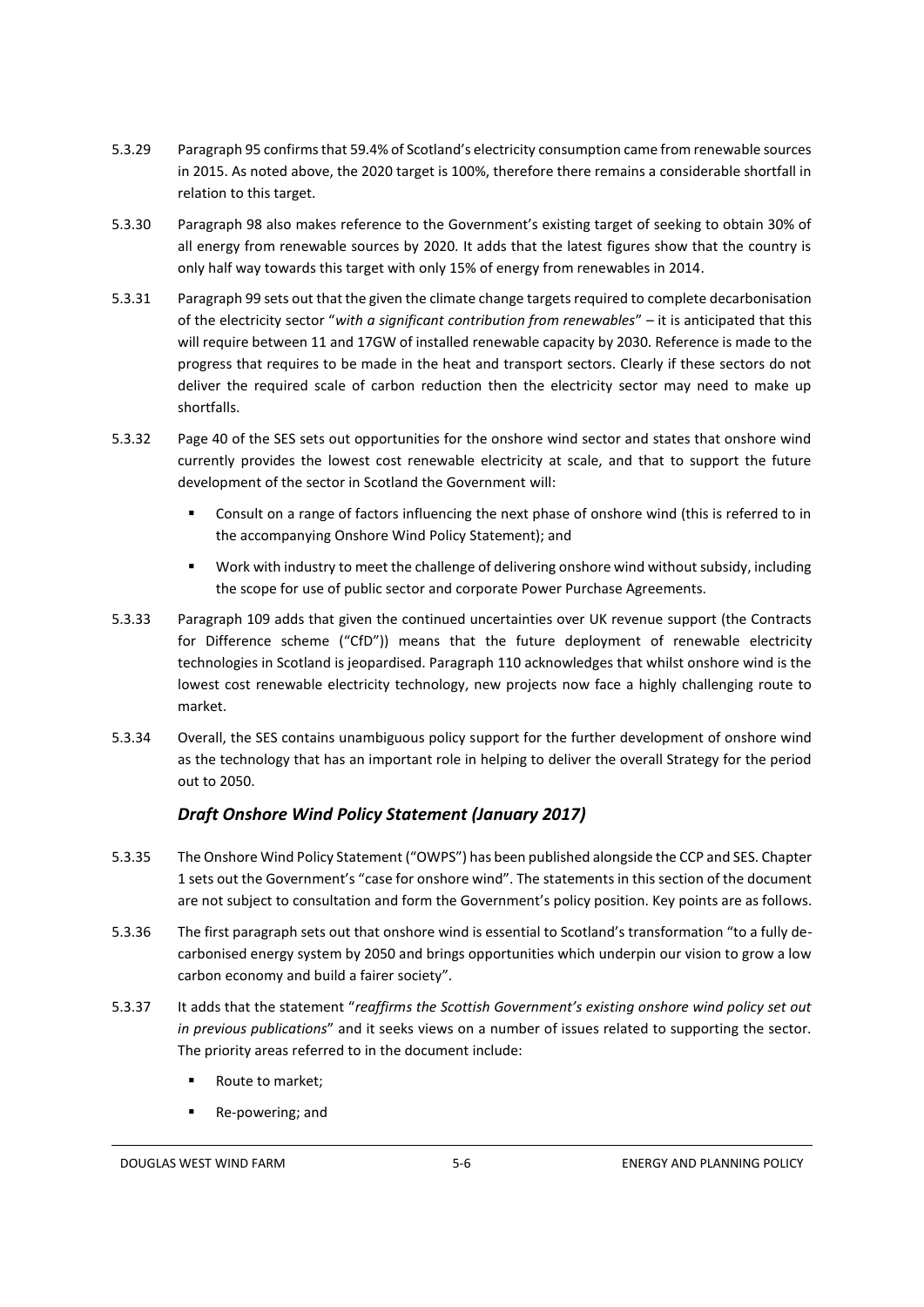- **•** Developing a strategic approach to new development.
- 5.3.38 Barriers to deployment;
	- **Protection for residents and the environment;**
	- **Community benefits; and**
	- **Shared ownership.**
- 5.3.39 Page 1 sets out that the current policy is "*to support deployment of onshore wind, whilst protecting the environment (landscape and visual, ecological and other environmental impacts), protecting residential amenity, and maximising local benefits, including through promoting shared ownership and community benefits".*
- 5.3.40 The Government's case also states that:
	- The Scottish Government wishes to make full use of its devolved powers to promote investment in appropriately sited onshore wind;
	- The Scottish Government will continue to support further development of onshore wind in order to achieve the targets set by the Climate Change (Scotland) Act at the lowest cost; and
	- Onshore wind offers low carbon renewable electricity at scale and sustains growth and employment in the Scottish supply chain.
- 5.3.41 Chapter 2 of the OWPS refers to the matter of route to market and as referred to in the SES, acknowledges that for many projects this is a matter of significant uncertainty. The document highlights the challenge set out in the Energy Strategy, set by Government, namely "*a challenge to industry to develop in Scotland the UK's first commercial wind farm without subsidy". It adds "securing a route to market for onshore wind of all scales is a priority of the Scottish Government; we want to ensure that Scotland continues to offer the right conditions for efficient, well sited onshore wind developments".*
- 5.3.42 The statement adds on page 3 that the economic benefits to Scotland from onshore wind are considerable and in terms of large scale wind, it highlights again that given the closure of the Renewables Obligation early and the fact that CfD will not be allocated to onshore wind (as a result of Westminster Government policies), this means that although Scotland does have a significant pipeline of consented projects "*without some method of stabilising price, developers may not be able to plan and build a viable project".* This is a risk facing many consented developments, including Douglas West – however, in light of the above statement, the Revised Development has been designed and brought forward to ensure the Douglas West project is viable in a subsidy-free market.

# 5.4 National Planning Policy

#### *National Planning Framework for Scotland 3*

5.4.1 NPF3 is the spatial expression of the Scottish Government's Economic Strategy and of their plans for infrastructure investment. NPF3 sets out a long-term vision for development and investment across Scotland over the next 20 to 30 years, with a particular focus on supporting sustainable economic growth and the transition to a low carbon economy.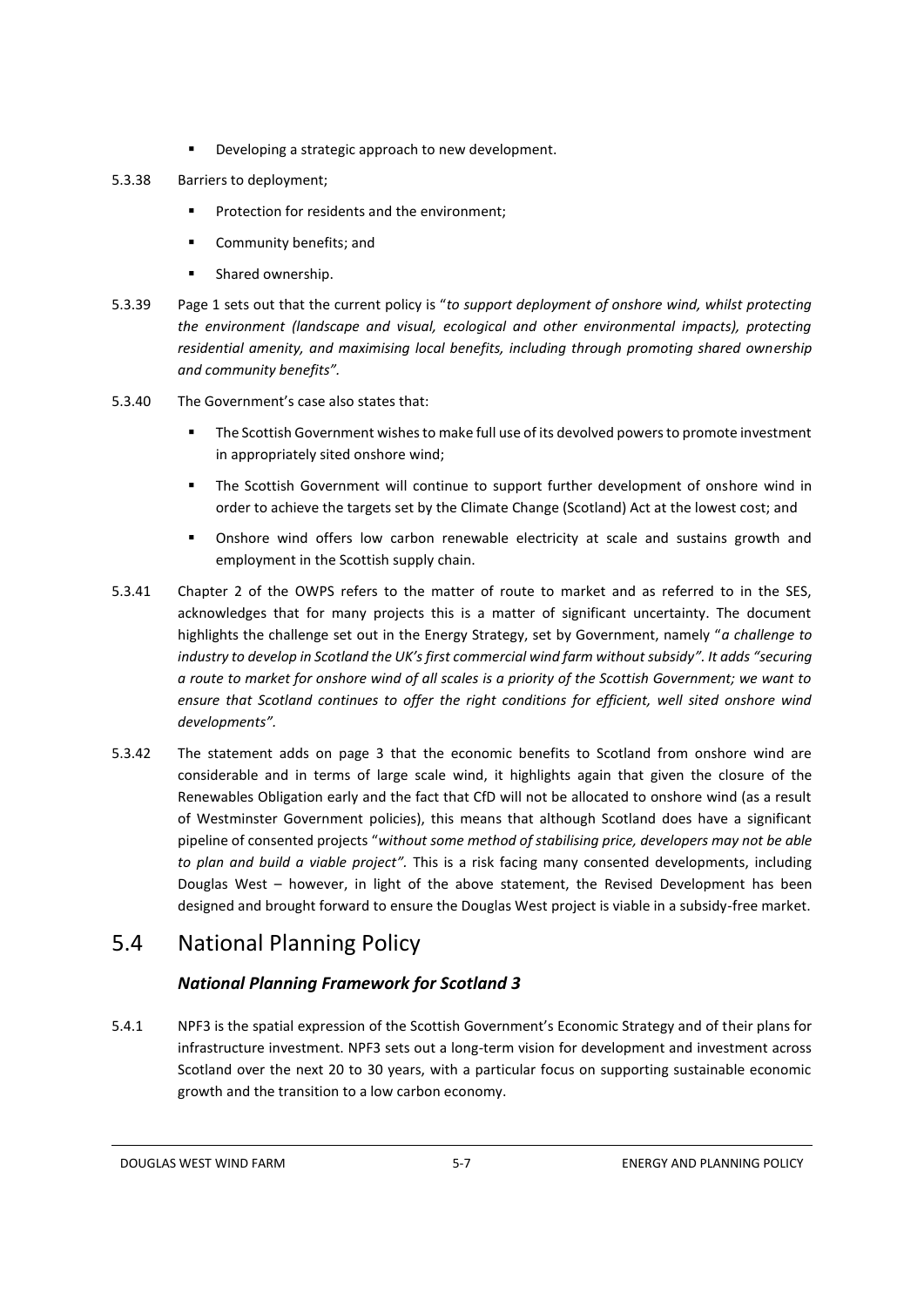5.4.2 NPF3 notes that Scotland has a significant wind resource. By 2020, the Scottish Government aims to meet at least 30 % of overall energy demand from renewables – this includes generating the equivalent of at least 100 % of gross electricity consumption from renewables. The Scottish Government want to continue to capitalise on Scotland's wind resource and note that onshore wind will continue to make a significant contribution to the diversification of energy supplies.

#### *Scottish Planning Policy (SPP2014)*

- 5.4.3 SPP2014 sets out criteria to be used by planning authorities to guide the preparation of spatial frameworks for the onshore wind development. Table 1: Spatial Frameworks places various international and national designations into two groups; *Group 1: Areas where wind farms will not be acceptable; Group 2: Areas of significant protection. Group 3: Areas with potential for wind farm development* is described as those areas beyond groups 1 and 2, where wind farms are likely to be acceptable, subject to detailed consideration against identified policy criteria. Table 1 notes that within *Group 2: Areas of significant protection*, wind farm development may be appropriate in some circumstances and further consideration will be required to demonstrate that any significant effects on the qualities of these areas can be substantially overcome by siting, design or other mitigation. The Revised Development falls within *Group 2* as identified in *SPP2014* by virtue of its proximity to parts of Coalburn and Douglas, and as such detailed assessment is required to ensure that any significant effects on the qualities of these areas can be substantially overcome.
- 5.4.4 SPP2014 states that development plans should seek to ensure that an area's full potential for electricity and heat from renewable sources is achieved, in line with national climate change targets, giving due regard to relevant environmental, community and cumulative impact considerations.
- 5.4.5 SPP2014 (para 169) provides a detailed list of criteria which are likely to be relevant to the determination of onshore wind planning applications. Comment with regards to the Revised Development against these criteria are provided within Table 5.1 below.
- 5.4.6 SPP2014 also states that areas identified for wind farms should be suitable for use in perpetuity. Consents may be time-limited but wind farms should nevertheless be sited and designed to ensure impacts are minimised and to protect an acceptable level of amenity for adjacent communities.
- 5.4.7 In relation to Community Benefit, SPP2014 states that where a proposal is acceptable in land use terms, and consent is being granted, local authorities may wish to engage in negotiations to secure community benefit in line with the Scottish Government Good Practice Principles for Community Benefits from Onshore Renewable Energy Developments.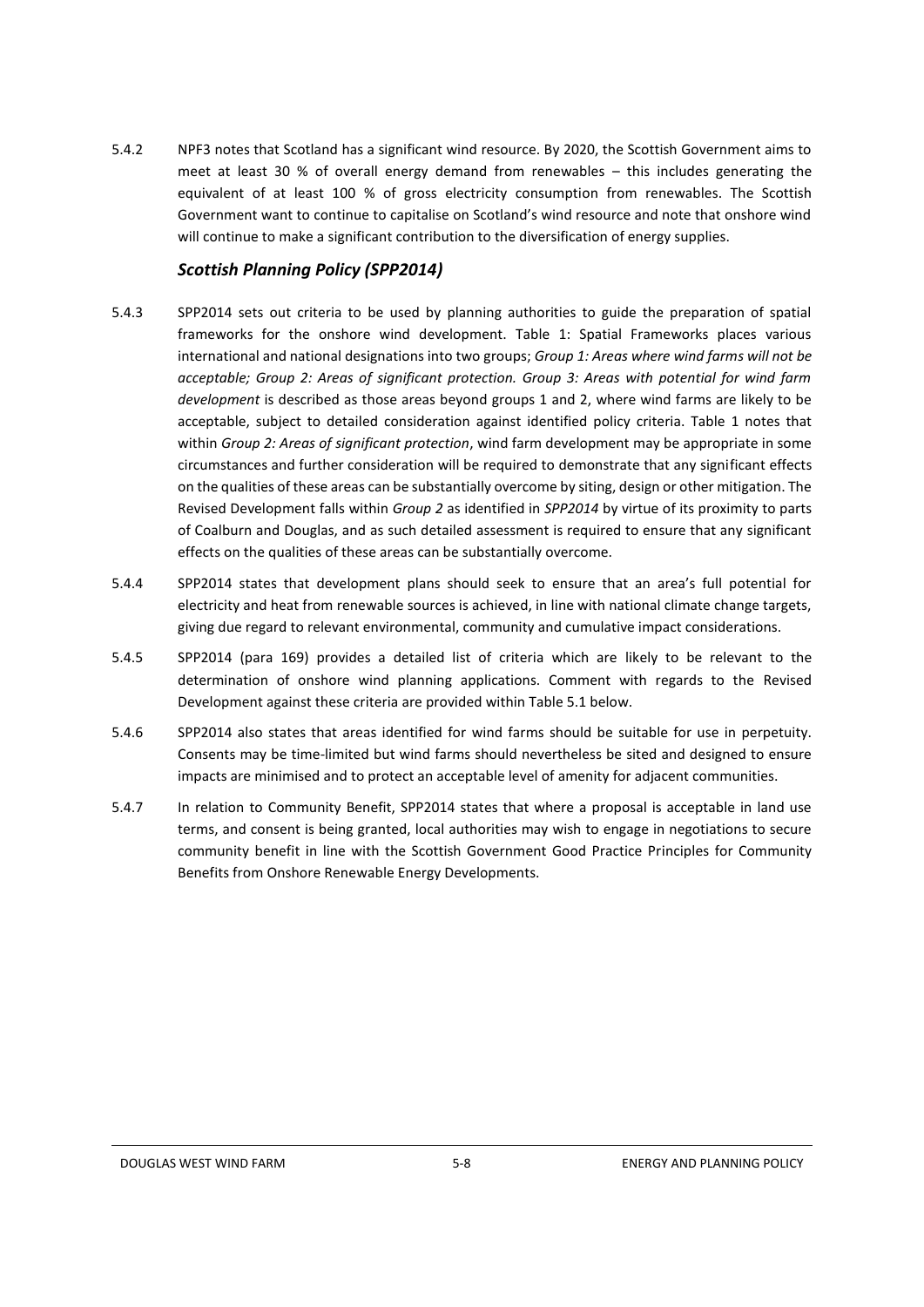#### **Table 5.1 – SPP2014 Onshore Wind - Development Management Considerations**

| <b>Para 169 Consideration</b>                                                                                                                                                                                                                                                                               | <b>Comment</b>                                                                                                                                                                                                                                                                                                                                                                                                                                                                                                                                                                                                                                                                                                                                                                                                                                                              |
|-------------------------------------------------------------------------------------------------------------------------------------------------------------------------------------------------------------------------------------------------------------------------------------------------------------|-----------------------------------------------------------------------------------------------------------------------------------------------------------------------------------------------------------------------------------------------------------------------------------------------------------------------------------------------------------------------------------------------------------------------------------------------------------------------------------------------------------------------------------------------------------------------------------------------------------------------------------------------------------------------------------------------------------------------------------------------------------------------------------------------------------------------------------------------------------------------------|
| Net economic impact, including local and<br>community socio-economic benefits such as<br>employment, associated business and supply<br>chain opportunities;                                                                                                                                                 | Chapter 13 (Socio-Economics) of the ES provides a detailed assessment of the impacts of the Revised Development<br>on the socio-economic and tourism resource of the local area. The Revised Development represents a major<br>investment in the area and would therefore deliver a range of positive economic impacts including the creation of 330<br>'job years' and £37m Gross Value Added (GVA) in the Scottish economy during the construction phase (including 100<br>job years and £12.4 million GVA in South Lanarkshire) and 25 jobs and £2.9 million GVA per annum (including 8 jobs<br>and £1.1m GVA per annum in South Lanarkshire) during the 25 year operation of the Revised Development, as well as<br>stimulating further national and local economic benefits from the development of community infrastructure through<br>the Community Benefit funding. |
| The scale of contribution to renewable energy<br>generation targets;                                                                                                                                                                                                                                        | The Revised Development would have a total generating capacity of 49MW, generated by thirteen c.3.8MW turbines<br>which together would produce around 137 GWh/year of clean power which would make a marked contribution<br>towards Scotland's renewable energy targets.                                                                                                                                                                                                                                                                                                                                                                                                                                                                                                                                                                                                    |
| Effect on greenhouse gas emissions;                                                                                                                                                                                                                                                                         | The Revised Development would have a beneficial impact through the reduction of greenhouse gas emissions. The<br>Revised Development would generate enough power to supply over 34,300 average UK households, and result in a<br>saving of approximately 58,910 tCO <sub>2</sub> per year through the displacement of carbon-emitting generation.                                                                                                                                                                                                                                                                                                                                                                                                                                                                                                                           |
| Cumulative impacts - planning authorities<br>should be clear about likely cumulative<br>impacts arising from all of the considerations<br>below, recognising that in some areas the<br>cumulative impact of existing and consented<br>energy development may limit the capacity<br>for further development; | Chapter 16 (Cumulative Effects) of the ES gives consideration to the potential cumulative impacts of the Revised<br>Development on the environment, in conjunction with other developments in the area. Further information can also<br>be found within the subject specific chapters of the ES. With regards to landscape and visual impacts, it is noted that<br>the site is located within a wind farm landscape and that the principle of a wind farm on this site has already been<br>established by the Consented Development. The LVIA concludes that whilst there are a number of operational or<br>consented wind turbines in the local area, the introduction of the proposed turbines would reinforce the presence of<br>turbines in views rather than introduce turbines into any views which are currently unaffected by existing or<br>consented turbines.    |

DOUGLAS WEST WIND FARM **5-1** 5-1 ENERGY AND PLANNING POLICY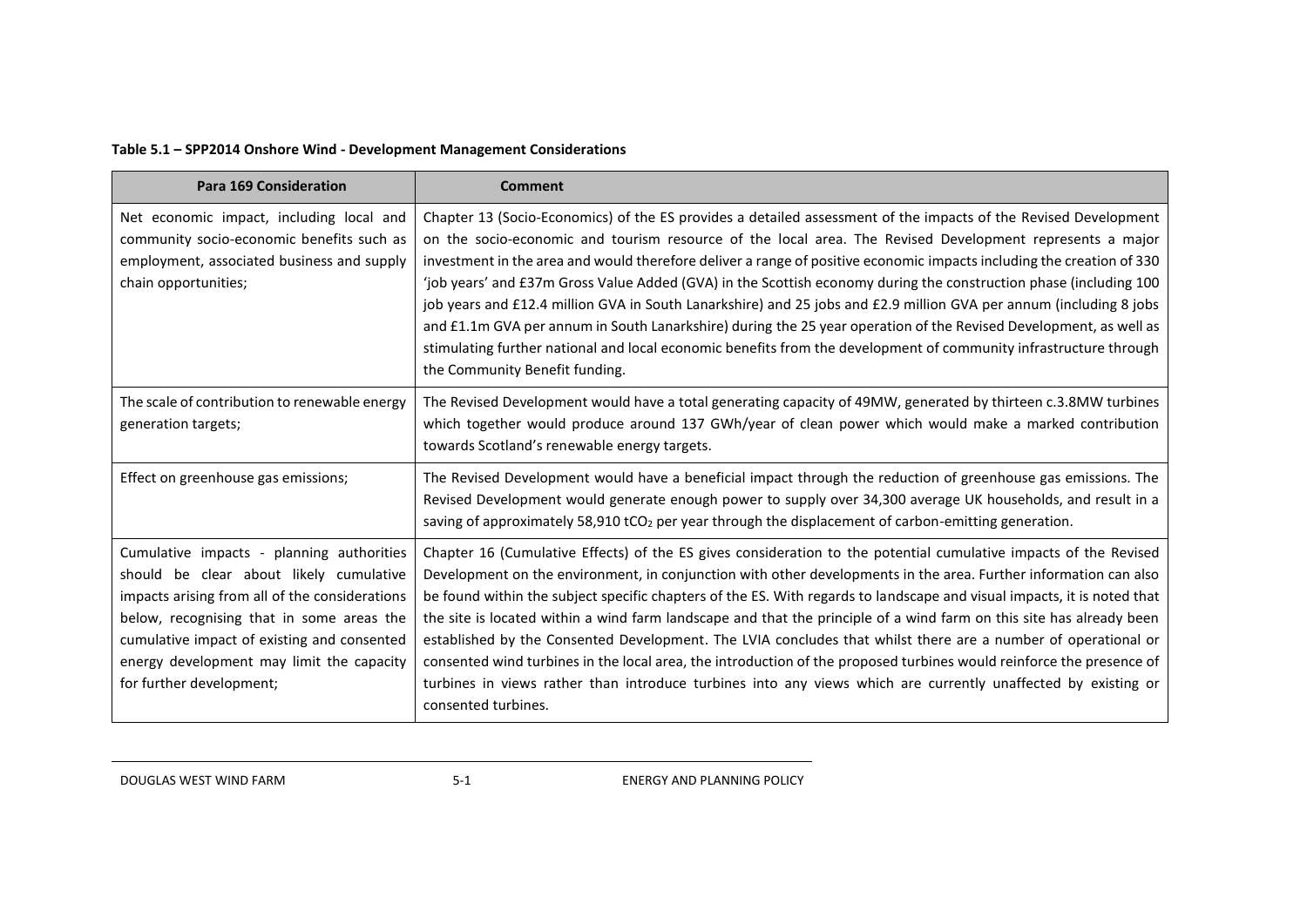| <b>Para 169 Consideration</b>                                                                        | <b>Comment</b>                                                                                                                                                                                                                                                                                                                                                                                                                                                                                                                                                                                                                                                                                                                                                                                                                                                                                                                                                                                                                                                                                          |
|------------------------------------------------------------------------------------------------------|---------------------------------------------------------------------------------------------------------------------------------------------------------------------------------------------------------------------------------------------------------------------------------------------------------------------------------------------------------------------------------------------------------------------------------------------------------------------------------------------------------------------------------------------------------------------------------------------------------------------------------------------------------------------------------------------------------------------------------------------------------------------------------------------------------------------------------------------------------------------------------------------------------------------------------------------------------------------------------------------------------------------------------------------------------------------------------------------------------|
| Impacts on communities and individual<br>dwellings, including visual impact, residential<br>amenity; | The planning application is supported by an ES which incorporates an assessment of the Revised Development's<br>impact on Landscape and Visual amenity (Chapter 6), Noise and Vibration (Chapter 9), Shadow Flicker (Chapter 15)<br>and also includes a Residential Visual Amenity Study (RVAS) (Appendix 6.4 of the ES). The ES concludes that there<br>would be no significant noise and shadow flicker impacts created by the Revised Development either in isolation and<br>cumulatively on any sensitive receptor. Of the 7 closest residential properties to the site assessed in the RVAS, just<br>two properties have been predicted to experience potentially significant effects, namely Blackwood Cottage, which is<br>under the control of the Applicant, and Station House which is a financially involved property. Such views at Station<br>House would be experienced during winter months only and neither property would experience such an overbearing<br>or overwhelming effect on their visual amenity that their properties would become unattractive places in which to<br>live. |
| Noise and shadow flicker;                                                                            | Noise and Shadow Flicker are considered within Chapters 9 (Noise and Vibration) and 15 (Shadow Flicker) of the ES,<br>respectively. As noted above, the ES concludes that there would be no significant noise and shadow flicker impacts<br>created by the Revised Development either in isolation and cumulatively on any sensitive receptor.                                                                                                                                                                                                                                                                                                                                                                                                                                                                                                                                                                                                                                                                                                                                                          |
| Landscape and visual impacts,<br>including<br>effects on wild land;                                  | The potential landscape and visual impacts are considered in detail within Chapter 6 (Landscape and Visual) of the ES.<br>Photomontages from a number of representative viewpoints have also been produced and are available within<br>Volume 4 of the ES. Whilst the ES concludes that the Revised Development would lead to some significant landscape<br>and visual effects, it is concluded that the site is located within a 'wind turbine landscape', and that the significant<br>effects on landscape character and visual amenity predicted within the assessment are localised and are inevitable as<br>a result of commercial wind energy development anywhere in the UK. No wild land is located within proximity of the<br>application site.                                                                                                                                                                                                                                                                                                                                                |
| Effects on the natural heritage, including<br>birds;                                                 | Chapter 7 (Ecology & Nature Conservation) of the ES considers the potential impact of the Revised Development on<br>protected and non-protected species, protected sites and habitats & ecosystems within and close to the site and<br>concludes that direct loss of habitats will be considerably less than at many wind farms due to an existing road running<br>all the way through the site. The assessment finds that there would be no significant effects on nature conservation                                                                                                                                                                                                                                                                                                                                                                                                                                                                                                                                                                                                                 |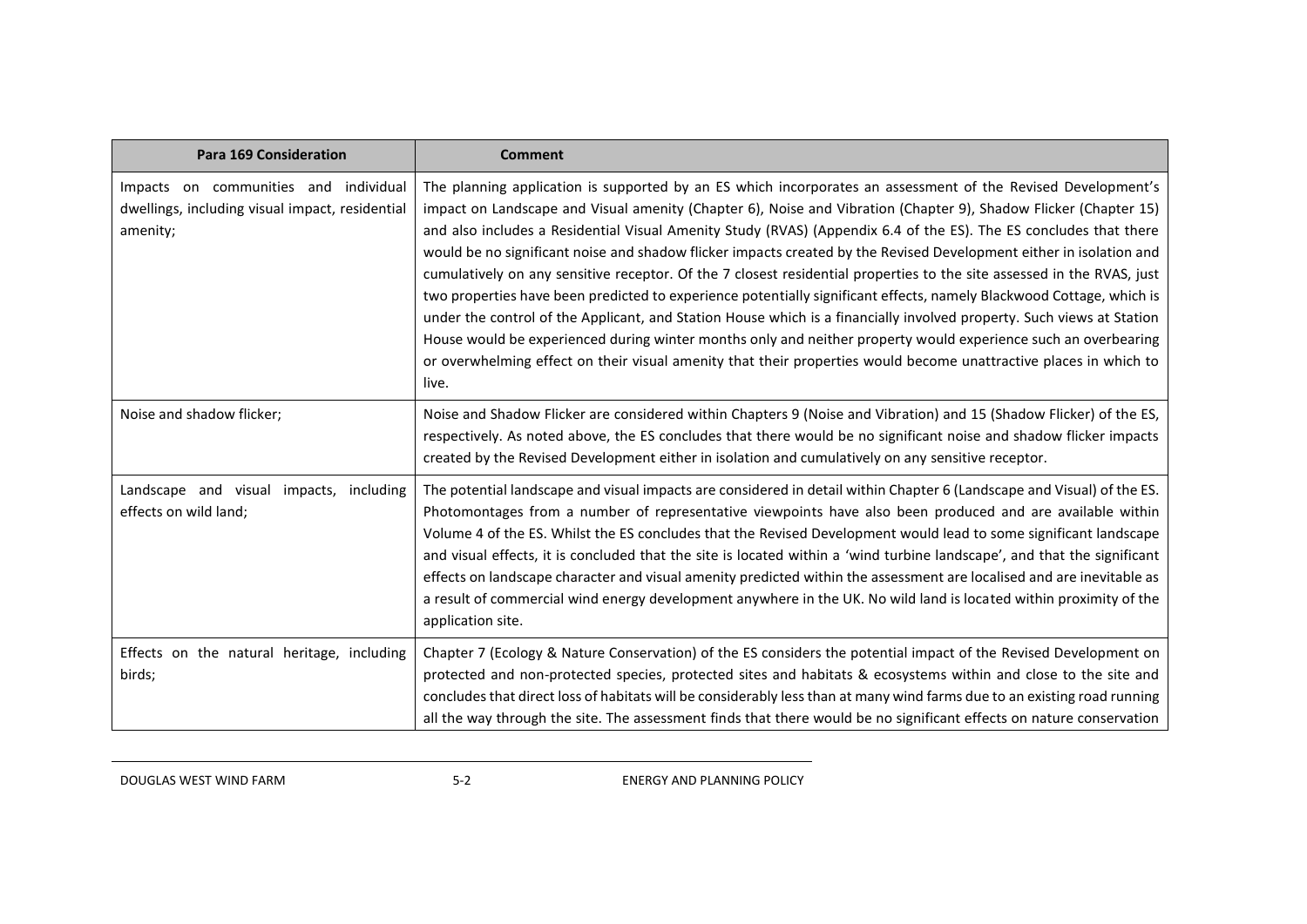| <b>Para 169 Consideration</b>                                                                                                    | <b>Comment</b>                                                                                                                                                                                                                                                                                                                                                                                                                                                                                                                                                                                                                                            |
|----------------------------------------------------------------------------------------------------------------------------------|-----------------------------------------------------------------------------------------------------------------------------------------------------------------------------------------------------------------------------------------------------------------------------------------------------------------------------------------------------------------------------------------------------------------------------------------------------------------------------------------------------------------------------------------------------------------------------------------------------------------------------------------------------------|
|                                                                                                                                  | interests. Chapter 8 (Ornithology) of the ES provides an assessment of the Revised Development on Ornithology<br>Interests (Birds) and concludes that there would be no significant effects on any bird species.                                                                                                                                                                                                                                                                                                                                                                                                                                          |
| Impacts on carbon rich soils, using the carbon<br>calculator;                                                                    | Other than some minor covering of superficial organic soils overlying the glacial till, no peat deposits were identified.<br>There was therefore no requirement for carbon balance calculations. See Chapter 11 of the ES for further information.                                                                                                                                                                                                                                                                                                                                                                                                        |
| Public access, including impact on long<br>distance walking and cycling routes and scenic<br>routes identified in the NPF;       | As described within Section 3 above, an Access Strategy (ES Appendix 3.1) is proposed to develop a Heritage Trail and<br>link the settlements of Douglas and Coalburn formally through the site. The new paths within the site also have the<br>potential to contribute towards a missing link between two long distance path networks, the River Ayr Way and the<br>Clyde Walkway.                                                                                                                                                                                                                                                                       |
| on the<br>historic<br>environment,<br>Impacts<br>scheduled<br>including<br>monuments,<br>listed<br>buildings and their settings; | Chapter 10 (Cultural Heritage) of the ES provides an assessment of the Revised Development on cultural heritage and<br>the historic environment and concludes that there would be no significant effects on the historic environment. Further<br>consideration is given to specific historic environment assets within the assessment of the Revised Development<br>against local planning policy in the following sections.                                                                                                                                                                                                                              |
| Impacts on tourism and recreation;                                                                                               | Chapter 13 (Socio-Economic) of the ES provides an assessment of the Revised Development on local and regional<br>tourism and recreational assets, and notes that the main focus for tourism activity in the area is the New Lanark World<br>Heritage Site, designated for its historical importance. Other tourism assets include Craignethan Castle, tourism routes<br>and accommodation. The Chapter also notes the presence of a number of local recreational facilities within the study<br>area. Chapter 13 concludes that there is no evidence to suggest the Revised Development would generate any<br>significant adverse effect on these assets. |
| Impacts on aviation and defence interests and<br>seismological recording;                                                        | Chapter 14 (Aviation, Radar and Telecommunications) of the ES provides an assessment of the Revised Development<br>on Aviation and Radar, and concludes that the Mitigation Solution agreed with NATS for the Consented Development<br>to mitigate impact on NATS En-route radar is also appropriate to mitigate the Revised Development. No other impacts<br>have been identified. The ES therefore concludes that, following the implementation of mitigation measures, the<br>Revised Development's impact on aviation and defence interests would be negligible.                                                                                      |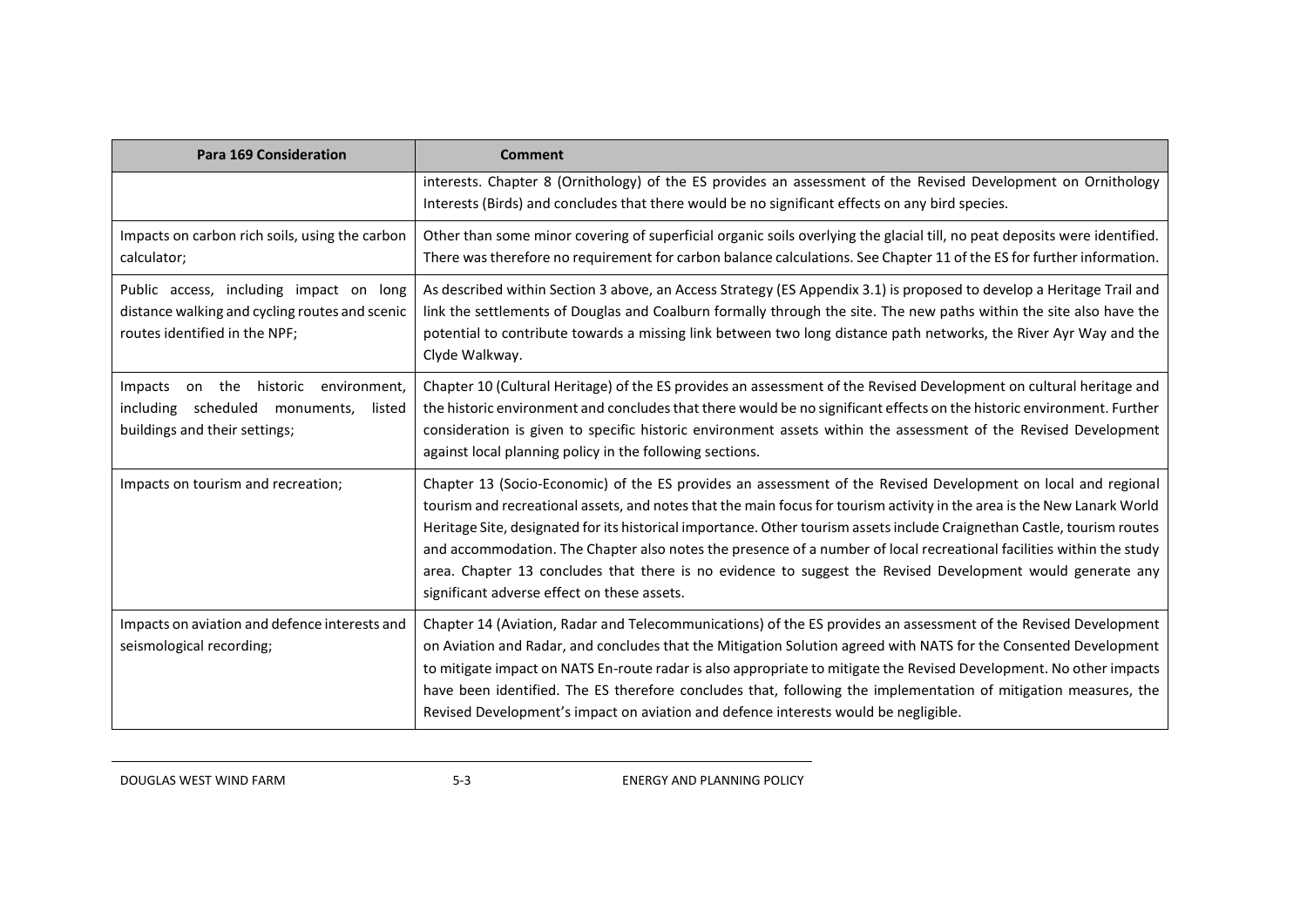| <b>Para 169 Consideration</b>                                                                                                                            | <b>Comment</b>                                                                                                                                                                                                                                                                                                                                                                                                                                                                                                                                                                                                                                                                                                                                                                                                                                                                                                                                                                                                          |  |
|----------------------------------------------------------------------------------------------------------------------------------------------------------|-------------------------------------------------------------------------------------------------------------------------------------------------------------------------------------------------------------------------------------------------------------------------------------------------------------------------------------------------------------------------------------------------------------------------------------------------------------------------------------------------------------------------------------------------------------------------------------------------------------------------------------------------------------------------------------------------------------------------------------------------------------------------------------------------------------------------------------------------------------------------------------------------------------------------------------------------------------------------------------------------------------------------|--|
| Impacts<br>telecommunications<br>on<br>and<br>particularly<br>broadcasting<br>installations,<br>ensuring that transmission links are not<br>compromised; | Chapter 14 (Aviation, Radar and Telecommunications) of the ES provides an assessment of the Revised Development<br>on telecommunications, and notes that Ofcom identified no links within the area, that there is a very low risk of any<br>interference to domestic television reception and therefore concludes that there would be a negligible impact on<br>telecommunications.                                                                                                                                                                                                                                                                                                                                                                                                                                                                                                                                                                                                                                     |  |
| Impacts on road traffic;                                                                                                                                 | Chapter 12 (Traffic and Transport) of the ES provides an assessment of the Revised Development on road traffic. The<br>assessment concludes that the level of traffic associated with construction of the Revised Development would have a<br>negligible effect on the operation of the adjacent road network, and as such, no significant impacts are predicted.                                                                                                                                                                                                                                                                                                                                                                                                                                                                                                                                                                                                                                                       |  |
| Impacts on adjacent trunk roads;                                                                                                                         | For the reasons stated above, the levels of traffic are deemed to have a negligible effect on the operation of the road<br>network.                                                                                                                                                                                                                                                                                                                                                                                                                                                                                                                                                                                                                                                                                                                                                                                                                                                                                     |  |
| Effects on hydrology, the water environment<br>and flood risk;                                                                                           | Chapter 11 (Hydrology, Hydrogeology & Geology) of the ES provides an assessment of the impact of the Revised<br>Development on the water environment. The Poniel Water flows from west to east along the north western boundary<br>of the site in a previously diverted channel. The Shiel Burn, Longhill Burn and Alder Burn are tributaries of the Poniel<br>Water and flow from south to north through the western, central and eastern parts of the site respectively. A<br>Construction Environmental Management Plan will be prepared and will draw together mitigation measures to ensure<br>that the Revised Development will not have any detrimental impact on the water environment. The ES concludes that,<br>following the implementation of the mitigation measures, the impact of the Revised Development would not be<br>significant. A Stage 1 Flood Risk Assessment has also been undertaken which concludes that the site is not at risk of<br>flooding, nor will it increase flood risk downstream. |  |
| The need for conditions relating to the<br>decommissioning of developments, including<br>ancillary infrastructure, and site restoration;                 | The Applicant would welcome the opportunity to discuss the use of conditions which enable the Council to control<br>certain aspects of the Revised Development, including decommissioning.                                                                                                                                                                                                                                                                                                                                                                                                                                                                                                                                                                                                                                                                                                                                                                                                                              |  |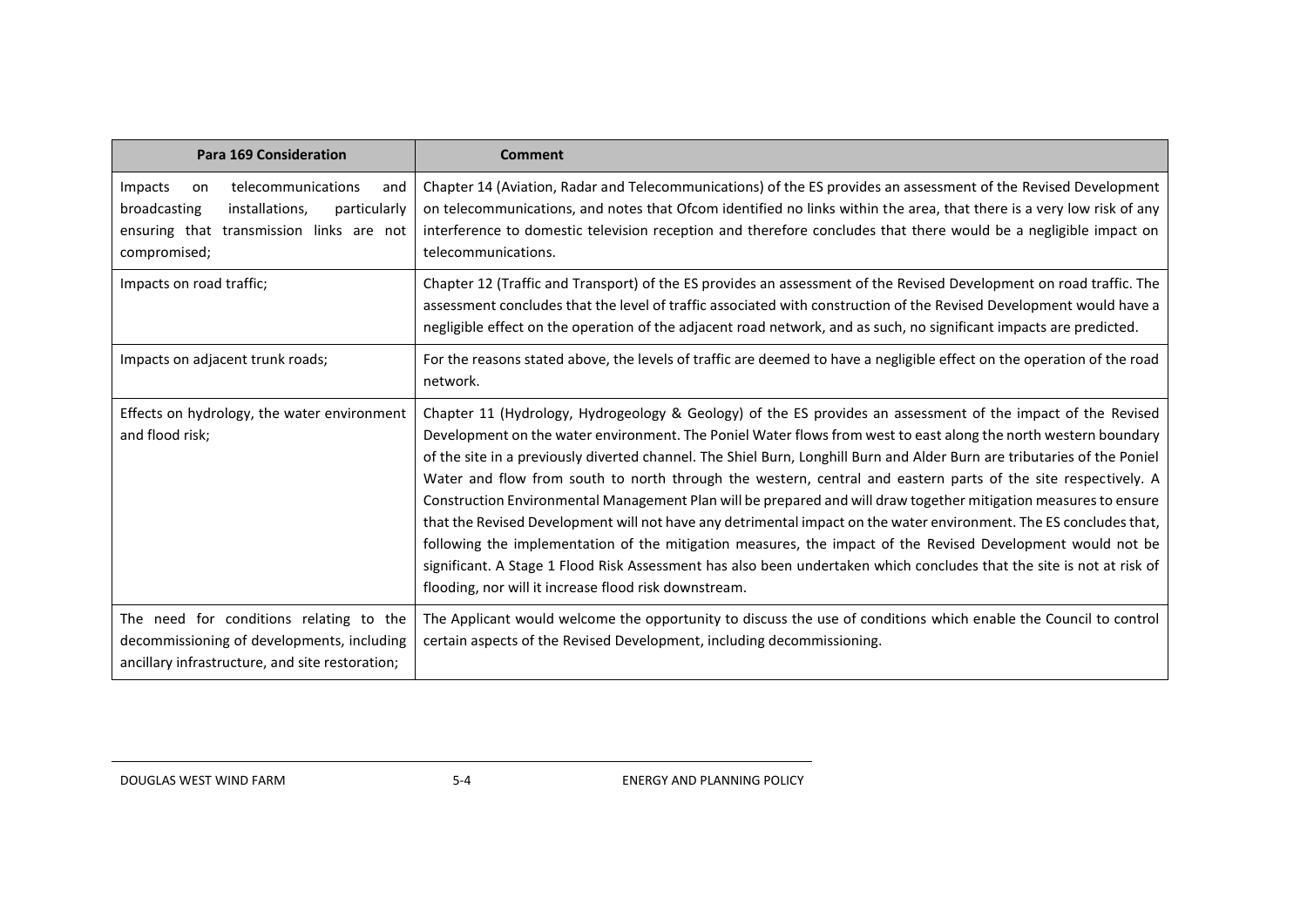- 5.4.8 The Revised Development has been assessed against the provisions of paragraph 169 of SPP2014 and the following sections of this chapter consider the Revised Development against policy and detailed assessment criteria contained within the Development Plan, informed by the findings of the remainder of the ES.
- 5.4.9 In summary, it is noted that the site has been previously worked as an opencast coal site and portrays many characteristics of a brownfield site. Care has been taken to ensure that the proposed wind turbines are located no closer to Coalburn or Douglas than turbines within the Consented Development or the consented Dalquhandy Wind Farm, on the neighbouring part of the former Dalquhandy Opencast Site. In this regard, it is clear that the principle of wind farm development on this site, and at this distance from the settlements of Coalburn and Douglas, has already been established. Chapter 2 sets out the design evolution of the scheme which has principally focused on mitigating environmental impacts of the Revised Development wherever possible whilst ensuring that the project remains financially viable.
- 5.4.10 Taking these matters together, along with the assessment against the provisions of paragraph 169 of SPP2014 and having due regard to the significant socio-economic benefits from the Revised Development, it is concluded that whilst the project will give rise to some significant landscape and visual effects, these are localised and an inevitable consequence of this type of development, and when all matters are considered in the round, against the current baseline in the local area, it is concluded that the Revised Development will not significantly affect the overall qualities of Douglas and Coalburn. It is therefore concluded that the proposal accords with the relevant provisions of SPP2014.

#### *Good Practice Principles for Community Benefits*

- 5.4.11 The Scottish Government's Good Practice Principles for Community Benefits from Onshore Renewable Energy Developments (April 2014) notes that renewable energy in Scotland presents an unprecedented opportunity for communities to share in the benefits of their local energy resources.
- 5.4.12 The Scottish Government recommends a community benefit package for onshore wind developments with a value to the equivalent of at least £5,000 per installed megawatt per annum, index-linked for the operational lifetime of the project.
- 5.4.13 The Scottish Government notes that community benefits packages have the opportunity to support sustainable development in a number of different ways beyond providing funding or direct investment opportunities. This could involve habitat enhancement; visitor / recreation facilities; community amenities; apprenticeships and job creation initiatives and improving local areas.
- 5.4.14 The Applicant proposes to make community benefit contributions in the following ways, which accord with this advice;
	- A financial contribution of £5,000 per MW of installed generating capacity. This would result in an annual contribution of £245,000 per annum (£6.1m over a 25 year period) based on a generating capacity of 49 MW. The Applicant would welcome the opportunity to discuss with SLC and the local communities the mechanisms for the administration of such a contribution.
	- Development of a Heritage Trail and formal footpath network linking Douglas and Coalburn through the site, as detailed within ES Figure A3.2.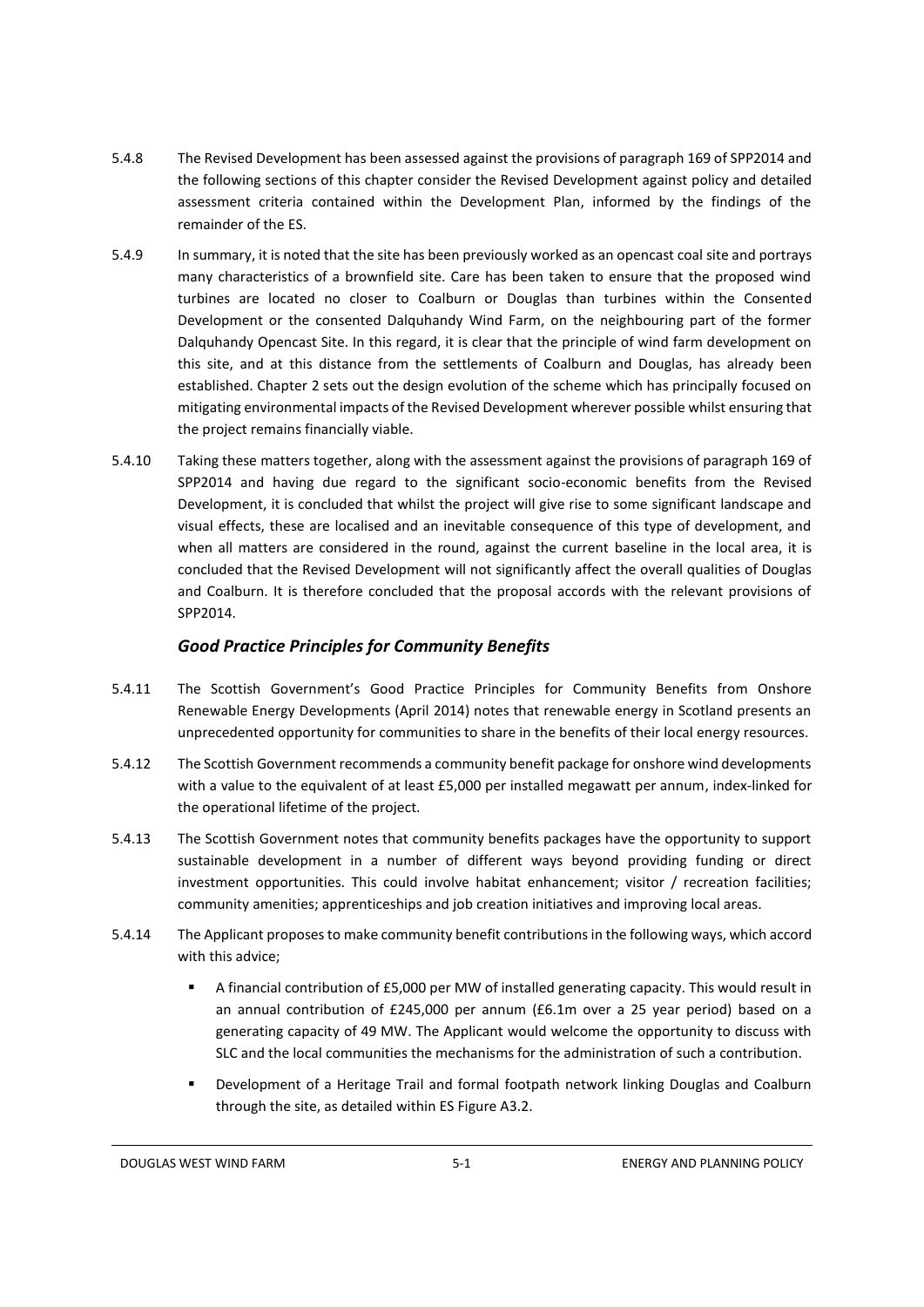- Enhancement and positive re-use of a former opencast coal mine.
- Contribution towards Scotland's renewable energy targets, through the provision of clean energy for around 34,300 homes.
- Creation of local jobs and local business opportunities through significant economic investment in the local area.
- Creating the opportunity for the Revised Development to supply prospective tenants of the M74 Heat & Power Park with clean, low-cost renewable electricity which will enhance the potential to attract inward investment and employment to the local area.

#### *Online Renewable Advice – Onshore Wind Turbines*

5.4.15 The Scottish Government's Online Renewables Advice - Onshore Wind Turbines replaced PAN 45 – Renewable Energy, and was last modified on 28 May 2014 (prior to the publication of NPF3 and SPP2014 in June 2014). The online advice describes typical planning considerations to be assessed when determining applications for onshore wind turbines. The advice covers the consideration and assessment of: landscape, wildlife, habitats, ecosystems, biodiversity, communities, aviation and defence matters, historic environment, road traffic, cumulative impacts, good practice during construction and decommissioning. All of these topics have been considered where relevant in the accompanying ES.

#### *Planning Advice Notes (PANs)*

- 5.4.16 In addition to advice relating specifically to onshore wind farm development, the Scottish Government publishes Planning Advice Notes (PANs) which cover a variety of subjects.
- 5.4.17 The following PANs and Circulars are considered relevant to the determination of this planning application and have been given consideration during the preparation of the Revised Development.
	- Circular 3/2011: Environmental Impact Assessment, which replaces PAN 58;
	- Circular 1/2011: Noise;
	- **EXED:** Circular 2/2011: Planning and Archaeology;
	- **EXEC** Circular 3/2010: Community Engagement;
	- PAN 50: Controlling the Environmental Effects of Surface Mineral Workings;
	- **PAN 51: Planning and Environmental Protection;**
	- **PAN 60: Planning for Natural Heritage;**
	- **PAN 62: Radio Telecommunications;**
	- **PAN 63: Waste Management Planning;**
	- PAN 68: Design Statement;
	- **PAN 73: Rural Diversification; and**
	- PAN 75: Planning for Transport.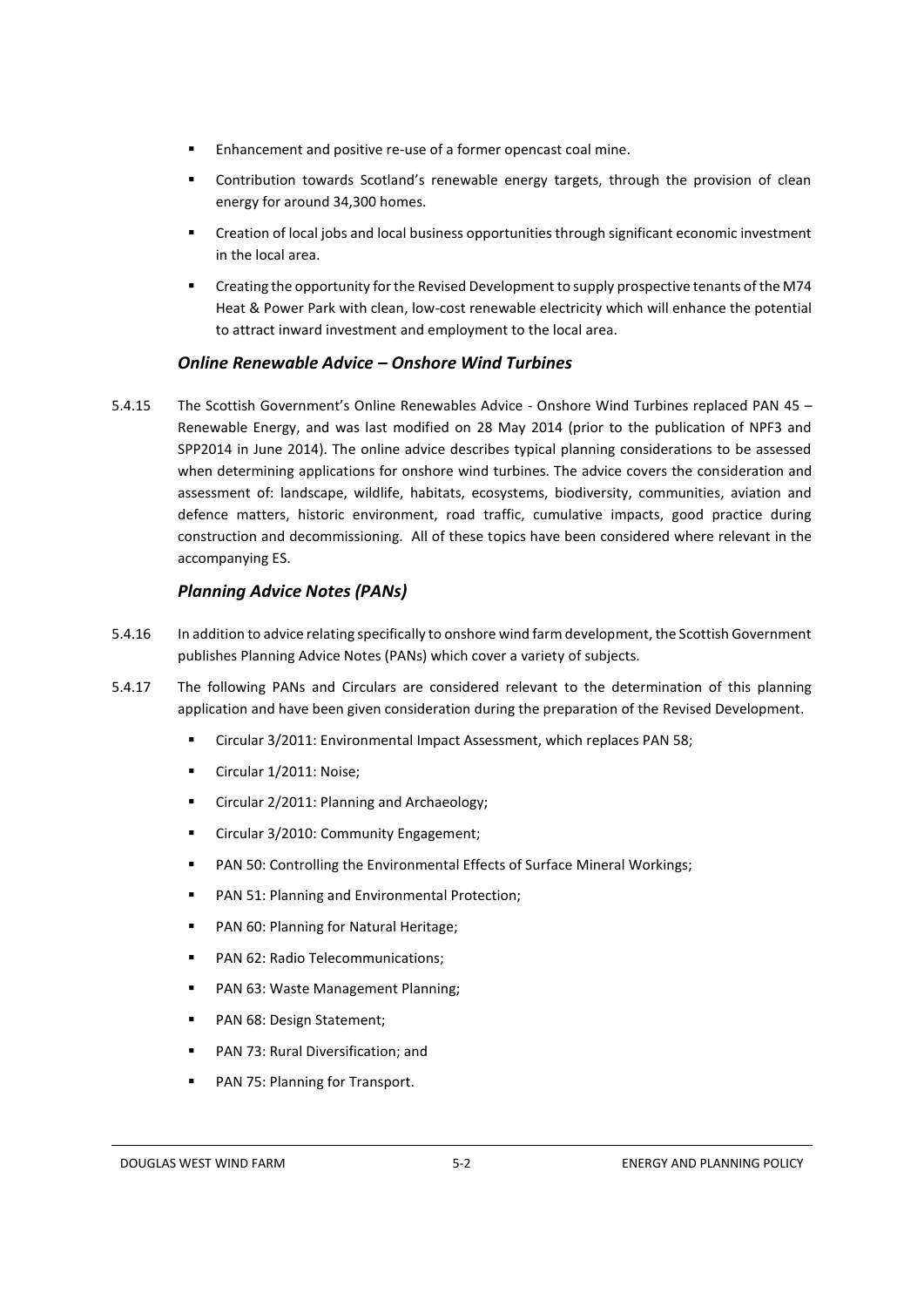# <span id="page-16-0"></span>5.5 The Development Plan

- 5.5.1 Section 25 of the Town and Country Planning (Scotland) Act 1997, requires the determination of planning applications to be made in accordance with the provisions of the Development Plan, unless material considerations indicate otherwise.
- 5.5.2 In this instance, the Development Plan relevant to South Lanarkshire comprises the following documents: Glasgow and Clyde Valley Strategic Development Plan – Approved July 2017 (SDP); South Lanarkshire Local Development Plan - Adopted 2015 (LDP); and the South Lanarkshire Minerals Local Development Plan - Adopted 2012 (MLDP). SLC has also prepared a number of Supplementary Guidance documents which form part of the Development Plan, and are considered below. In addition, it is noted that SLC is in the early stages of consulting on the Main Issues to be addressed in preparing an update to the 2015 LDP, to be known as SLDP2. The Main Issues Report for SLDP2 is given consideration within Section 5.6 – Material Considerations.

#### *Strategic Development Plan*

- 5.5.3 The Site is located within an area covered by the approved Glasgow and Clyde Valley Strategic Development Plan (SDP). The SDP provides a Vision for the city-region to 2036, along with a Spatial Development Strategy (SDS) and Supporting Policies to deliver that vision.
- 5.5.4 Paragraph 7.1 of the SDP confirms the Scottish Government's commitment to a low carbon economy through reduced carbon emissions and acknowledges the role of the planning system in facilitating adaptation to climate change. Paragraph 7.8 recognises that security of energy supply is closely aligned with increasing energy efficiency and reducing carbon emissions. In this context an onshore wind energy spatial framework (Diagram 6) identifies areas within the city region that are likely to be the most appropriate for onshore wind farm development.
- 5.5.5 Diagram 6 shows broad areas of search which have been derived by mapping constraints, and allows for Local Development Plans to take forward the refinement of these areas to establish their long term potential. With regard to this proposal it is noted that the site is not located within the broad area of search in Diagram 6, however, in this regard it is noted that the SDP confirms it is for Local Authorities to distinguish those areas outwith those broad areas of search that require significant protection from those with potential capacity. In this regard, Policy 10 states that *"In order to support onshore wind farms, proposals should be in accordance with the Spatial Framework set out in Diagram 6 and will be subject to further consideration at the local level when other issues, including landscape capacity and community separation will be taken into consideration"*. The most recent approach to developing spatial frameworks for wind energy development as set out in SPP2014 is also noted in this regard. These matters are discussed in more detail below.
- 5.5.6 The Revised Development, by its nature, contributes to addressing climate change, developing a low carbon economy and cutting carbon emissions. It will also contribute positively towards sustainable economic growth and biodiversity of the former surface coal mine site, including the delivery of improvements to public access and connectivity within the area which all contribute to the Vision for the City Region.
- 5.5.7 The assessment of the development therefore falls to the Local Planning Policy.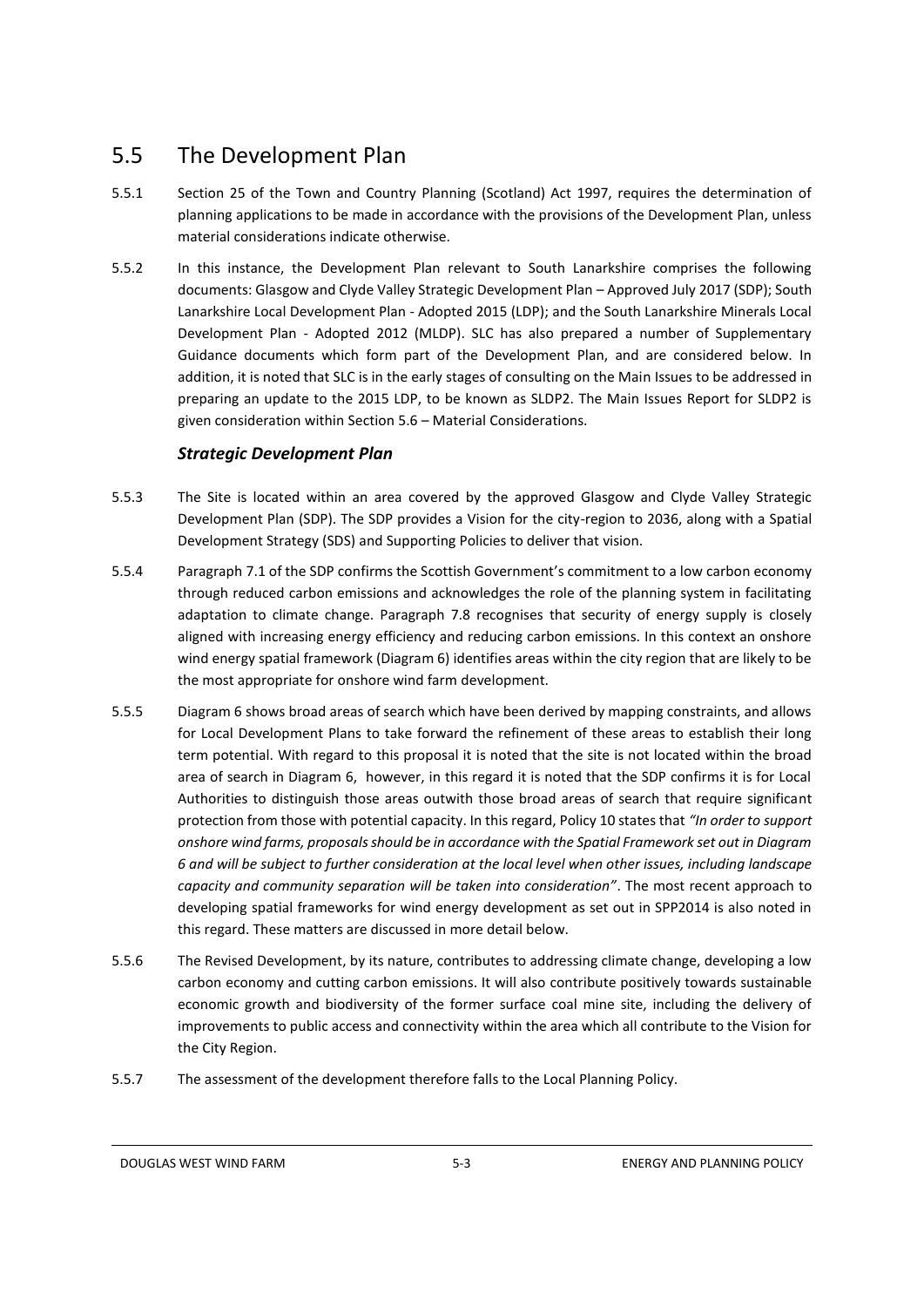#### *Adopted Minerals Local Development Plan 2012 (MLDP)*

- 5.5.8 The MLDP is a subject local development plan concerned specifically with minerals development. The majority of the MLDP policies are not relevant to the determination of this planning application.
- 5.5.9 However, Policy MIN14 states that planning permission for development which would result in the sterilisation of reserves of known mineral deposits will only be granted where they meet certain tests. As described within Section 4 above, the site of the Revised Development was formally used for opencast coal extraction operations in the 1980s and 1990s. The land has been significantly disturbed in the past and economically viable minerals have previously been extracted from the site. As such, the Revised Development would not result in the sterilisation of any known mineral deposits, and Policy MIN14 and the tests contained therein do not therefore apply.
- 5.5.10 The MLDP does not contain any other policies which are of relevance to this planning application and no further consideration is therefore given to the MLDP.

#### **Adopted South Lanarkshire Local Development Plan 2015 (LDP)**

- 5.5.11 The LDP was adopted in 2015 and forms part of the Development Plan. The LDP's overall strategic vision is "*to promote the continued growth and regeneration of South Lanarkshire by seeking sustainable economic and social development within a low carbon economy whilst protecting and enhancing the environment".* Four broad objectives are identified within the LDP to achieve this strategic vision. These objectives seek to;
	- **Encourage sustainable economic growth:**
	- **•** Meet the communities needs;
	- **Enhance and safeguard the environment; and**
	- Maximise the use of existing infrastructure.
- 5.5.12 The LDP notes that if progress is to be made in achieving these objectives, the Plan has to encourage development in the right place, at the right time and of the right quality.
- 5.5.13 *Figure 3.1 - Vision and Spatial Strategy* of the LDP illustrates the relationship between the LDP's vision, themes, objectives and spatial strategy, which all require to be considered against the background of climate change. Of particular note is the Council's spatial strategy to support renewable energy development in locations with landscape and infrastructure capacity, pursue redevelopment of appropriate brownfield sites in the countryside, make use of existing infrastructure and transport links and provide walking and cycling routes to link places where people live to facilities and jobs.
- 5.5.14 The LDP contains 19 planning policies to be used to assess and determine if development proposals will contribute towards achieving the LDP's objectives and thus secure the preferred land use outcomes described in the spatial strategy.
- 5.5.15 The principle LDP policy against which the Revised Development must be assessed is *Policy 19 – Renewable Energy. Policy 19* states that:

*"Applications for renewable energy infrastructure developments will be supported subject to an assessment against the principles set out in the 2014 SPP, in particular, the considerations set out at paragraph 169 and additionally, for onshore wind developments, the terms of Table 1: Spatial Frameworks."*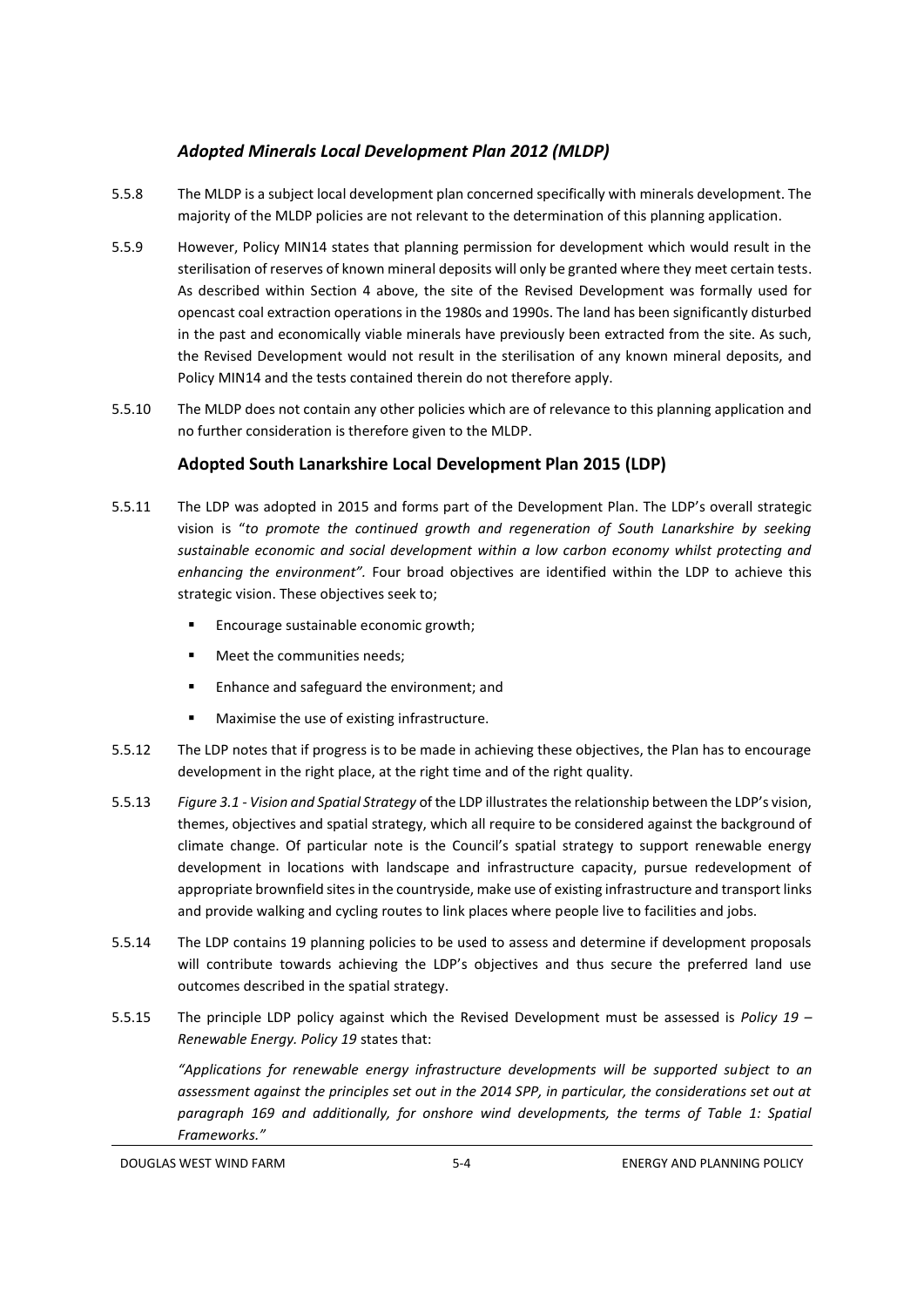- 5.5.16 An assessment of the Revised Development against the policy contained within SPP2014 is set out above, and in particular within Table 5.1. The assessment demonstrates that the Revised Development complies with the terms of SPP2014, and as such, the proposal is in accordance with this aspect of Policy 19 of the LDP.
- 5.5.17 *Policy 19* goes on to state that;

*"The Council will produce statutory supplementary guidance which accords with the 2014 SPP, and which contains the spatial framework for onshore wind energy, and sets policy considerations against which all proposals for renewable energy infrastructure developments will be assessed.*

*Development proposals must also accord with other relevant policies and proposals in the development plan and with supplementary guidance."*

- 5.5.18 The Council updated their *Renewable Energy Supplementary Guidance* in accordance with SPP2014 in late 2015. As such, consideration is given to the Renewable Energy SG below. Other relevant policies contained within the LDP are considered below. In summary, the assessment below concludes that Revised Development accords with the provisions of the Renewable Energy SG and all other relevant policies within the LDP, therefore, the Revised Development is found to be compliant with the terms of *Policy 19.*
- 5.5.19 The following additional LDP policies are relevant to the determination of the application:
	- Policy 1 Spatial Strategy
	- Policy 2 Climate Change
	- **Policy 3 Green Belt and Rural Area**
	- **Policy 4 Development Management and Place Making**
	- **Policy 7 Employment**
	- **Policy 11 Economic Development and Regeneration**
	- **Policy 15 Natural and Historic Environment**
	- Policy 16 Travel and Transport
	- **Policy 17 Water Environment and Flooding**
- 5.5.20 The Revised Development supports sustainable economic growth and regeneration, and protects and enhances the environment and therefore adheres to the LDP's spatial strategy contained within *Policy 1 – Spatial Strategy.*
- 5.5.21 *Policy 2 - Climate Change* seeks to minimise and mitigate the effects of climate change through a number of criteria. The relevant criteria to this proposal are (iii) utilising renewable energy sources, (vii) having no significant adverse impacts on the water and soils environment, air quality, biodiversity (including Natura 2000 sites and protected species) and green networks. Taking into account the contribution of 49MW of electricity to be generated from this proposal and the assessment in Table 5.1 on the above matters, it is considered that the proposal complies with Policy 2 and that of the advice in the Council's SG on Sustainable Development and Climate Change.
- 5.5.22 *Policy 3 - Green Belt and Rural Area* states that the Green Belt and rural area functions primarily for agricultural, forestry, recreation and other uses appropriate for the countryside. The Revised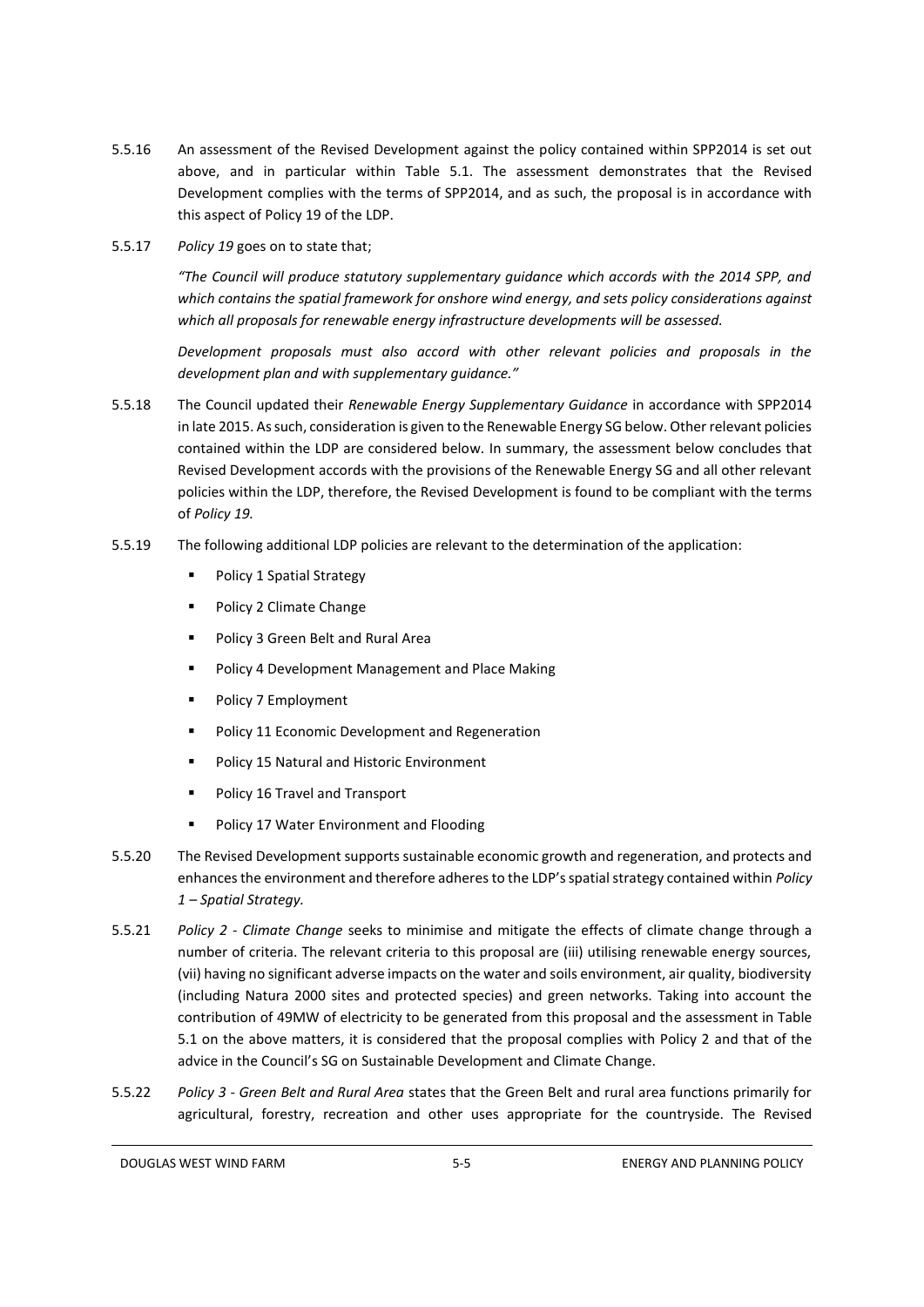Development is located within the rural area. SG 2: Green Belt and Rural Area lists in Appendix 2 renewable energy as an appropriate use within this area and refers to the SG Renewable Energy, and SG Sustainable Development and Climate Change for further guidance. Sustainable development and climate change has been assessed above and the guidance set out in the Renewable Energy SG is assessed below. On the basis that the Revised Development complies with policy within both SGs it follows that the Revised Development also complies with *Policy 3 of the LDP*.

- 5.5.23 The relevant issues identified within P*olicy 4 relating to Development Management and Placemaking*  are considered in detail within the assessment set out in Table 5.2 below and within the technical chapters of this ES, including the Mining Hazards Assessment contained in Appendix 11.3. Following these assessments it is considered that the proposal complies with *Policy 4* as there are no significant adverse impacts on the criteria listed in *Policy 4* subject to the various mitigation measures set out within the ES.
- 5.5.24 *Policy 7 – Employment and Policy 11 - Economic Development and Regeneration* promote sustainable economic growth, inward investment and employment creation within South Lanarkshire. The Revised Development represents a significant investment in the local area which would create and support local jobs both during the construction and operational period, in accordance with *Policies 7 and 11.*
- 5.5.25 *Policy 15 – Natural and Historic Environment* is of particular relevance to the determination of this planning application. *Policy 15* begins by stating that;

*"The Council will assess all development proposalsin terms of their effect on the character and amenity of the natural and built environment."*

- 5.5.26 The ES which accompanies this planning application provides a systematic assessment of the impact of the Revised Development on the environment. Having regard to the findings of this ES and the considerations assessed in Table 5.1 above, it is considered that the Revised Development will not result in an unacceptable effect on the character and amenity of the natural and built environment.
- 5.5.27 Policy 15 goes on to provide hierarchical levels of protection for a suite of designations, grouped into three categories; Category 1 (International); Category 2 (National) and Category 3 (Local), as listed in Table 6.1 of the LDP. Where there is potential for a proposed development to affect any designation listed in Table 6.1 of the LDP, the following applies:

"*Category 1, 2 and 3 sites*

*The Council will seek to protect important natural and historic sites and features, as listed in Table 6.1 and shown on the proposals map, from adverse impacts resulting from development, including cumulative impacts.*

*In Category 1 areas:*

*i) Development which could affect Special Protection Areas (SPAs) and Special Areas of Conservation (SACs) (Natura 2000 sites) will only be permitted where an appropriate assessment of the proposal demonstrates that it will not adversely affect the integrity of the site following the implementation of any mitigation measures. Proposals where it cannot be ascertained that it would not adversely affect the integrity of the site will only be permitted where there are no alternative solutions and there are imperative reasons of overriding public interest.*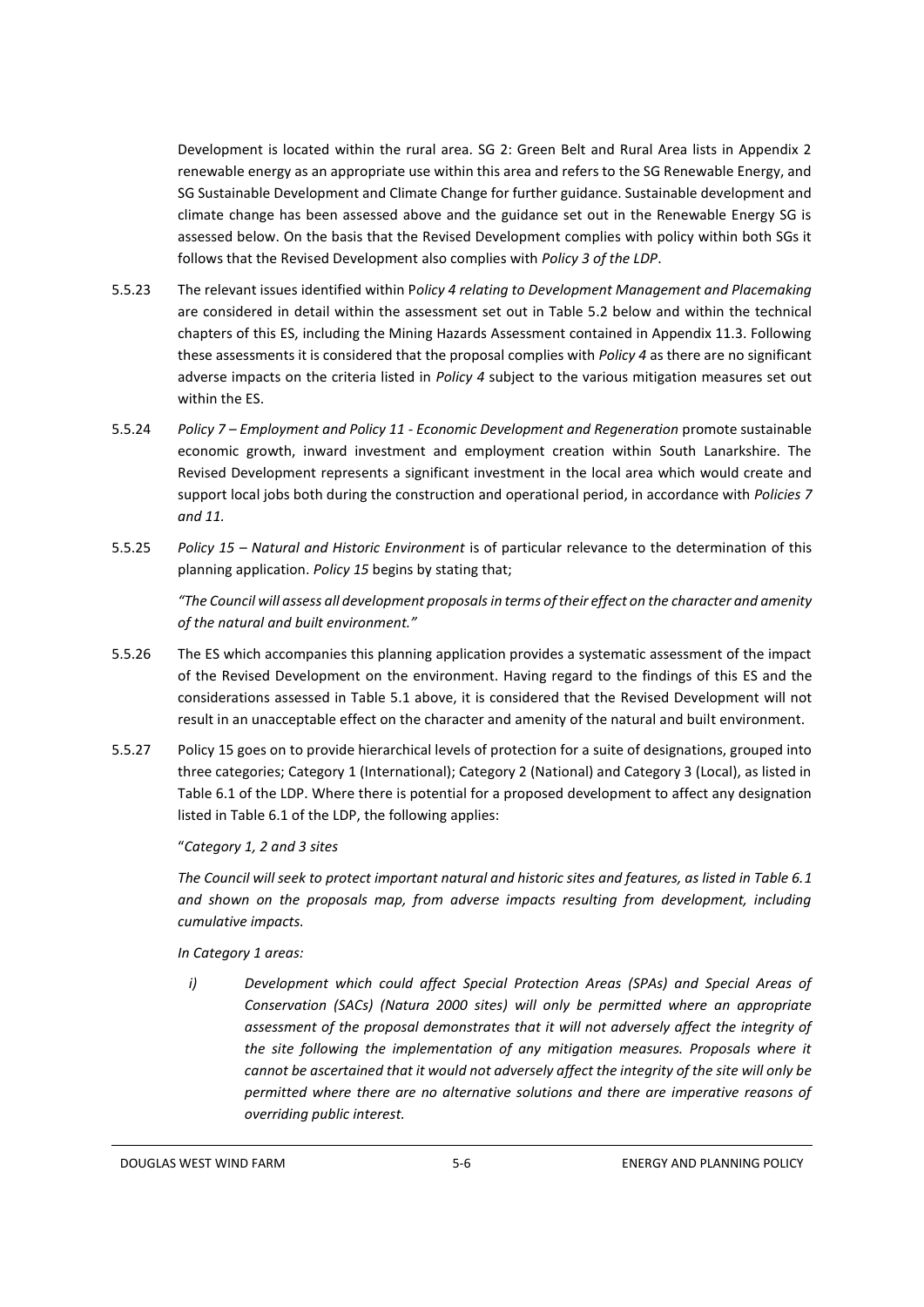*ii) The Council will seek to protect and preserve the Outstanding Universal Value of New Lanark World Heritage Site. Development proposals affecting the world heritage site and its setting will be assessed against the detailed criteria set out in supplementary guidance. Development proposals within the buffer zone will be assessed for their potential impact on the site's outstanding universal value.* 

*In Category 2 areas development will be permitted where the objectives of the designation and the overall integrity of the area can be shown not to be compromised following the implementation of any mitigation measures. Any significant adverse effects must be clearly outweighed by social or economic benefits of national importance.*

*In Category 3 areas development which would affect these areas following the implementation of any mitigation measures will only be permitted where there is no significant adverse impact on the protected resource.*

*Where possible, any development proposals which affect natural and historic designations should include measures to enhance the conservation value of the site affected."*

5.5.28 Table 5.2 below has reproduced the list of categories and designations afforded protection by Policy 15 and includes a comment with regards to how the designation applies to the Revised Development.

| <b>Category</b>            | <b>Designation</b>               | <b>Comment</b>                                                                                                                                                                                                                                                                                                                                                                                                                                                                          |
|----------------------------|----------------------------------|-----------------------------------------------------------------------------------------------------------------------------------------------------------------------------------------------------------------------------------------------------------------------------------------------------------------------------------------------------------------------------------------------------------------------------------------------------------------------------------------|
| Category 1 (International) | <b>Special Protection Areas</b>  | The closest SPA is the Muirkirk and<br>North Lowther Uplands SPA, located<br>circa. 5.5 km to the south west of the<br>application site. The SPA's citation notes<br>that the SPA qualifies for its designation<br>by regularly supporting<br>breeding<br>populations of European protected<br>species, including hen harrier, short-<br>eared owl, merlin, peregrine and golden<br>plover. Chapter 8 of this ES concludes<br>that the Revised Development would<br>not affect the SPA. |
| Category 1 (International) | Special Areas of<br>Conservation | The closest SAC is Coalburn Moss SAC,<br>an active raised bog located 1.6 km to<br>the north of the closest part of the site.<br>The site is also designated as a SSSI<br>(Category 2 site). Chapters 7 and 11 of<br>this ES conclude that the site and the<br>SAC are not hydrologically connected<br>and the Revised Development would not<br>therefore affect the SAC.                                                                                                               |

**Table 5.2 – Consideration of Category 1, 2 & 3 designations**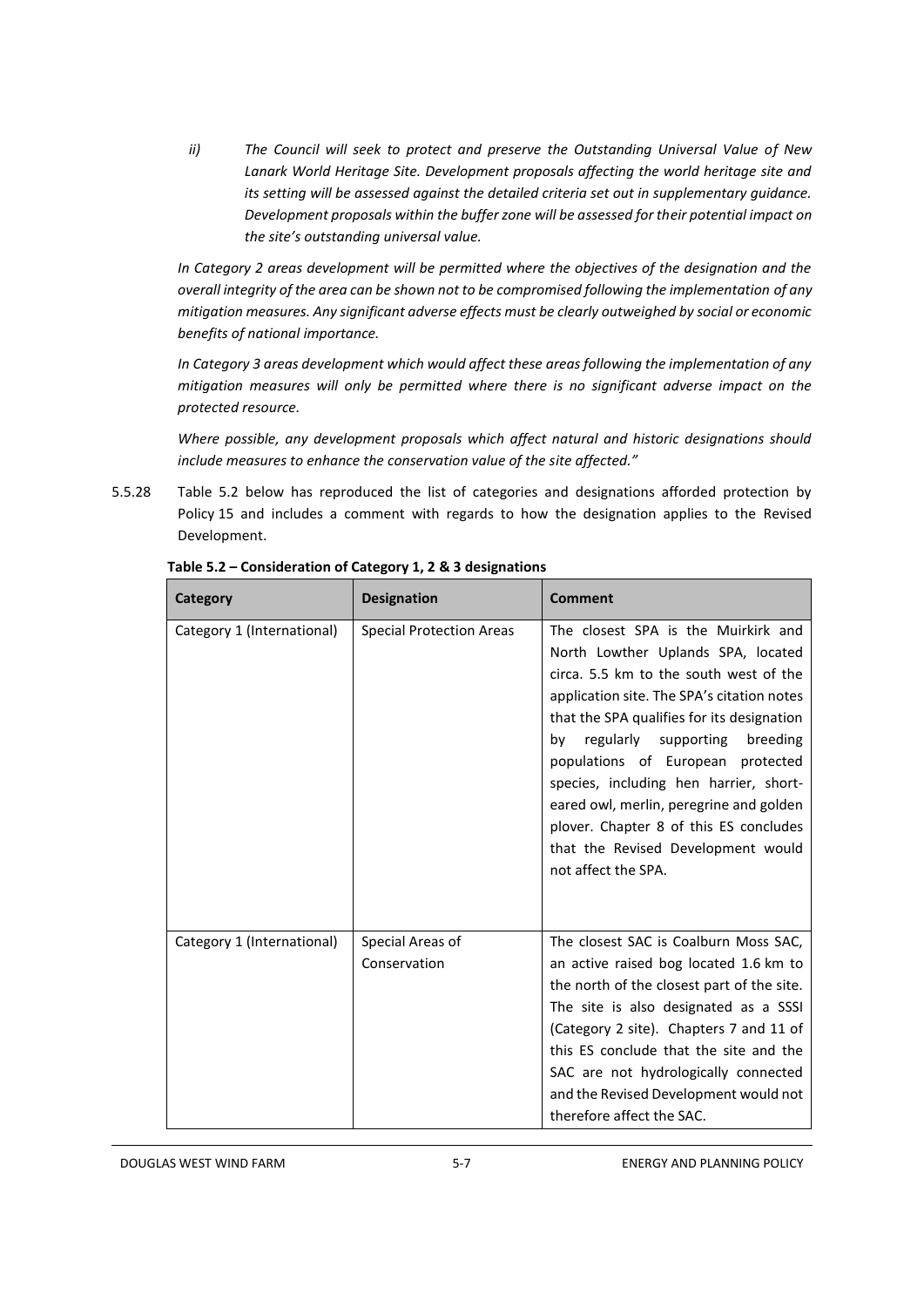| Category                   | <b>Designation</b>             | <b>Comment</b>                                        |
|----------------------------|--------------------------------|-------------------------------------------------------|
| Category 1 (International) | World Heritage Site and its    | The New Lanark World Heritage Site is                 |
|                            | setting and its buffer zone    | located circa 8 km to the northeast of                |
|                            |                                | the application site and the WHS buffer               |
|                            |                                | is located 6.75 km to the northeast. No               |
|                            |                                | adverse impact on the Outstanding                     |
|                            |                                | Universal Value of the WHS would occur                |
|                            |                                | as a result of the Revised Development.               |
| Category 2 (National)      | <b>Scheduled Monuments</b>     | No Scheduled Monuments are located                    |
|                            | and their setting              | within the site boundary. Chapter 10                  |
|                            |                                | (Cultural Heritage) of this ES considers              |
|                            |                                | the potential impact of the Revised                   |
|                            |                                | Development on Scheduled Monuments                    |
|                            |                                | and their settings. Two Scheduled                     |
|                            |                                | Ancient Monuments are located within                  |
|                            |                                | 5 km of the site - St Brides Chapel and               |
|                            |                                | Thorril Castle. The ES concludes that the             |
|                            |                                | Revised Development could lead to a                   |
|                            |                                | minor, but not significant effect on the              |
|                            |                                | St Brides Chapel, but that there will be              |
|                            |                                | no effect on Thorril Castle Scheduled                 |
|                            |                                | Monument due to visual screening. It is               |
|                            |                                | concluded<br>that<br>the<br>Revised                   |
|                            |                                | Development would comply with the                     |
|                            |                                | policy tests contained within Policy 15               |
|                            |                                | with regards to Scheduled Monuments.                  |
| Category 2 (National)      | Category A Listed Buildings    | Two Category A-Listed Buildings are                   |
|                            | and their setting              | located within 5 km of the site. The                  |
|                            |                                | James Earl of Angus Monument and St.                  |
|                            |                                | Brides Church are both located within                 |
|                            |                                | Douglas to the south of the site. Chapter             |
|                            |                                | (Cultural Heritage)<br>of this<br>10<br>ES            |
|                            |                                | concludes that Revised Development                    |
|                            |                                | would create an adverse impact of                     |
|                            |                                | minor significance both of these Listed               |
|                            |                                | Buildings, which is not significant in the            |
|                            |                                | context of the EIA Regulations. It is                 |
|                            |                                | therefore concluded that the Revised                  |
|                            |                                | Development would comply with the                     |
|                            |                                | policy tests contained within Policy 15               |
|                            |                                | with regards to Scheduled Monuments.                  |
| Category 2 (National)      | <b>National Nature Reserve</b> | The<br>closest<br><b>NNR</b><br>Clyde<br>is<br>Valley |
|                            |                                | Woodlands, located within the gorge at                |
|                            |                                | New Lanark, 7 km to the northeast of                  |
|                            |                                | the site. It is considered that the Revised           |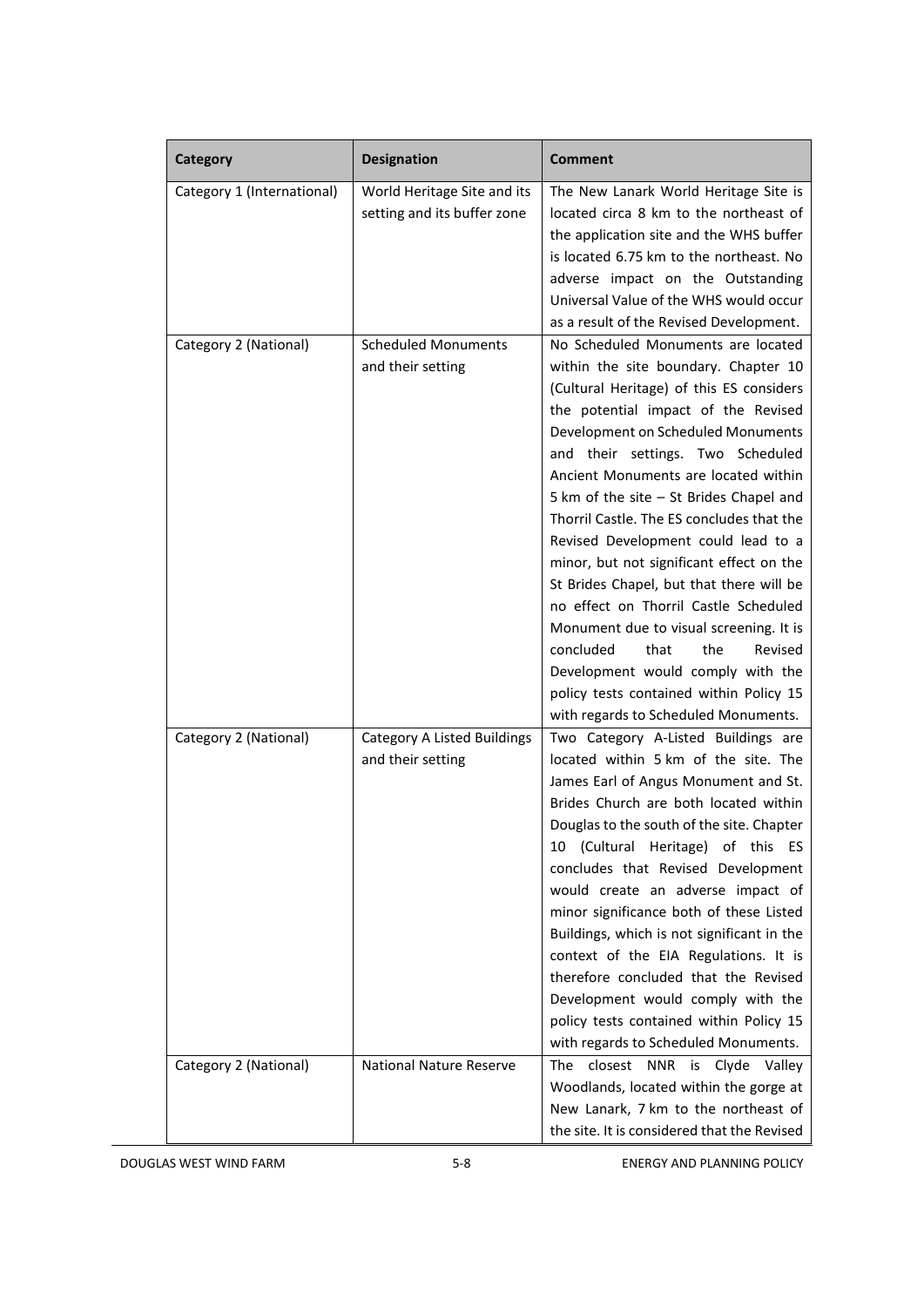| <b>Category</b>       | <b>Designation</b>                                     | <b>Comment</b>                                                                                                                                                                                                                                                                                                                                                                                                                                                                                                                                                                                             |
|-----------------------|--------------------------------------------------------|------------------------------------------------------------------------------------------------------------------------------------------------------------------------------------------------------------------------------------------------------------------------------------------------------------------------------------------------------------------------------------------------------------------------------------------------------------------------------------------------------------------------------------------------------------------------------------------------------------|
|                       |                                                        | Development would have no impact on<br>the NNR.                                                                                                                                                                                                                                                                                                                                                                                                                                                                                                                                                            |
| Category 2 (National) | Sites of Special Scientific<br>Interest                | Miller's Wood SSSI is located 3.2 km to<br>the south of the site, and is designated<br>for its biological interest. The 12.7 ha<br>woodland is dominated by even-aged<br>dying<br>birch. The assessment<br>and<br>contained with Chapter 7 (Ecology and<br>Natural Heritage) of this ES concludes<br>that the Revised Development would<br>not lead to any significant adverse<br>effects on the SSSI's within the locality.<br>It is concluded that the Revised<br>Development would not lead to the<br>objectives of the SSSI and the overall<br>of<br>integrity<br>the<br>being<br>area<br>compromised. |
| Category 2 (National) | Inventory of Gardens and<br><b>Designed Landscapes</b> | The closest Garden<br>and Designed<br>Landscape is the Falls of Clyde, located<br>around New Lanark, 7 km to the<br>northeast of the site. The Revised<br>Development would not lead to the<br>objectives of the Designed Landscape<br>and the overall integrity of the area<br>being compromised.                                                                                                                                                                                                                                                                                                         |
| Category 2 (National) | Inventory of Historic<br><b>Battlefields</b>           | The closest Historic Battlefield is located<br>at Bothwell Bridge, located 26 km to the<br>north of the application site. No site<br>listed on the Inventory of Historic<br>Battlefields would be affected by the<br>Revised Development.                                                                                                                                                                                                                                                                                                                                                                  |
| Category 2 (National) | Prime Agricultural Land<br>(Categories 1, 2, and 3.1)  | No prime agricultural land will be<br>affected by the Revised Development.<br>The closest prime agricultural land is<br>located over 6 km to the north of the<br>site.                                                                                                                                                                                                                                                                                                                                                                                                                                     |
| Category 2 (National) | The Water Environment                                  | Chapter 11 (Hydrology, Hydrogeology &<br>Geology)<br>of this ES assesses the<br>potential<br>impact<br>of<br>the<br>Revised<br>Development<br>the<br>water<br>on<br>environment. Three watercourses are<br>identified within the application site, all<br>flowing into the Poniel Water located to                                                                                                                                                                                                                                                                                                         |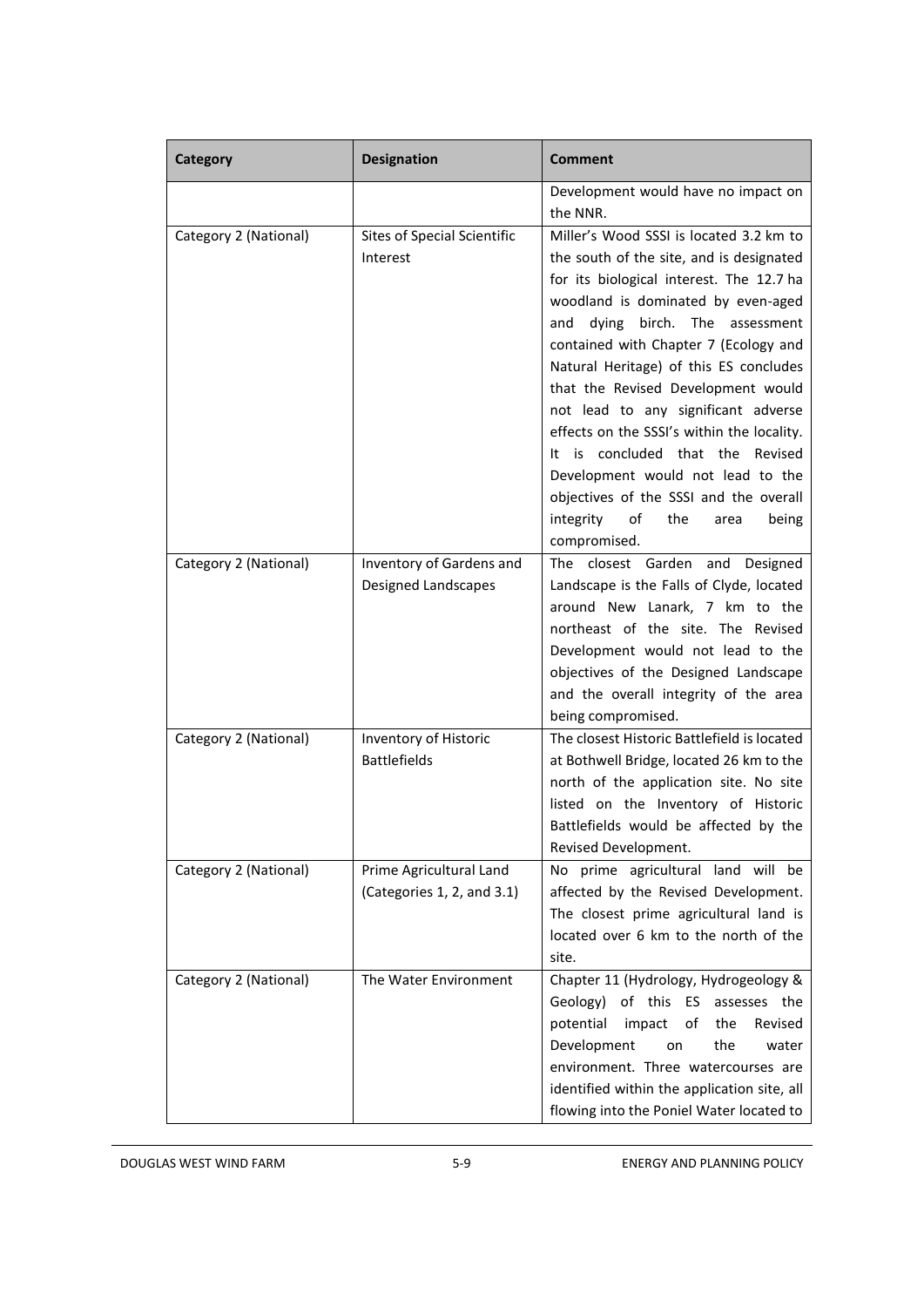| <b>Category</b>       | <b>Designation</b>                                                                             | <b>Comment</b>                                                                                                                                                                                                                                                                                                                                                                                                                                                                                                                                                                                                                                                                                                                                                                                                                                                                                                                                                                                                                                                                           |
|-----------------------|------------------------------------------------------------------------------------------------|------------------------------------------------------------------------------------------------------------------------------------------------------------------------------------------------------------------------------------------------------------------------------------------------------------------------------------------------------------------------------------------------------------------------------------------------------------------------------------------------------------------------------------------------------------------------------------------------------------------------------------------------------------------------------------------------------------------------------------------------------------------------------------------------------------------------------------------------------------------------------------------------------------------------------------------------------------------------------------------------------------------------------------------------------------------------------------------|
|                       |                                                                                                | the north of the site. Chapter 11<br>concludes that subject to mitigation<br>which<br>include<br>the<br>measures,<br>management of silt laden run-off,<br>containment of chemicals and fuel etc.,<br>there would be no more than a minor to<br>negligible adverse effect on the water<br>environment during construction.                                                                                                                                                                                                                                                                                                                                                                                                                                                                                                                                                                                                                                                                                                                                                                |
| Category 2 (National) | Ancient Semi-natural<br>Woodland (categories 1<br>and 2a on SNH Ancient<br>Woodland Inventory) | No ancient semi-natural woodland will<br>affected<br>the<br>Revised<br>be<br>by<br>Development.                                                                                                                                                                                                                                                                                                                                                                                                                                                                                                                                                                                                                                                                                                                                                                                                                                                                                                                                                                                          |
| Category 3 (Local)    | Special Landscape Areas                                                                        | The site is located partially within the<br>Douglas Valley SLA. Four wind turbines<br>associated<br>infrastructure<br>and<br>are<br>located within the boundary of the SLA,<br>however the majority of the Revised<br>Development is located to the north.<br>Further consideration is given to the<br>impacts of the<br>potential<br>Revised<br>Development on the Douglas Valley SLA<br>within Chapter 6 of this ES which<br>concludes<br>that<br>the<br>Revised<br>Development would not increase the<br>level of cumulative effect of wind farm<br>development<br>which<br>already<br>is<br>experienced within this part of the SLA,<br>and would not create an impact which<br>affects the overall quality of the<br>designated landscape area. Further, it is<br>noted that whilst there are visual<br>differences between the Consented<br>Development<br>the<br>Revised<br>and<br>Development, the overall effects of the<br>Revised Development on the landscape<br>character of the local area have not<br>changed from that assessed as part of<br>the Consented Development. |
| Category 3 (Local)    | Category B and C Listed<br>Buildings and their setting                                         | Sixteen B-Listed Buildings are located<br>5 km<br>οf<br>the<br>within<br>Revised<br>Development. The effect of the Revised<br>Development<br>these<br><b>B-Listed</b><br>on<br>Buildings,<br>and<br>their<br>settings,<br>İS<br>considered<br>systematically<br>within                                                                                                                                                                                                                                                                                                                                                                                                                                                                                                                                                                                                                                                                                                                                                                                                                   |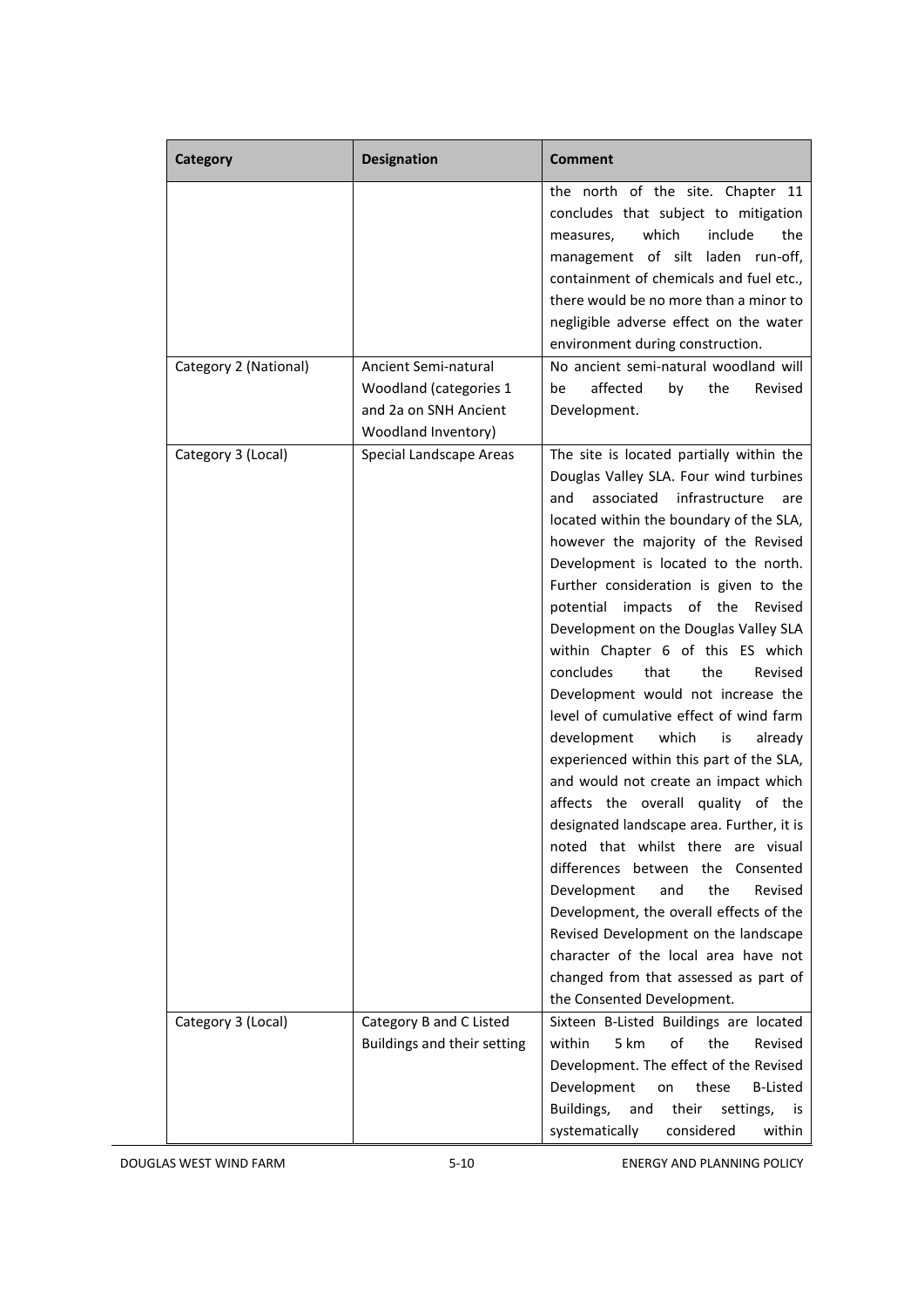| <b>Category</b>    | <b>Designation</b>                                                              | Comment                                                                                                                                                                                                                                                                                                                                                                                                                                                                                                                                                                                |
|--------------------|---------------------------------------------------------------------------------|----------------------------------------------------------------------------------------------------------------------------------------------------------------------------------------------------------------------------------------------------------------------------------------------------------------------------------------------------------------------------------------------------------------------------------------------------------------------------------------------------------------------------------------------------------------------------------------|
|                    |                                                                                 | Chapter 10 of this ES. Chapter 10<br>concludes that the level of significance<br>created by the Revised Development on<br>each of these B Listed Buildings would                                                                                                                                                                                                                                                                                                                                                                                                                       |
|                    |                                                                                 | be negligible or no effect.                                                                                                                                                                                                                                                                                                                                                                                                                                                                                                                                                            |
| Category 3 (Local) | Other archaeological sites<br>and monuments                                     | Twenty-two confirmed, non-designated<br>features were identified within the site.<br>Each of these features is systematically<br>assessed within Chapter 10 of this ES.<br>This assessment concludes that there<br>would be a negligible on all identified<br>features, with the exception of features<br>(4) Alder Burn and (5) Poniel Water,<br>which have the potential to experience<br>minor<br>The<br>Revised<br>impact.<br>a<br>Development would not lead to a<br>significant adverse impact in these<br>resources and there would therefore be                                |
| Category 3 (Local) | <b>Conservation Areas</b>                                                       | no conflict with the policy in this regard.<br>Douglas Conservation<br>The<br>Area is<br>located to the southeast of the<br>application site. Chapter 10 of this ES<br>gives consideration to the potential<br>impact of the Revised Development on<br>the Douglas Conservation Area, and<br>notes that it is an urban setting, with the<br>emphasis on the style and nature of the<br>surrounding buildings as opposed to the<br>wider landscape. As a result, Chapter 10<br>considers that the effect of the Revised<br>Development on the Conservation Area<br>would be negligible. |
| Category 3 (Local) | <b>Local Nature Reserves</b>                                                    | No local nature reserves will be affected<br>by the Revised Development.                                                                                                                                                                                                                                                                                                                                                                                                                                                                                                               |
| Category 3 (Local) | <b>Tree Preservation Orders</b>                                                 | No tree preservation orders will be<br>affected by the Revised Development.                                                                                                                                                                                                                                                                                                                                                                                                                                                                                                            |
| Category 3 (Local) | Other long established<br>woodlands and woodlands<br>of high conservation value | No long established woodland nor<br>woodlands of high conservation value<br>will<br>affected<br>by the<br>be<br>Revised<br>Development.                                                                                                                                                                                                                                                                                                                                                                                                                                                |
| Category 3 (Local) | Peatlands                                                                       | Other than some minor covering of<br>superficial organic soils overlying the<br>glacial till, no peat deposits were                                                                                                                                                                                                                                                                                                                                                                                                                                                                    |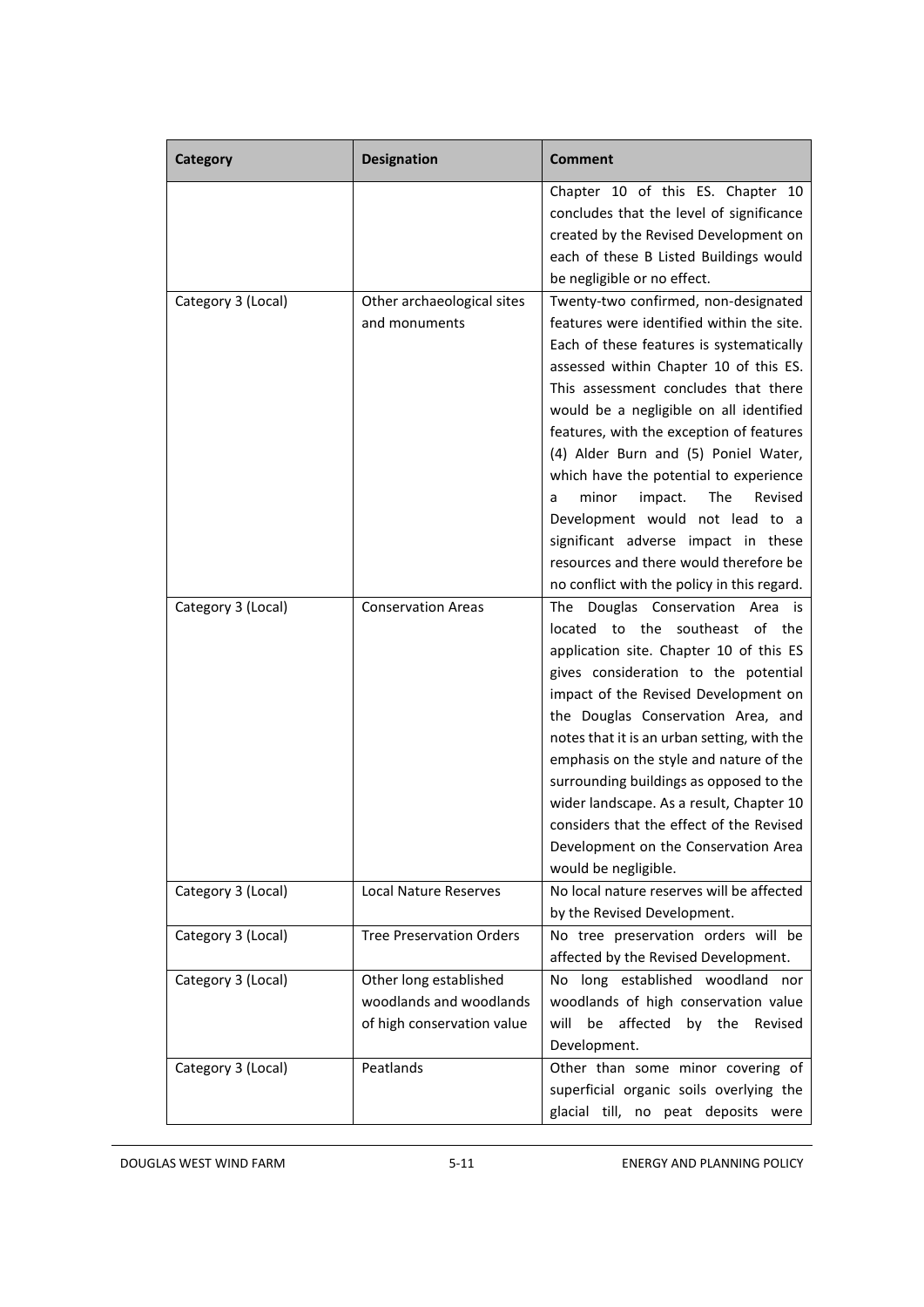| Category           | <b>Designation</b>        | Comment                                  |
|--------------------|---------------------------|------------------------------------------|
|                    |                           | identified, therefore there can be no    |
|                    |                           | impact on peatlands.                     |
| Category 3 (Local) | <b>Country Parks</b>      | No Country Parks will be affected by the |
|                    |                           | Revised Development.                     |
| Category 3 (Local) | Core Paths, Core Water    | A number of core paths or aspirational   |
|                    | Routes (Paths) and water  | core paths pass close to or go through   |
|                    | access/egress points, and | the site. Temporary diversions of        |
|                    | Rights of Way             | aspirational core paths may be required  |
|                    |                           | during the construction but through the  |
|                    |                           | access improvements proposed<br>- in     |
|                    |                           | Appendix 3.1 it is considered that,      |
|                    |                           | overall, the development will have a     |
|                    |                           | positive effect on the access network in |
|                    |                           | the local area.                          |
| Category 3 (Local) | <b>Quiet Areas</b>        | No Quiet Area's will be affected by the  |
|                    |                           | Revised Development.                     |

#### 5.5.29 In addition to the protection afforded to designated sites, Policy 15 also states that;

*"Development which will have an adverse effect on protected species following the implementation of any mitigation measures will not be permitted unless it can be justified in accordance with the relevant protected species legislation."*

- 5.5.30 Chapter 7 (Ecology and Natural Heritage) of this ES gives consideration to a variety of protected species and, following the implementation of a Species Protection Plan, scopes out further assessment of the following species; otter, Great Crested Newts, bats (during construction), water vole, badger, red squirrel, fish, pine martin, reptiles and terrestrial invertebrates. Chapter 7 notes that there is the potential for collision risks upon bat species during the operational phase of the Revised Development. Chapter 7 considers the risk relative to specific bat species and concludes that the Revised Development would lead to no more than a minor to negligible effect on bat species.
- 5.5.31 Therefore, having regard to the above assessment, it is considered that the Revised Development complies with the policy considerations contained within *Policy 15* of the LDP.
- 5.5.32 In summary, the Revised Development supports sustainable economic growth and regeneration and protects and enhances the environment and therefore adheres to the Proposed LDP's spatial strategy contained within *Policy 1*. In addition, being a renewable energy development, it supports the principles contained within *Policy 2* relating to climate change. The issues identified within *Policy 4* relating to Development Management and Placemaking are considered in detail within the assessment set out above and within the relevant chapters of this ES. The Revised Development represents a significant investment within the local area and would create and support local jobs, in accordance with *Policies 7 and 11*. Having regard to the findings of this ES, it is considered that the Revised Development will not result in an unacceptable effect on the character and amenity of the natural and built environment, and therefore complies with *Policy 15*. Minimal impact would be created on the local road network, and most HGV's would be routed along the M74 motorway directly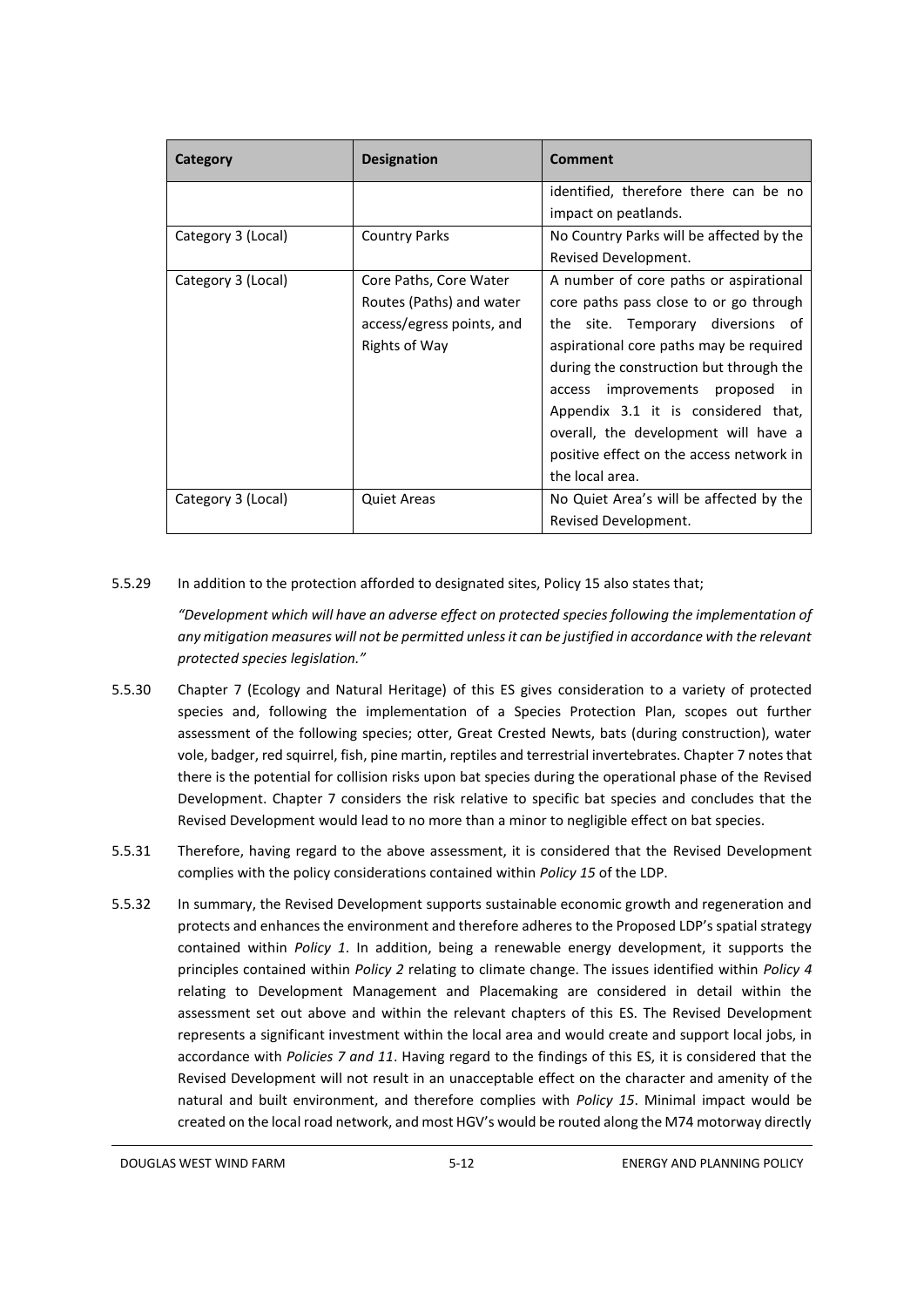onto the private site access road via Junction 11, adhering to the terms of *Policy 16*. Finally, the Revised Development would have a negligible impact on the water environment and therefore complies within *Policy 17*.

5.5.33 Therefore, having regard to the relevant policies contained within the LDP 2015, it is considered that the Revised Development is in accord with both the relevant policies contained within the plan and the overall strategic vision of the LDP.

#### *Supplementary Guidance (SG)*

5.5.34 SLC has prepared a number of SG documents which form part of the Development Plan and planning applications should therefore be determined in accordance with the adopted SG, unless material considerations indicate otherwise.

#### **Sustainable Development and Climate Change SG**

5.5.35 The *Sustainable Development and Climate Change SG* (SDCC) notes that the climate in Scotland is already changing and that these changes impact many aspects of society. The SDCC contains a number of policies relevant to the determination of this planning application which support *Policy 2* of the LDP. These include *Policies SDCC2 Flood Risk and SDCC3 Sustainable Drainage Systems*. The terms of Policies SDCC2 and 3 have been fully assessed within Chapter 11 of this ES which concludes that adequate drainage measures will be put in place during construction works through the Construction and Environmental Management Plan (CEMP) to ensure that any pollution risks to watercourses are minimised, and the Stage 1 Flood Risk Assessment concludes that the site is not at risk of flooding nor will it increase the risk of flooding downstream. It is therefore considered that the Revised Development accords with the provisions of the *SDCC SG*.

#### **Natural and Historic Environment SG**

- 5.5.36 The Natural and Historic Environment SG (NHESG) supports the terms of Policy 15 of the LDP, which is given consideration above. The NHESG contains policies of relevance including Policies NHE2 Scheduled monuments and their setting, *NHE3 Listed Buildings, NHE6 Non-scheduled archaeological sites and monuments, NHE7 Conservation Areas, Policy NHE8 Natura 2000 sites, NHE9 National Nature Reserves and Sites of Special Scientific Interest, NHE16 Landscape, NHE18 Walking, cycling and riding routes, NHE19 Protected species, and NHE20 Biodiversity*. The assessment contained elsewhere within this Planning Statement addresses the issues raised within these policies.
- 5.5.37 Of particular relevance is Policy NHE16 Landscape, which states;

*"Development proposals within a Special Landscape Area (SLA) identified on the Proposals Map will only be permitted if they satisfy the requirements of LDP Policy 3 Green Belt and Rural Area and can be accommodated without significantly adversely affecting the landscape character, scenic interest and special qualities, as identified within the Council's Report on Validating Local Landscape Designations, 2010 and features for which the area has been designated".*

5.5.38 Validating Local Landscape Designations (VLLD) prepared by Ironside Farrar on behalf of SLC in 2010, reviewed the landscape designations within South Lanarkshire. VLLD identifies 6 Special Landscape Areas (SLA's), which replace the areas previously designated as AGLV's and RSA's.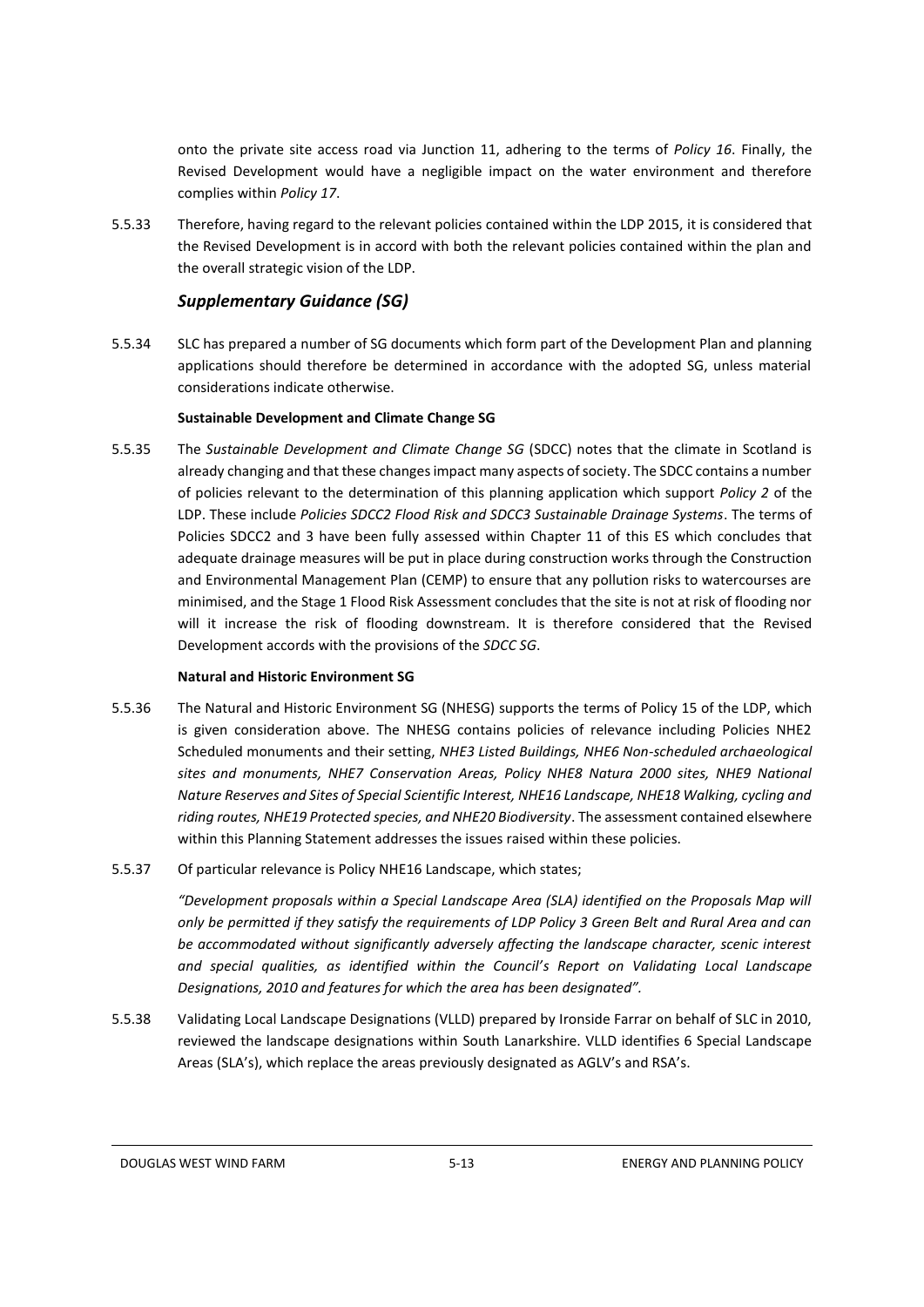- 5.5.39 Four of the wind turbines consisting of the Revised Development are located within the Douglas Valley Special Landscape Area (SLA). In addition, all of the proposed wind turbines will be visible from certain parts of the SLA.
- 5.5.40 To establish whether the development "can be accommodated without adversely affecting the overall quality of the designated landscape area", as required by *Policy NHE16*, it is necessary to consider what the key qualities of the SLA are.
- 5.5.41 VLLD describes the Douglas Valley SLA as follows:

*"The Douglas Valley is a sheltered valley containing a well preserved designed landscape with significant mature woodland planting. It is centred around the historic village of Douglas and provides an accessible, contained and tranquil landscape in contrast to the open and expansive rolling moorland to both the south and north of the valley."*

- 5.5.42 VLLD acknowledges that the expanded Hagshaw Hill Wind Farm and opencast mining in the area have and will continue to affect the landscape. However, the document considers that these developments are relatively limited or transient features that will not affect the key landscape characteristics sufficiently to be excluded from the designated area.
- 5.5.43 It is noteworthy that the boundary of the Douglas Valley SLA was drawn to incorporate part of the Hagshaw Hill Wind Farm. This demonstrates that wind farm development can be accommodated both immediately adjacent to an SLA and also within the designated landscape without affecting the overall quality and integrity of the designated landscape area.
- 5.5.44 VLLD goes on to identify the significance of the scenic and cultural features of the Douglas Valley SLA, which are as follows:
	- Scenic compositional qualities of a meandering upland river passing through a sheltered, mature pastoral landscape enclosed by moorland hills;
	- Cultural features include the designed landscape of the Douglas Castle and historic village of Douglas together and their historic associations with the Douglas Family, the Cameronians regiment and literary associations with Sir Walter Scott;
	- A network of mature policy woodlands and shelterbelts and a high quality water environment;
	- Frequently visited, as the M74 passes through the eastern end of the designated area and intersects with the main east-west route of the A70 which passes along the valley. The village and castle are visitor destinations with well-maintained footpaths through the designed landscape.
- 5.5.45 Having regard to the scenic compositional qualities of the Douglas Valley, it is considered that the Revised Development would not affect the notable landscape fabric of the SLA, it would not result in tree loss nor would it affect the 'meandering river'. The limited development within the SLA would be located on moorland, located on the periphery of the SLA.
- 5.5.46 VLLD states, with regards to the choice of boundary for the Douglas Valley SLA, that the boundary considers the visual envelope and setting of the valley and that it includes Hagshaw Hill which encloses the valley in views to the west and north. The north western boundary is noted to follow the hill crest and forestry boundary of Curly Brae towards Douglas West. It then rises to meet the hill crest and forestry on Hagshaw Hill to join the western boundary at Wedder Hill. When viewed on an accompanying plan (*See Figure 6iv of VLLD*), it is clear that the boundary of the SLA reflects physical boundaries of fences and where forestry uses meet moorland.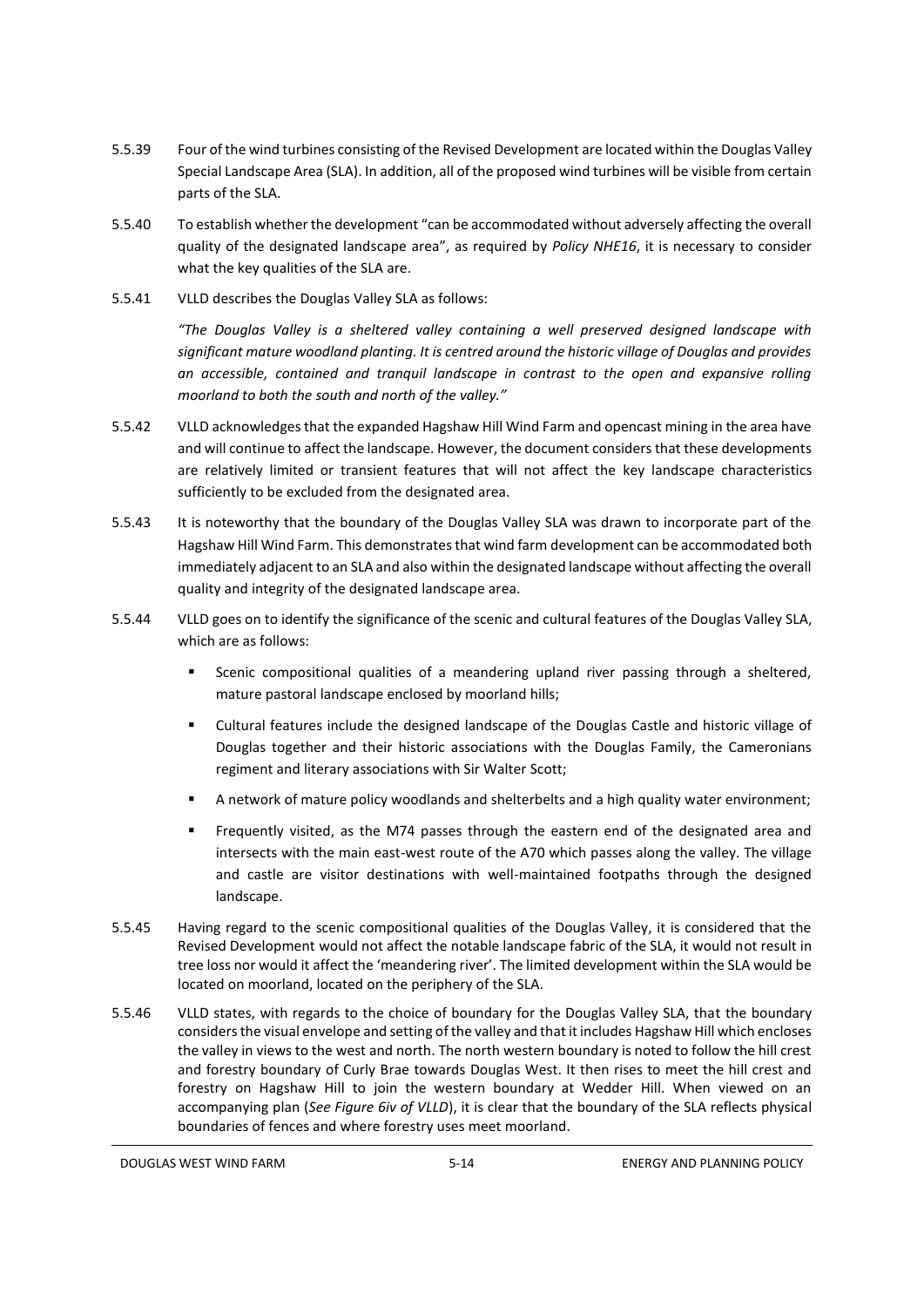- 5.5.47 The section of the SLA boundary which dissects the site follows the line of a fence, which formed part of the boundary of the Dalquhandy Opencast site. This fence does not follow any specific landscape feature. In the absence of the fence, it is possible that the boundary of the SLA would have followed the hill crest between Long Plantation and Arkney Hill, in which case Turbines T10 - T13 would have been largely outwith the SLA.
- 5.5.48 Notwithstanding, the area in which Turbines T10 T13 are to be located makes very little contribution to the compositional qualities of the SLA.
- 5.5.49 In terms of impact on cultural features, whilst it is noted that the Revised Development has the potential to cause significant impacts on views from certain more elevated, south eastern, parts of the grounds of the Douglas Castle (a C listed building), a substantial proportion of the Revised Development will be screened by the intervening landform and coniferous plantation. Other views are available within the Castle grounds where the Revised Development is entirely screened by landform and the Long Plantation. It is noted that the existing Hagshaw Hill and Hazelside turbines are also visible from Douglas Castle and its grounds, and from the majority of the Douglas Valley. Whilst the proposed turbines will appear closer and as a separate grouping in most available views within the grounds of the Douglas Castle, they will not create an effect which impacts on the ability to appreciate the cultural features located within the Douglas Valley. Further assessment is given to the impact of the Revised Development on the Cultural Heritage features within Chapter 10 of this ES.
- 5.5.50 The Revised Development would not adversely affect the network of mature policy woodlands and shelterbelts and a high quality water environment within the Douglas Valley.
- 5.5.51 In terms of the Revised Development's impact on visitor routes and attractions within the area, a detailed assessment of these potential impacts are considered within Chapter 6 (Landscape and Visual) of this ES. In addition, Chapter 13 (Socio-Economics) of this ES assesses the potential impact of the Revised Development on recreation and tourism within the local area. Having regard to these assessments, it is concluded that the Revised Development would not create an unacceptable impact on visitor routes and attractions within the area.
- 5.5.52 Therefore, having regard to the potential impact of the Revised Development on the key scenic and cultural features of the Douglas Valley SLA, it is considered that it will not create an impact which affects the overall quality of the designated landscape area, and therefore complies with the aims of Policy NHE16.
- 5.5.53 The assessment of the Revised Development against the LDP above confirms that the proposal complies with LDP Policy 3 Green Belt and Rural Area, as also required by Policy NHE16. Whilst it is acknowledged that the Revised Development may create significant effects on certain views from within the Douglas Valley SLA, it is not considered that these effects would affect the key qualities which contribute to its local distinctiveness and, overall, it is concluded that the Revised Development would not significantly increase the level of cumulative effect of wind farm development which is already experienced within this part of the SLA. Further, it is noted that whilst there are visual differences between the Consented Development and the Revised Development, the overall effects of the Revised Development on the landscape character of the local area have not changed from that assessed as part of the Consented Development. It is therefore considered that the Revised Development meets with the provisions of Policy *NHE16* and complies with the aims of the *NHE SG*.

#### **Green Belt and Rural Area SG**

5.5.54 *The Green Belt and Rural Area SG* (GBRA) supports the terms of *Policy 3* of the LDP. The *GBRA* notes that tourism has a significant role to play in increasing employment opportunities and broadening the local rural economy. *Policy GBRA1* states that;

*"The Council will however seek to support the rural economy by promoting rural diversification and facilitating job creation by encouraging development of an appropriate type and scale.*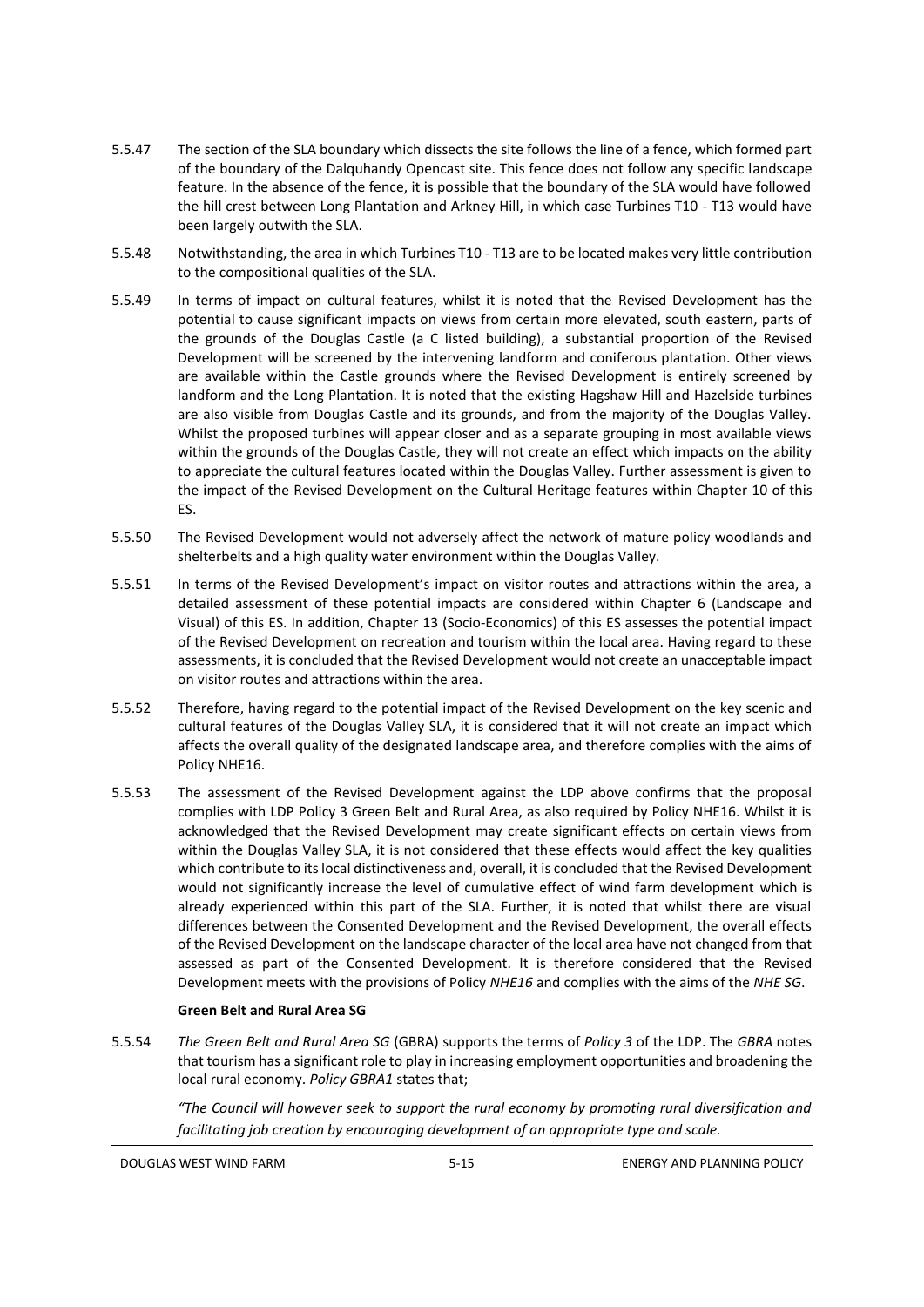*For new businesses and those seeking to relocate or extend into sites within the Green Belt and rural area, the preference is to re-use and convert redundant buildings together. Sympathetic extensions and alterations and an element of new build in association with re-use and conversion may also be acceptable. Where it is shown that appropriate buildings are not available to accommodate the needs of the business, new build development may be acceptable where it is shown to integrate within an established building group or it involves the redevelopment of previously developed land.*

*Exceptionally, proposals for larger scale business development that generate employment opportunities in the Green Belt or the rural area may come forward. They will be considered on their merits with particular regard to their economic benefits for the area."*

5.5.55 The Revised Development's economic impacts are considered in detail within Chapter 13 (Socioeconomics) of this ES. The Revised Development represents a major investment in the rural area of South Lanarkshire and would deliver a range of positive economic impacts including the creation of 330 'job years' and £37m Gross Value Added (GVA) in the Scottish economy during the construction phase (including 100 job years and £12.4 million GVA in South Lanarkshire) and 25 jobs and £2.9 million GVA per annum (including 8 jobs and £1.1m GVA per annum in South Lanarkshire) during the 25 year operational period, as well as stimulating further national and local economic benefits from the development of community infrastructure through the Community Benefit funding. It is noted that the Revised Development does not fall within the Green Belt. The Revised Development therefore accords with the provisions of the *GBRA SG*.

#### **Renewable Energy SG (2015)**

- 5.5.55 The *Renewable Energy SG 2015* (*RESG*) sets out policies and other advice to assist in positively planning for renewable energy development in South Lanarkshire.
- 5.5.56 The *RESG* sets out policy and criteria for assessing renewable energy developments. The aim of the RESG is to accommodate renewable energy developments where the technology can operate efficiently and environmental and cumulative impacts can be addressed satisfactorily.
- 5.5.57 The *RESG* identifies 'Areas of Significant Protection' for wind energy developments. These are illustrated on the associated *Figure 4.1* and include International and National natural heritage designations, the Southern Uplands Foothills and Pentland Hills area, the Green Belt, and the urban areas of South Lanarkshire. The Application Site is located within an Area of Significant Protection where detailed assessment of potential impacts is required.
- 5.5.58 In addition to Areas of Significant Protection, the RESG introduces a number of other constraints and policy considerations which require to be assessed when determining this planning application. These considerations are addressed below.
- 5.5.59 *Policy RE1* states that applications for onshore wind turbine developments of a height to blade tip of 15m or over must accord with the Spatial Framework and meet the relevant criteria set out in:
	- **Section 6 Development Management considerations for the assessment of renewable energy** proposal.
	- Table 7.1 Assessment Checklist for Renewable Energy Proposals.
- 5.5.60 *Policy RE2* effectively repeats the requirement for applications to accord with the relevant criteria in *Section 6 and Table 7.1.*
- 5.5.61 The Development Management Considerations set out in *Table 6.1* and the Assessment Checklist for Renewable Energy Proposals set out in *Table 7.1* of the RESG effectively mirror the criteria set out in paragraph 169 of SPP2014, which are addressed at Table 5.1 above.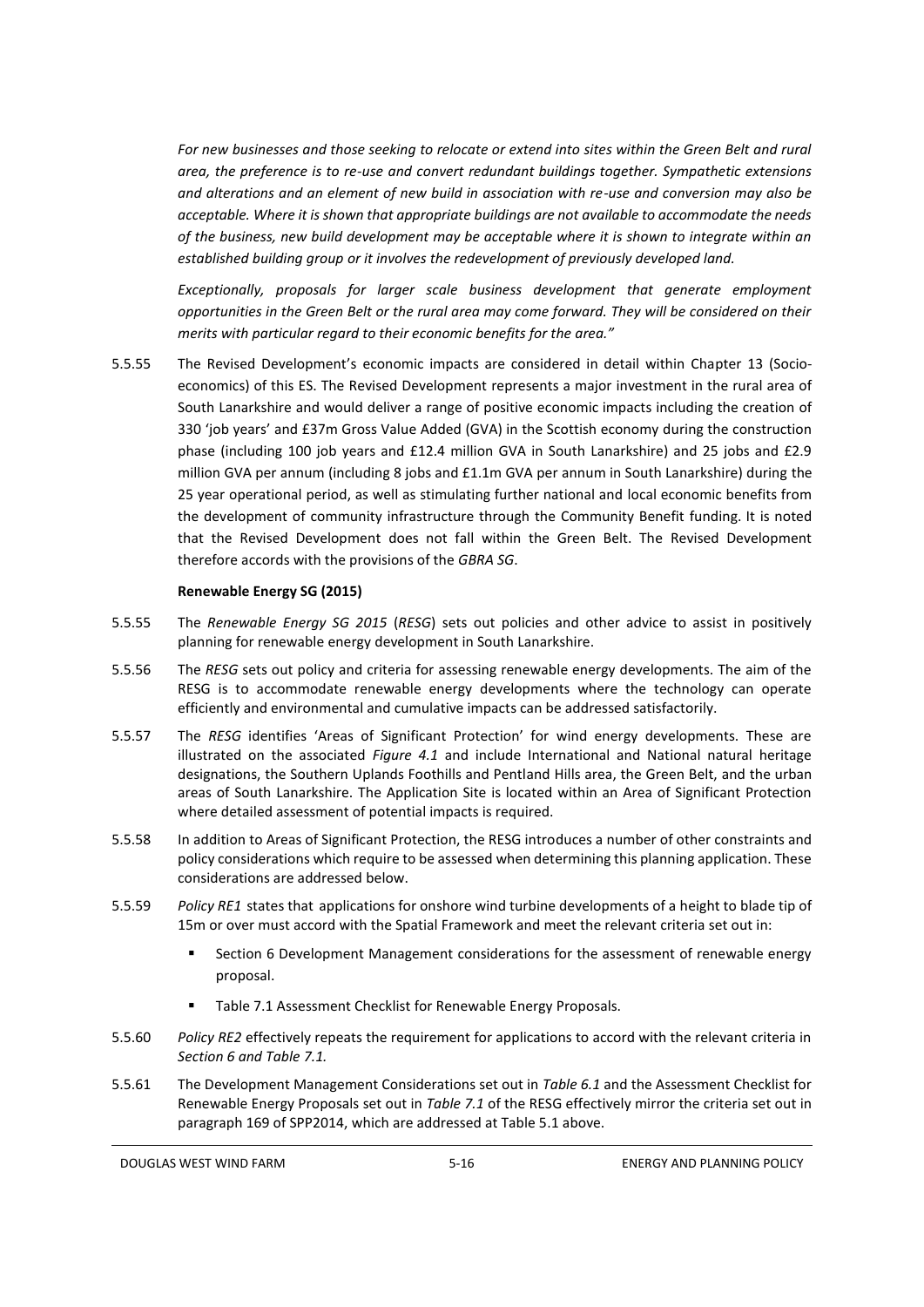5.5.62 In summary, the technical chapters of this ES have addressed all relevant criteria to be considered as set out in *Table 6.1 and Table 7.1* of the *RESG*, and the proposal has been assessed against the provisions of paragraph 169 of SPP2014 above. This ES also includes an assessment of the impact of the proposal on the Douglas Valley SLA (refer to paragraphs 5.5.37 to 5.5.52 above and in Chapter 6), detailed cumulative impact assessment (refer to Chapter 16), a detailed LVIA and RVAS (refer to Chapter 6) as also required by Section 6 of the *RESG*. Considering the assessment of the proposal against the key criteria of the RESG (set out in Table 5.1 above) and having due regard to the significant socio-economic benefits from the Revised Development, it is concluded that whilst the project will give rise to some significant landscape and visual effects, these are localised and an inevitable consequence of this type of development, and when all matters are considered in the round, against the current baseline in the local area, it is concluded that the Revised Development is in general accord with the relevant provisions of the *RESG*.

# <span id="page-30-0"></span>5.6 Material Considerations

#### *Planning History*

- 5.6.1 Much of the site formed part of the former Dalquhandy Opencast Coal Site which was once the largest opencast in Europe and operated between c.1988 and 2004. Multiple historic planning permissions exist in relation to operations at the Opencast Site but the only one considered to remain relevant is planning permission CL/08/0185 for the retention of the access road and concrete hardstanding at the former DP area on this site. This access road will be used to service the Revised Development.
- 5.6.2 In respect of wind energy development on this site, a Scoping Opinion was originally sought from SLC in March 2012, by the previous developer Community Windpower, for a wind farm of up to 15 turbines up to a maximum tip height of 150m. A Scoping Opinion was subsequently issued by SLC in June 2012 (further detail on this is provided in Chapter 4).
- 5.6.3 In the intervening period 3R Energy took ownership of the development proposals and decided to develop an integrated renewable energy project at the site. A planning application was submitted in July 2015, by 3R Energy, for a development comprising 15 wind turbines, up to 126.5 m blade tip height, and an associated Wood Fuel Drying Facility (WFDF). Consent for the application, the Consented Development, was granted in February 2016 (Appendix 1.1). The SLC Planning Committee Report on that application concluded that: *"Taking the [above] assessment into account and together with the longer term economic benefits as set out in paragraph 6.4.26 [of the Committee Report] and given the benefits of the proposal in contributing towards Scotland's renewable energy targets, it is concluded that the application should be supported subject to conditions and a legal agreement".* The principle of a wind farm on this site was therefore established through that permission.
- 5.6.4 Two subsequent Non-Material Variation Submissions to increase the tip height to 131m and the rotor size to 113m (CL/15/0273/1), and relocate the substation and construction compound (CL/15/0273/2) have also been consented (Appendix 1.2).
- 5.6.5 The above noted planning decisions have therefore confirmed the appropriateness of the site as a location for a wind farm.
- 5.6.6 Planning permission (CL/16/0157) was granted to amend the means of powering the WFDF from wind turbines to a wood gas combined heat and power (CHP) plant, and for the WFDF to be constructed as a stand-alone development. The WFDF is now built and operational within the northern extent of the DP area.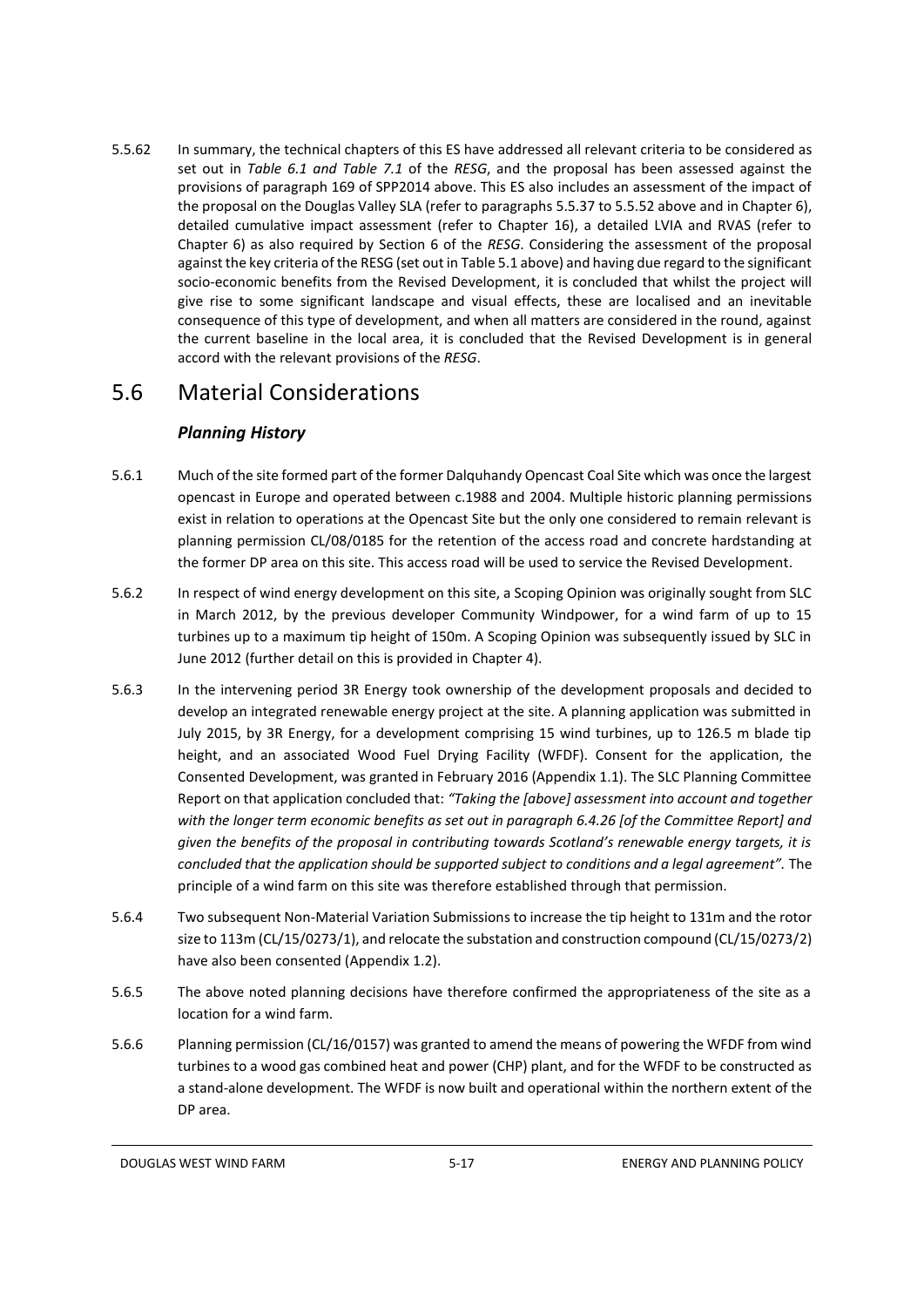5.6.7 Planning permission in principle (Planning Reference: CL/17/0157) has been granted for the phased development of the wider extent of the DP area for a mix of Class 4 (Business), 5 (General Industrial) and 6 (Storage or Distribution) uses including associated landscaping, service facilities, SUDS/drainage features, internal roadways, infrastructure, parking and other ancillary works (refer to Figure 3.2). Electricity generated by the Revised Development could be used to power industrial operations within that part of the site.

#### *Conclusions of Revised Development EIA*

- 5.6.8 Chapter 18 of this ES provides a summary of residual environmental effects following the incorporation of mitigation measures, and includes a comparison of the effects of the Revised Development against that of the Consented Development. In summary, the predicted environmental effects of the Revised Development are essentially the same as those of the Consented Development, with the exception of the predicted effects on the following viewpoints/receptors.
	- Viewpoint 4 (Douglas) Change from Moderate/Major to Major.
	- Viewpoint 8 (Hyndford Bridge) Change from Moderate/Minor to Moderate/Minor to Moderate.
	- Viewpoint 12 (Southern Upland Way) Change from Minor to Moderate/ Minor.
	- Blackwood Cottage (owned) and Station House (financially involved) Change from a Moderate and Not Significant effect to a Moderate and Significant effect.
	- **1 Westoun Steadings Change from Minor to Moderate/Minor.**
- 5.6.9 Whilst there are visual differences between the two schemes, the predicted significance of effects of the Revised Development on the landscape character of the local area has not changed from that assessed as part of the Consented Development.

#### *South Lanarkshire Local Development Plan 2 (Main issues Report)*

5.6.10 The SLLDP2 MIR proposes some amendments to the wording of LDP Policy 19 (Renewable Energy) which include a Table and Figure better illustrating the requirements of SPP2014 and including updated references to the SLC Renewable Energy SG 2015 which is considered in Section 5.5 above. The proposed changes to Policy 19 do not alter the thrust or substance of the policy within the extant LDP against which the proposal has been assessed above.

#### *Landscape Character Assessment*

5.6.11 The South Lanarkshire Landscape Character Assessment prepared by Ironside Farrar on behalf of the Council in 2010, provides a review and maps of the landscape character types within South Lanarkshire. The LCA notes that South Lanarkshire represents a transition from the urban area of greater Glasgow and its neighbouring large towns, through a largely rural landscape to the remote hills of the Southern Uplands. The site is located within Landscape Character Type 5B - Plateau Farmland and Opencast Mining and Landscape Character Type 7 – Rolling Moorland.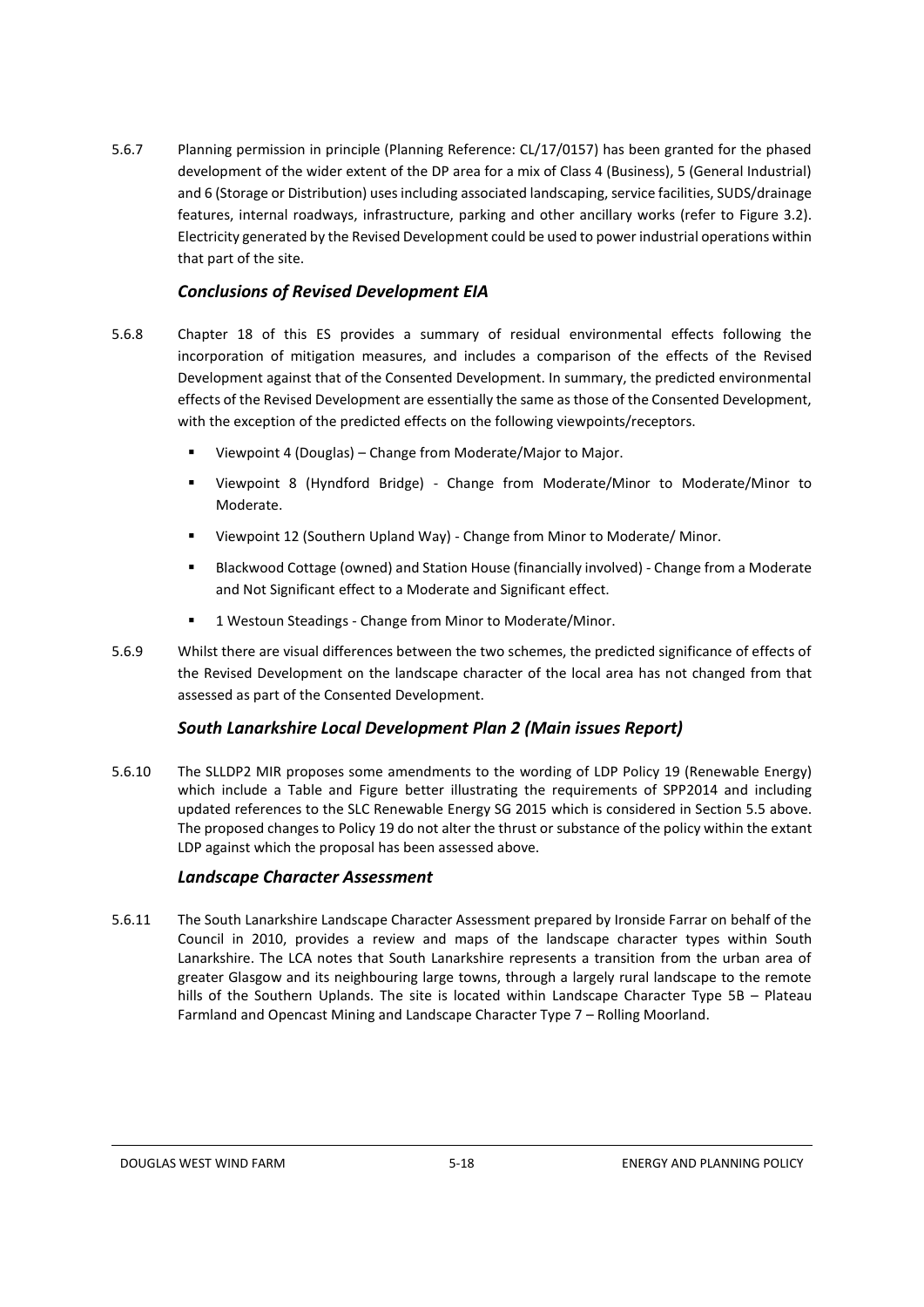#### *Validating Local Landscape Designations*

5.6.12 Validating Local Landscape Designations (VLLD) prepared by Ironside Farrar on behalf of the Council in 2010, sets out an assessment of landscape character within South Lanarkshire and reviewed the landscape designations. VLLD identifies 6 Special Landscape Areas (SLA's), and these areas are carried into the LDP (Policy 15) and the Renewable Energy SG. An assessment of the Revised Development's impact on the Douglas Valley SLA is provided within Section 5.5 above where it is concluded that the Revised Development would not significantly increase the level of cumulative effect of wind farm development which is already experienced within this part of the SLA, nor would it affect the key qualities which contribute to its local distinctiveness. Further, it is noted that whilst there are visual differences between the Consented Development and the Revised Development, the overall effects of the Revised Development on the landscape character of the local area have not changed from that assessed as part of the Consented Development.

#### *Spatial Framework and Landscape Capacity for Windfarms*

5.6.13 Spatial Framework and Landscape Capacity for Windfarms prepared by Ironside Farrar on behalf of the Council in 2010, sets out the reasoning for the spatial framework for windfarm development within South Lanarkshire, which identifies 'Areas of Significant Protection', 'Stage 2' and 'Stage 3' areas.

#### *South Lanarkshire Core Paths Plan*

- 5.6.14 The South Lanarkshire Core Paths Plan (CPP) was adopted by the Council in November 2012. The CPP states that the Council recognises the importance of outdoor access for both health and social wellbeing of communities and the economic vitality of the area. The CPP notes that Scottish Government guidance defines the system of core paths as "providing the basic framework of routes sufficient for the purpose of giving the public reasonable access throughout their area". The CPP identifies four types of paths (1) Core Paths, (2) Aspirational Core Paths, (3) Wider Path Network and (4) Core Water Paths (i.e. Rivers).
- 5.6.15 One Core Path (CL/5735/3) extends from the north and crosses the site access road to the north east of the existing DP hardstanding. Thereafter the path changes to a 'Wider Network' path within the Long Plantation.
- 5.6.16 A number of 'Aspirational Core Paths' run through the site and include the existing access road, which runs through the site from east to west, a path which follows the route of the dismantled railway line running along the south eastern boundary and a path which follows a former fence line which delineates the boundary of the SLA.
- 5.6.17 Public access within the area has been identified as a key local issue through pre-application community consultation. An Access Strategy has therefore been developed, in consultation with the local community. The Access Strategy proposes the development of a Heritage Trail allowing for a number of points of interest to be connected with a useable, well surfaced and signposted path. It is proposed that this Heritage Trail utilises much of the existing path network identified within the Core Path Plan, along with some additional improvements. Please refer to the Access Strategy contained within Appendix 3.1 of this ES for further details.

### *South Lanarkshire Biodiversity Strategy (2010 – 2015)*

5.6.18 The Biodiversity Strategy sets out the long and medium term aims of the Local Biodiversity Action Plan (LBAP) and identifies measures and actions which can deliver biodiversity gains over a longer timescale than a more traditional LBAP. The Strategy also sets the strategic policy framework for the associated, stand- alone Biodiversity Action Plan. The Strategy includes a compilation of projects and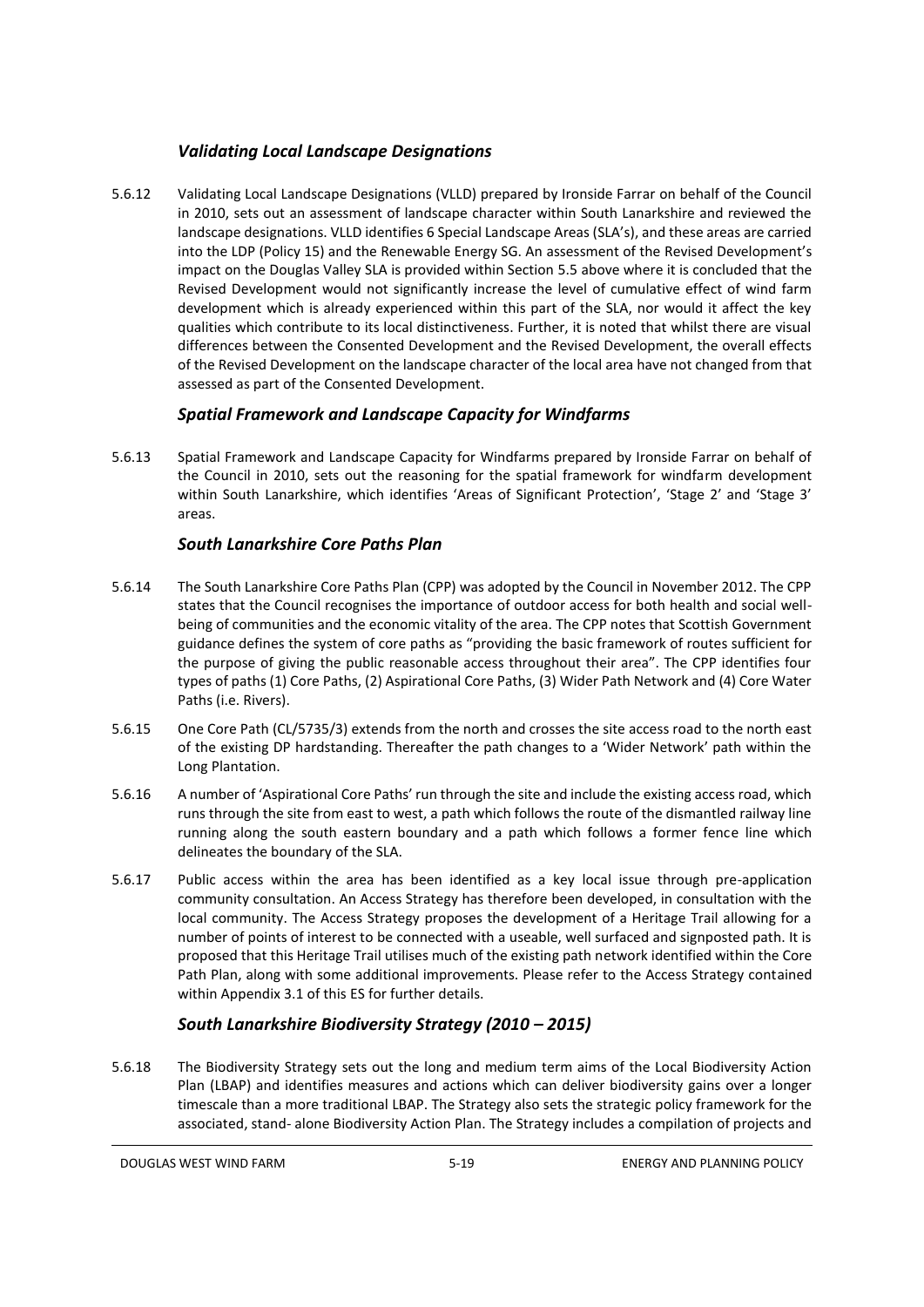programmes taking place across South Lanarkshire which are contributing towards the delivery of the aims outlined in the Strategy. This Plan details the habitats deemed as important at a local level and receiving dedicated plans for their conservation as a result. The Strategy does not contain particular species of importance but considers that all species which are viewed as a priority nationally are considered to be a priority locally. An update to the current Strategy is presently out to consultation.

- 5.6.19 As discussed above, Chapter 7 (Ecology and Nature Conservation) of this ES concludes that the Revised Development would have a minor or negligible direct and indirect impacts on habitat as a result of loss of small areas of wet heath during the construction phase. It is however proposed to employ an Ecological Clerk of Works (ECoW) to monitor construction works to ensure the requirements of the Construction Environmental Management Plan (CEMP) are met. In addition, an Outline Habitat Management Plan (OHMP) has been prepared (Appendix 7.8). The OHMP identifies 5 aims; (1) to enhance the wet heath resource, (2) enhance the vegetation species within the grassland habitat, (3) increase the number of breeding waders, (4) increase Hen Harrier foraging and (5) maintain and enhance the black grouse numbers and usage within the site. These aims are underpinned by a number of actions, such as the creation of ponds and scrapes to attract wading birds, and riparian planting along Longhill Burn and Alder Burn to create habitat diversity.
- 5.6.20 The Revised Development therefore has the potential to improve the biodiversity value of the site and complement the aims of the South Lanarkshire Biodiversity Strategy.

# <span id="page-33-0"></span>5.7 Policy Conclusions

- 5.7.1 The need to tackle climate change is recognised at an international level and this has acted as the main driver for domestic energy policy within the UK.
- 5.7.2 As noted above, planning permission already exists for a 15 turbine wind farm on the site. The principle of a large-scale wind farm on this site has therefore already been established through planning permission ref. CL/15/0273. The conclusions of this ES confirm that there is very little change in the environmental effects of the Revised Development, compared with that of the Consented Development. Those elements of change are confined to a moderately increased level of effect on small number of landscape and visual receptors in close proximity to the site. The range of socioeconomic and environmental benefits to be delivered through the Consented Development remain as part of the Revised Development. The scope of consideration for this application is therefore narrow and focused upon the balance of whether the benefits of the Revised Development still outweigh the moderately increased landscape and visual effects associated with the revised layout and turbine dimensions.
- 5.7.3 It is firstly important to review a number of key points in favour of the Revised Development which require to be considered when reaching a decision on this planning application:
	- a) The principle of a large wind farm on this site has already been established by the Consented Development (ref. CL/15/0273).
	- b) With two fewer turbines (13% decrease) than the Consented Development, and a modest 18.9m increase (14%) in tip height (and no increase in hub height), the Revised Development can achieve a 25% increase in energy production through the use of new modern and efficient turbines.
	- c) The need for renewable energy development and the transition to a low carbon economy supplied by indigenous sources is strongly supported by national legislation, energy and planning policy. The Revised Development would make a marked and positive contribution to the Scottish Government's target of meeting an equivalent of 100 % demand for electricity from renewable sources by 2020.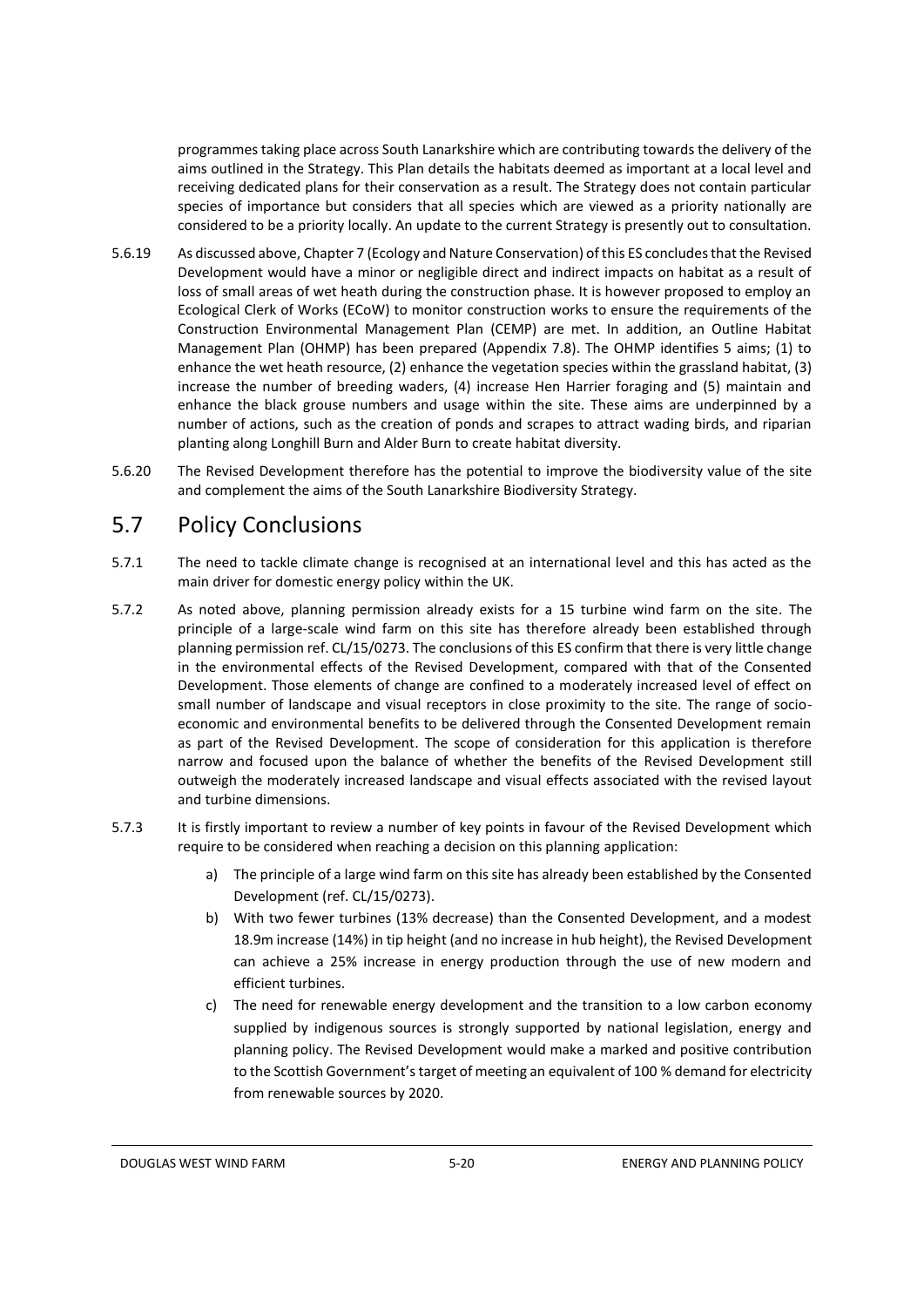- d) The Revised Development would have a total capacity of 49MW, generated by thirteen ~3.8MW turbines which together would produce around 137 GWh/year of clean power which would generate enough electricity to supply over 34,300 average UK households.
- e) The Revised Development would have a positive impact on the reduction of greenhouse gas emissions, resulting in a saving of approximately  $58,910$  tCO<sub>2</sub> per year through the displacement of carbon-emitting generation.
- f) Energy generated from renewable sources makes a significant contribution to Scotland and the UK's energy security. The Revised Development will increase indigenous production of renewable energy in Scotland, reducing the country's reliance on foreign fossil fuels, generating wealth from our own natural resources, and improving the country's energy security.
- g) The Revised Development represents a significant investment in the local area, injecting money into the local economy and creating both temporary construction jobs and longerterm operational contracting and employment opportunities. The Applicant is committed to a local supplier approach which aims to deliver a significant proportion of construction and operational contracts to local companies.
- h) The Revised Development creates an opportunity to improve public access through the site and reinstate a formal footpath link between Douglas and Coalburn, a key issue identified during the pre-application consultation exercise with the local community.
- i) The proposed Heritage Trail represents an opportunity to improve access to, and understanding of, interesting local heritage sites which are important parts of the area's history. The Heritage Trail also has the potential to provide an interesting part of the missing link between two of Scotland's key long distance walking routes: the Clyde Walkway and the River Ayr Way, which would enhance the existing tourism and recreation offering in the local area, bringing more passing trade and visitors to Douglas and Coalburn.
- j) The Revised Development represents a positive re-use of part of a former opencast coal site and provides an opportunity to implement a Habitat Management Plan to improve the habitats and nature conservation interests of the former opencast mine.
- k) Co-location of the Revised Development with the M74 Heat & Power Park presents a significant opportunity for the local area to encourage industrial/logistics businesses to locate here through the excellent motorway access and provision of clean, low-cost electricity from the Revised Development (in addition to the on-site CHP Plant). This accords with local aspirations set out in the Coalburn, Douglas and Glespin Community Action Plan (August 2016) which seeks to "*maximise opportunities to attract new industry through the area's direct access to/from the M74 motorway (Junctions 11 & 12) - one of the area's key assets in attracting inward investment*".
- l) The Applicant will make a Community Benefit Contribution of £5,000 / MW of installed capacity from the Revised Development which means that the project would generate a £6.1 million Community Benefit Contribution (based on a total installed capacity of 49 MW) to Douglas Valley communities over its lifetime. The aim of this funding will be to support the delivery of strategic projects in Douglas, Coalburn and the immediate surrounding area over the next 25 years, with the final distribution mechanism to be agreed with SLC and local communities
- m) Pre-application consultation has been undertaken with the local community in the form of two public events held in Douglas and Coalburn. Feedback from the two closest communities to the Revised Development has been broadly neutral, with both communities recognising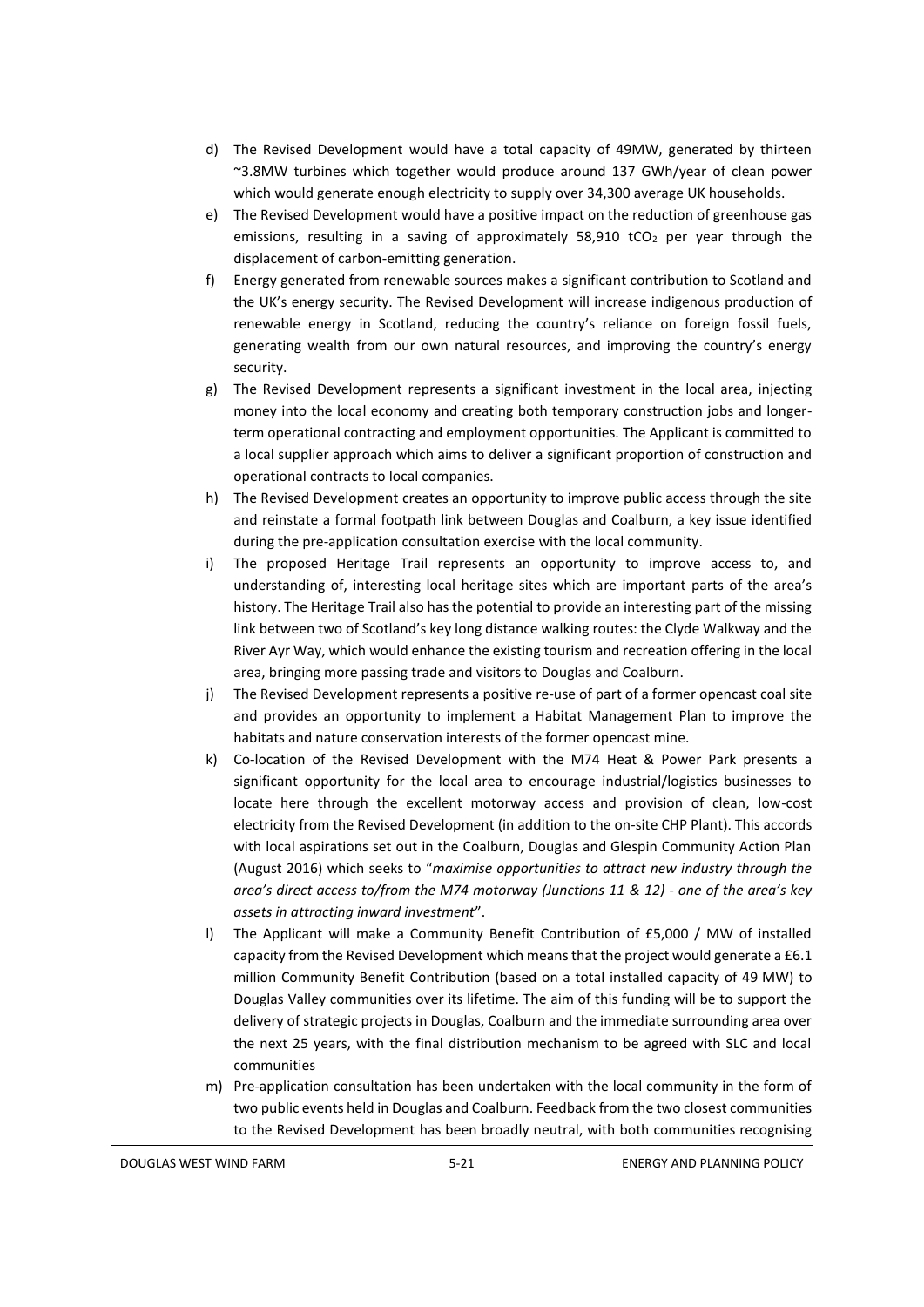the change in financial circumstances for onshore wind projects in the UK since the application for the Consented Development was made.

- n) If approved, the Revised Development will be capable of rising to the challenge set by the Scottish Government for the onshore wind industry in Scotland to start building wind farms subsidy-free.
- o) Section 25 of the Town and Country Planning (Scotland) Act 1997 requires decisions on planning applications to be made in accordance with the provisions of the Development Plan, unless material considerations indicate otherwise. The Revised Development has been assessed against relevant policies contained within the Development Plan and has been found to comply with the terms of these policies. No material considerations have been identified which indicate that the development should not proceed.
- 5.7.4 These key points in favour of the Revised Development must be considered in the context of the potential effects of the Revised Development, which are set out within this ES. The significant effects of the Revised Development are limited to localised landscape and visual impacts and socio-economic impacts, and are briefly summarised below;
	- a) The LVIA predicts significant effects on (1) certain landscape character types, (2) 6 of the 20 viewpoints, and (3) a number of Core paths within the immediate local area. It is notable that the LVIA finds that the Revised Development would not create significant landscape and visual impacts on (1) the closest residential properties within 1.2 km (which are not owned or financially involved), (2) landscape features, (3) a number of core routes including the M74 motorway. It is concluded that; the site is located within a 'wind turbine landscape'; the introduction of the proposed turbines would reinforce the presence of turbines in views rather than introducing turbines into any views which are currently unaffected by existing or consented turbines; and that the significant effects on landscape character and visual amenity predicted within the assessment are localised and are inevitable as a result of commercial wind energy development anywhere in the UK. Furthermore, it is noted that whilst there are visual differences between the Consented Development and the Revised Development, the overall effects of the Revised Development on the landscape character of the local area have not changed from that assessed as part of the Consented Development.
	- b) Chapter 13 (Socio-Economic) of this ES predicts that the Revised Development would have a significant beneficial effect on the surrounding area. The local area has a small aging population and employment opportunities are primarily concentrated in the public sector. The creation of employment and contracting opportunities in the local economy during both the construction and operational phases of the project would make a positive contribution towards overcoming these issues, particularly in light of the large employers that have left the Douglas Valley in recent years and the limited employment opportunities that remain in the area. The co-location of the wind farm with the M74 Heat and Power Park and the opportunity for clean, low-cost electricity from the Revised Development to be a further catalyst for future investment, and job creation at the site is truly exciting. The Applicant is committed to maximising local benefits at every stage of the project which is demonstrated through a Responsible Contracting Policy (Appendix 13.1).
- 5.7.5 Chapters 7 (Ecology and Nature Conservation), 8 (Ornithology), 9 (Noise and Vibration), 10 (Cultural Heritage), 11 (Hydrology, Hydrogeology and Geology), 12 (Traffic and Transport), 14 (Aviation, Radar and Telecommunications) and, 15 (Shadow Flicker) of this ES predict that there will be no significant effects on the chapter specific topics following the implementation of mitigation measures.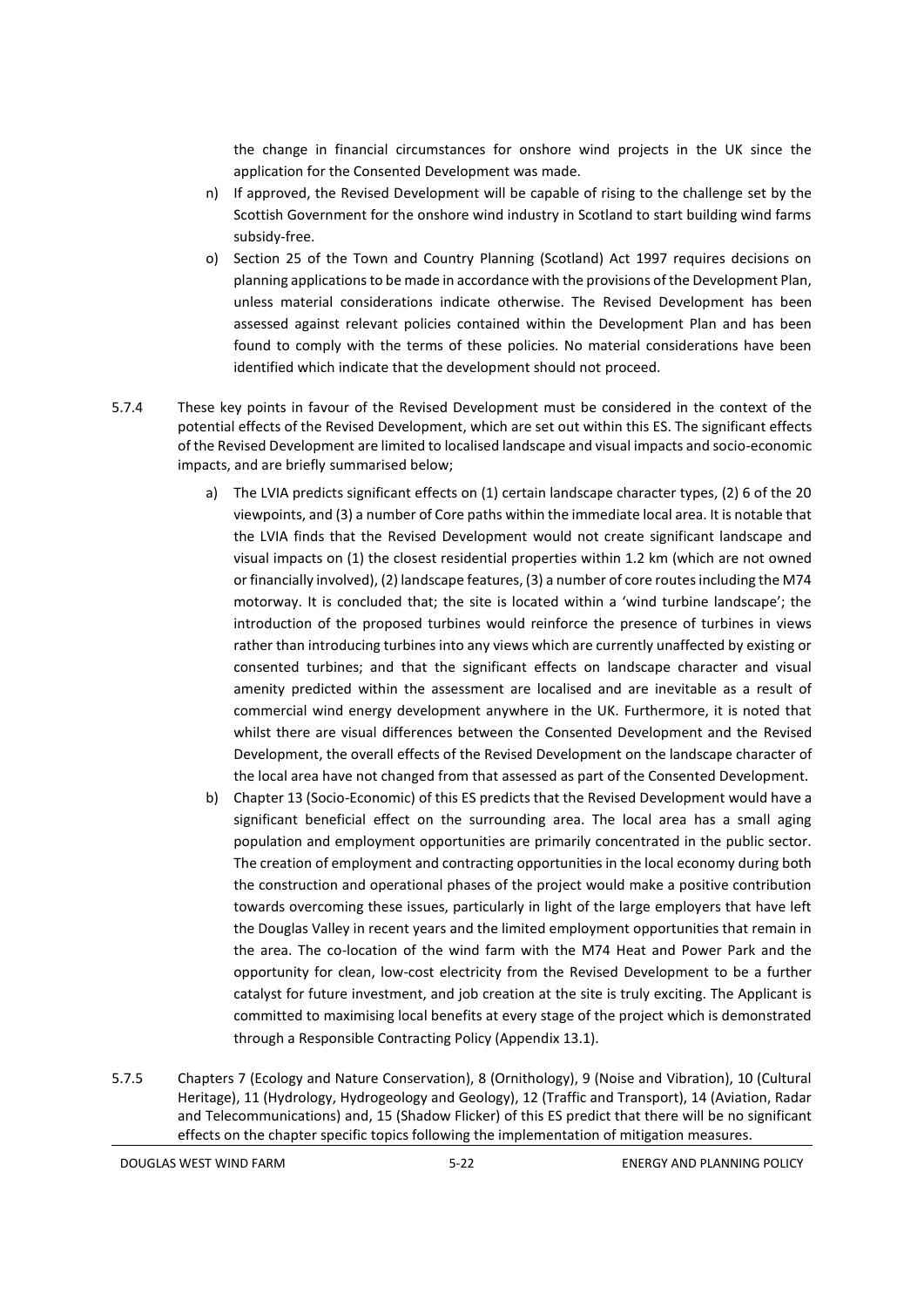- 5.7.6 The principal effect of the Revised Development is therefore its Landscape and Visual impact within the local area. The question to be addressed in the planning balance is whether these acknowledged effects are of such significance and magnitude that they outweigh the clear benefits of the Revised Development to the extent that planning permission should not be granted. Or, on the other hand, whether on balance the absence of significant environmental effects on other receptors and the benefits of the Revised Development are such that they outweigh the acknowledged visual effects of the Revised Development, which are generally confined to local receptors within 5 km of the site and are noted to be inevitable as a result of commercial wind energy development.
- 5.7.7 The need to develop renewable energy to fight climate change has never been greater, with the switch to the use of electric cars over the coming years, the demand for electricity is set to soar, and this needs to come from clean sources. In parallel, there is an increasing drive to protect Scotland's precious landscape, minimising the impact on nationally important locations and areas of 'wild land'. Finding viable projects that fit within these often conflicting requirements is always a compromise, and the Applicant considers that the Revised Development represents a good compromise where the level of impact is acceptable for the benefit it will create.
- 5.7.8 With subsidies having been removed for onshore wind, it is necessary for projects to now maximise the available wind resource, drive down costs, and use the most modern and efficient turbines. With significant advances in turbine design, onshore wind has become the UK's cheapest source of new build power<sup>1</sup>. With new taller and more efficient turbines, wind farms such as Douglas West can produce more electricity from fewer turbines, and at lower cost to the consumer. The Scottish Government has recognised that larger turbines are necessary to unlock cost reductions and ensure projects, such as Douglas West, are viable subsidy-free. In this regard, the recently published Draft Scottish Energy Strategy (January 2017) highlights this need for greater efficiencies and welcomes work which has already been done by the industry to identify cost reduction measures. The Scottish Energy Strategy also contains unambiguous policy support for the further development of onshore wind as the technology that has an important role in helping to deliver the Government's energy strategy for the period out to 2050.
- 5.7.9 Likewise, in an addressto industry the Head of the Scottish Government Energy Consents Unit Frances Pacitti said "*We will acknowledge the need for us to be much more realistic in where the onshore wind industry is as a market and how to attract investment into Scotland*". She said that the Scottish Government will work towards "*normalcy*" around higher tip heights. "*The dialogue to date has been capped at 132 metres but it's time to move that on. The discussion is 150 metres-plus for most applications going forward".*
- 5.7.10 Against this backdrop, the Applicant has sought to optimise the Consented Development at Douglas West to maximise energy production, within acceptable limits, to ensure that the project is viable subsidy-free and capable of delivering the range of benefits to the local area as set out above.
- 5.7.11 In overall summary therefore, the Applicant's local supplier approach, proposed Community Benefit contributions, the opportunities presented by co-locating with the M74 Heat & Power Park, alongside the proposed Heritage Trail and Access Improvements all provide evidence of the Applicant's commitment to maximising benefits for the local area. The localised landscape and visual effects are acknowledged but are not considered to be of sufficient magnitude to outweigh the substantial benefits which would be delivered to the local area and the contribution that the Revised Development would make to national renewable energy targets for both electricity generation and carbon reduction. Having regard to all the beneficial and adverse effects which the Revised Development could create in the context of national, strategic and local planning policy, it is considered that the Revised Development is in accord with the relevant provisions of National Planning Policy and the Development Plan, and that there are no material considerations which indicate that the development should not proceed.

<sup>1</sup> Bloomberg New Energy Finance, 2017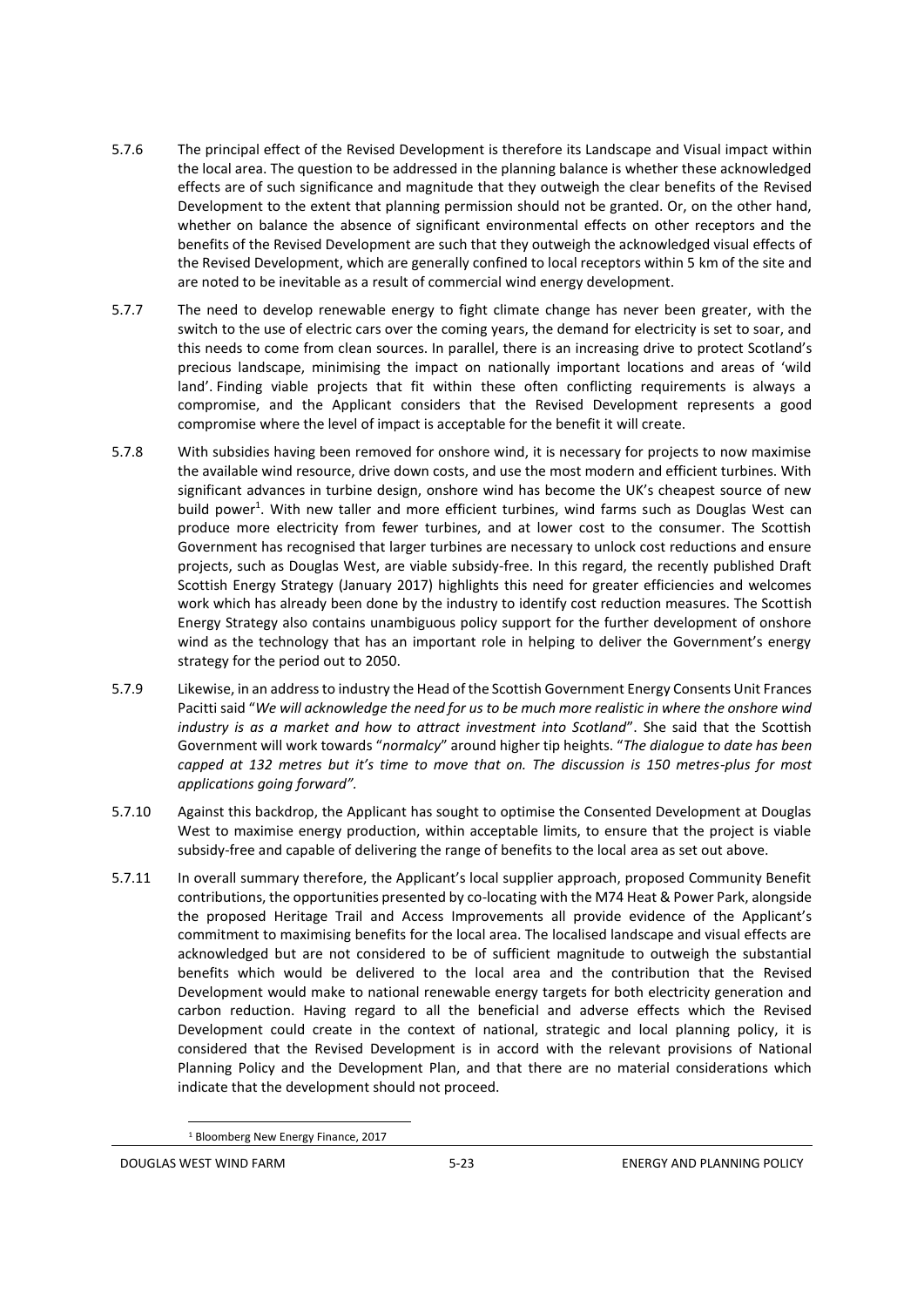# <span id="page-37-0"></span>5.8 References

Scottish Government (1997). Town and Country Planning (Scotland) Act 1997. Available at: <http://www.legislation.gov.uk/ukpga/1997/8/contents>

Scottish Government (2006). Planning etc. (Scotland) Act 2006. Available at: <http://www.legislation.gov.uk/asp/2006/17/contents>

Scottish Government (2011). The Town and Country Planning (Environmental Impact Assessment) (Scotland) Regulations 2011. Available at: <http://www.legislation.gov.uk/ssi/2011/139/made>

Scottish Government (2009). Climate Change (Scotland) Act 2009. Available at: <http://www.legislation.gov.uk/asp/2009/12/contents>

Scottish Government (2009). Renewables Action Plan. Available at: <http://www.gov.scot/Publications/2009/07/06095830/0>

Scottish Government (2011). Renewables Action Plan - Update 4. Available at: <http://www.gov.scot/Topics/Business-Industry/Energy/Energy-sources/19185/17612/RAP4>

Scottish Government (2011). 2020 Routemap for Renewable Energy in Scotland. Available at: <http://www.gov.scot/Publications/2011/08/04110353/0>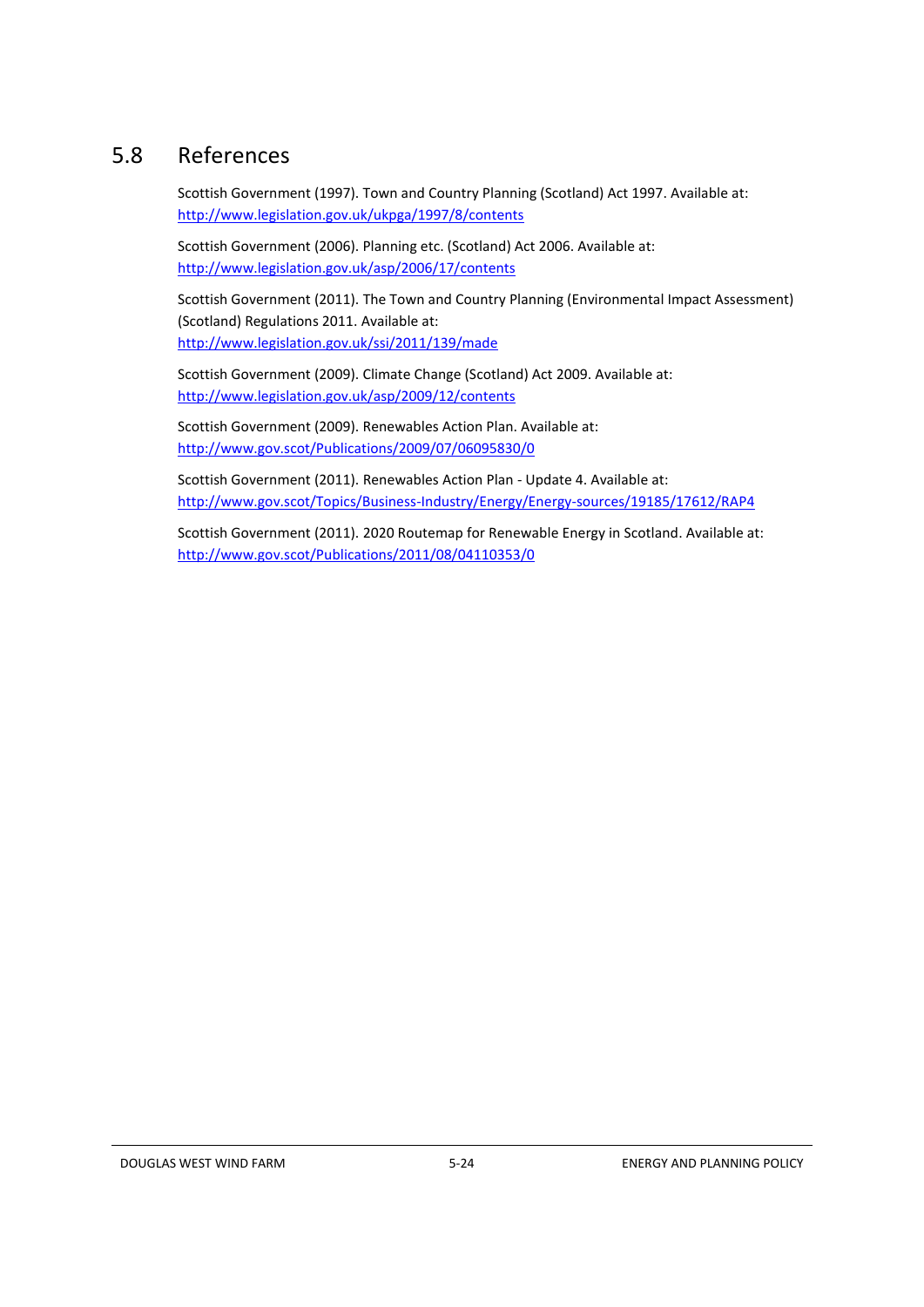Scottish Government (2013). Electricity Generation Policy Statement – 2013. Available at: <http://www.gov.scot/Publications/2013/06/5757>

Scottish Government (2013). Low Carbon Scotland: Meeting our Emissions Reduction Targets 2013-2027: The Second Report on Proposals and Policies (RPP2). Available at: <http://www.gov.scot/Publications/2013/06/6387>

Scottish Government (2015). Good Practice Principles For Shared Ownership Of Onshore Renewable Energy Developments (Draft for Public Consultation). Available at: <http://www.gov.scot/Publications/2015/03/2956>

Scottish Government (2017). Scottish government Climate Change Plan (Draft for Public Consultation). Available at:

<http://www.gov.scot/Publications/2017/01/2768>

Scottish Government (2017). Draft Scottish Energy Strategy (Draft for Public Consultation). Available at:

<http://www.gov.scot/Publications/2017/01/3414>

Scottish Government (2017). Draft Onshore Wind Policy Statement (Draft for Public Consultation). Available at:

<http://www.gov.scot/Publications/2017/01/7344>

Scottish Government (2014). Scotland's Third National Planning Framework. Available at: <http://www.gov.scot/Publications/2014/06/3539>

Scottish Government (2014). Scottish Planning Policy. Available at: <http://www.gov.scot/Publications/2014/06/5823>

Scottish Government (2013). Scottish Government Good Practice Principles for Community Benefits from Onshore Renewable Energy Developments. Available at: <http://www.gov.scot/Publications/2013/11/8279>

Scottish Government (2014). Online renewables planning advice. Available at: [http://www.gov.scot/Topics/Built-Environment/planning/Policy/Subject-](http://www.gov.scot/Topics/Built-Environment/planning/Policy/Subject-Policies/Utilities/Delivering-heat-electricity/renewables-advice)[Policies/Utilities/Delivering-heat-electricity/renewables-advice](http://www.gov.scot/Topics/Built-Environment/planning/Policy/Subject-Policies/Utilities/Delivering-heat-electricity/renewables-advice)

Glasgow and Clyde Valley Strategic Development Planning Authority (2012). The approved Glasgow and the Clyde Valley Strategic Development Plan (2012). Available at: <http://www.clydeplan-sdpa.gov.uk/sdp/approved-strategic-development-plan-may-2012>

South Lanarkshire Council (2012). Adopted Minerals Local Development Plan (2012). Available at: [https://www.southlanarkshire.gov.uk/downloads/file/6301/adopted\\_minerals\\_local\\_developmen](https://www.southlanarkshire.gov.uk/downloads/file/6301/adopted_minerals_local_development_plan_2012) [t\\_plan\\_2012](https://www.southlanarkshire.gov.uk/downloads/file/6301/adopted_minerals_local_development_plan_2012)

South Lanarkshire Council (2015). South Lanarkshire Local Development Plan (2015). Available at:

[http://www.southlanarkshire.gov.uk/info/200172/plans\\_and\\_policies/39/development\\_plans/6](http://www.southlanarkshire.gov.uk/info/200172/plans_and_policies/39/development_plans/6)

South Lanarkshire Council (2014). Sustainable Development and Climate Change Supplementary Guidance. Available at:

[http://www.southlanarkshire.gov.uk/downloads/file/9343/sustainable\\_development\\_and\\_climate](http://www.southlanarkshire.gov.uk/downloads/file/9343/sustainable_development_and_climate_change) [\\_change](http://www.southlanarkshire.gov.uk/downloads/file/9343/sustainable_development_and_climate_change)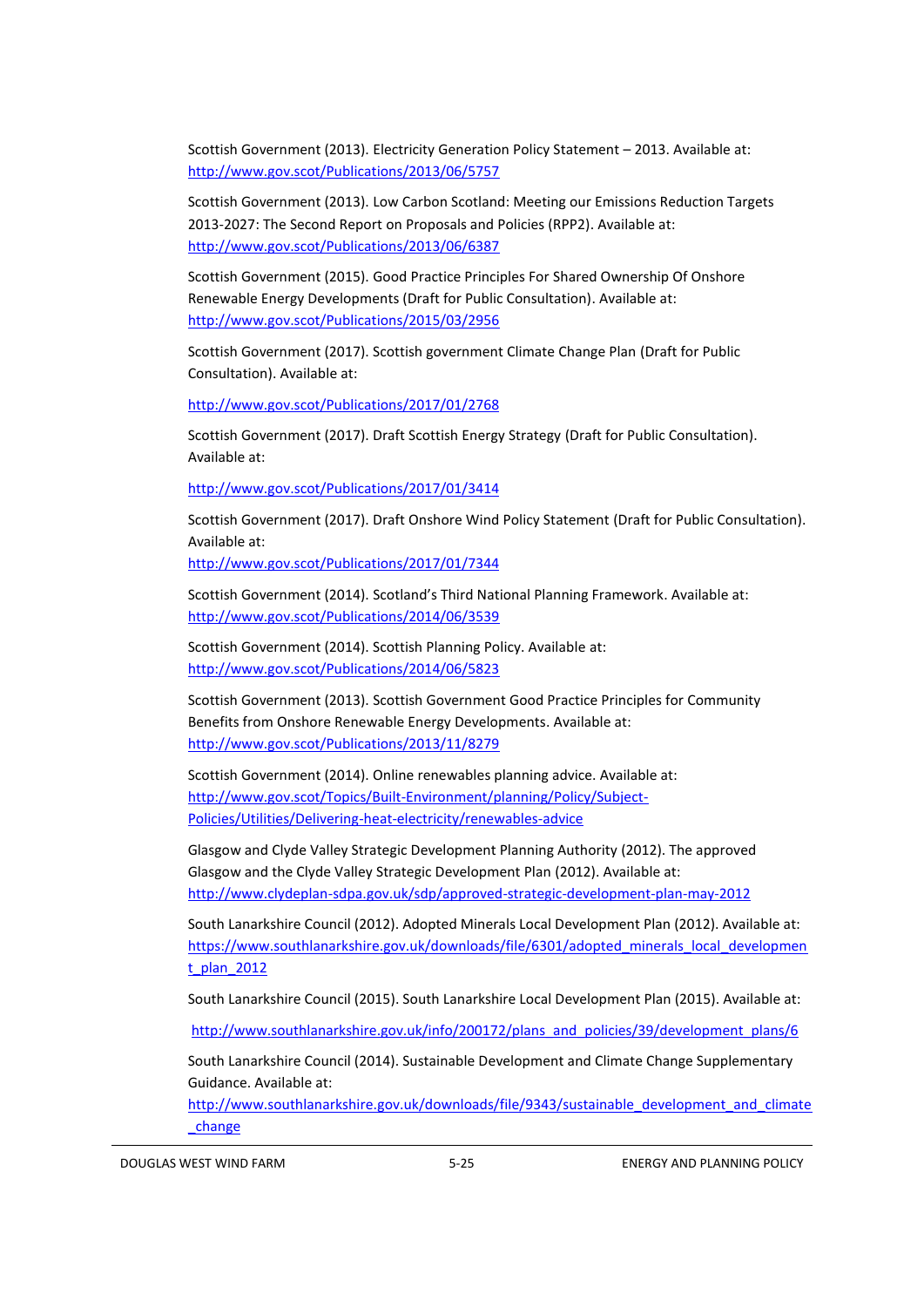South Lanarkshire Council (2014). Natural and Historic Environment Supplementary Guidance. Available at:

[http://www.southlanarkshire.gov.uk/downloads/file/9053/natural\\_and\\_historic\\_environment](http://www.southlanarkshire.gov.uk/downloads/file/9053/natural_and_historic_environment)

South Lanarkshire Council (2014). Green Belt and Rural Area Supplementary Guidance. Available at:

[http://www.southlanarkshire.gov.uk/downloads/file/9050/green\\_belt\\_and\\_rural\\_area](http://www.southlanarkshire.gov.uk/downloads/file/9050/green_belt_and_rural_area)

South Lanarkshire Council (2015). Renewable energy supplementary planning guidance. Available at:

[http://www.southlanarkshire.gov.uk/downloads/file/10365/supplementary\\_guidance\\_10\\_renewa](http://www.southlanarkshire.gov.uk/downloads/file/10365/supplementary_guidance_10_renewable_energy) [ble\\_energy](http://www.southlanarkshire.gov.uk/downloads/file/10365/supplementary_guidance_10_renewable_energy)

South Lanarkshire Council (2013). Wind energy Supplementary Guidance. Available at: [https://www.southlanarkshire.gov.uk/downloads/file/7619/wind\\_energy\\_supplementary\\_guidanc](https://www.southlanarkshire.gov.uk/downloads/file/7619/wind_energy_supplementary_guidance_may_2013) [e\\_may\\_2013](https://www.southlanarkshire.gov.uk/downloads/file/7619/wind_energy_supplementary_guidance_may_2013)

Ironside Farrar Ltd, on behalf of South Lanarkshire Council (2010). Validating Local Landscape Designations. Available at:

[http://www.southlanarkshire.gov.uk/downloads/file/4147/landscape\\_designations\\_report\\_nove](http://www.southlanarkshire.gov.uk/downloads/file/4147/landscape_designations_report_november_2010) [mber\\_2010](http://www.southlanarkshire.gov.uk/downloads/file/4147/landscape_designations_report_november_2010)

Ironside Farrar Ltd, on behalf of South Lanarkshire Council (2010). Spatial Framework and Landscape Capacity for Windfarms. Available at:

[http://www.southlanarkshire.gov.uk/downloads/download/60/supplementary\\_planning\\_guidanc](http://www.southlanarkshire.gov.uk/downloads/download/60/supplementary_planning_guidance) [e](http://www.southlanarkshire.gov.uk/downloads/download/60/supplementary_planning_guidance)

Ironside Farrar Ltd, on behalf of South Lanarkshire Council (2010). Landscape Character Assessment. Available at:

[http://www.southlanarkshire.gov.uk/downloads/file/4146/landscape\\_character\\_assessment\\_-](http://www.southlanarkshire.gov.uk/downloads/file/4146/landscape_character_assessment_-_final_report_november_2010) [\\_final\\_report\\_november\\_2010](http://www.southlanarkshire.gov.uk/downloads/file/4146/landscape_character_assessment_-_final_report_november_2010)

South Lanarkshire Council (2012). Core Paths Plan. Available at: [http://www.southlanarkshire.gov.uk/downloads/download/677/core\\_paths\\_plan\\_adopted\\_nove](http://www.southlanarkshire.gov.uk/downloads/download/677/core_paths_plan_adopted_november_2012) [mber\\_2012](http://www.southlanarkshire.gov.uk/downloads/download/677/core_paths_plan_adopted_november_2012)

South Lanarkshire Biodiversity Partnership (2010). Biodiversity Strategy 2010 - 2015. Available at: <http://www.southlanarkshire.gov.uk/downloads/download/389/>